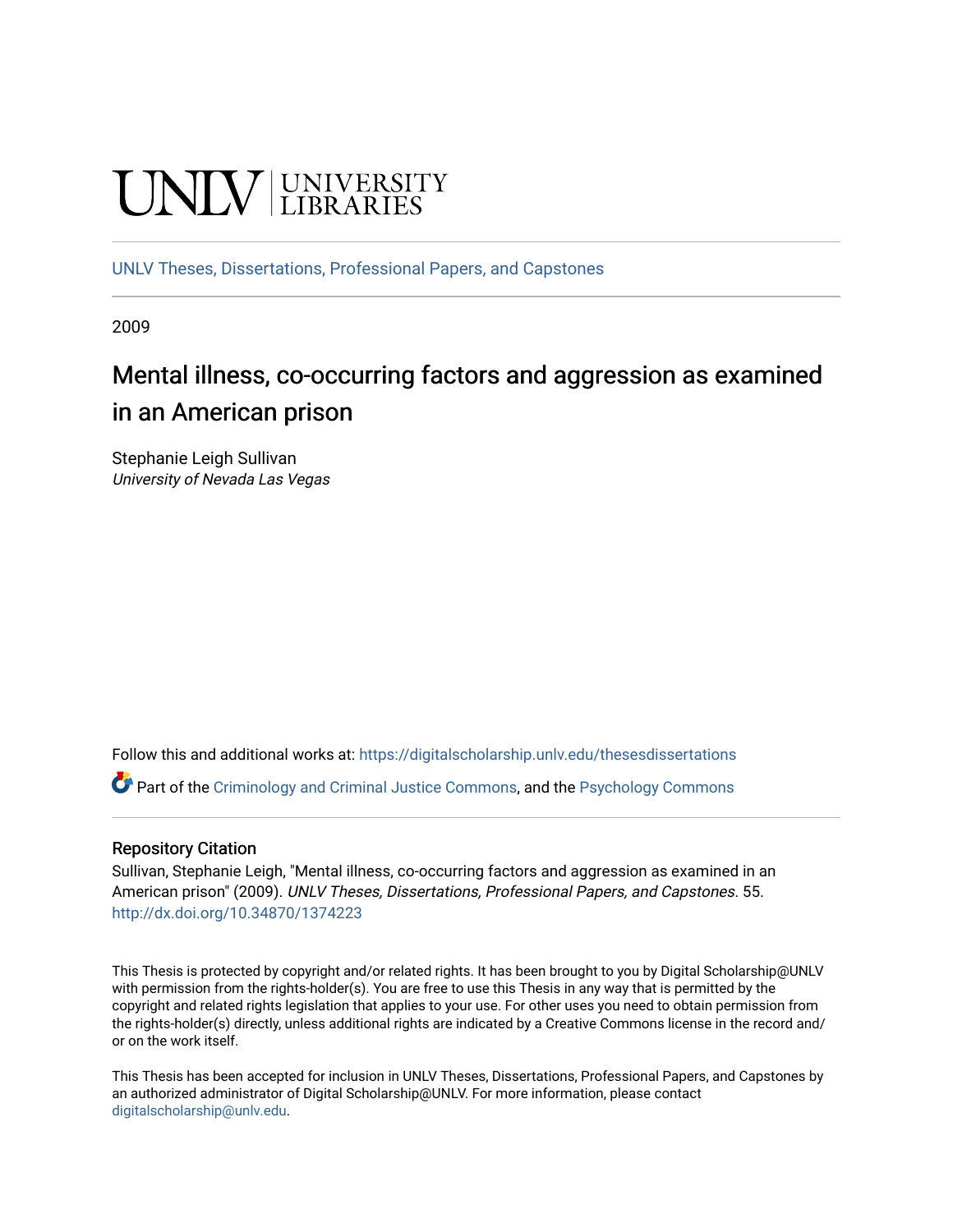# MENTAL ILLNESS, CO-OCCURRING FACTORS AND AGGRESSION AS EXAMINED IN AN AMERICAN PRISON

by

Stephanie Leigh Sullivan

Bachelor of Arts University of Colorado, Denver 2007

A thesis submitted in partial fulfillment of the requirements for the

**Master of Arts Degree in Criminal Justice Department of Criminal Justice Greenspun College of Urban Affairs** 

> **Graduate College University of Nevada, Las Vegas August 2009**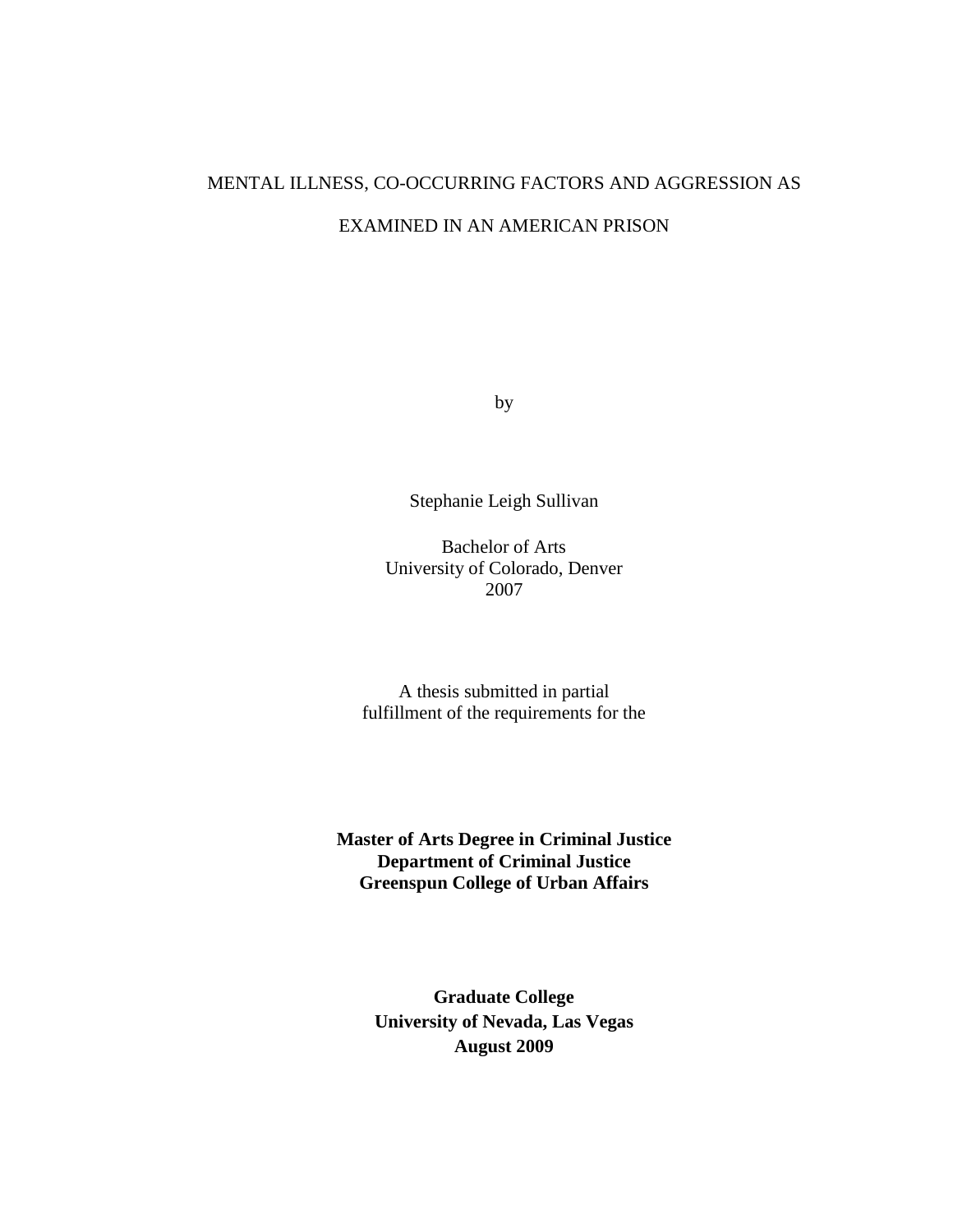### ABSTRACT

### **Mental Illness, Co-Occurring Factors and Aggression as Examined in an American Prison**

by

Stephanie Leigh Sullivan

Dr. Richard C. McCorkle, Examination Committee Chair Associate Professor of Criminal Justice University of Nevada, Las Vegas

 This study examines the relationship between several factors which have been identified in previous research as co-occurring and risk relevant to aggressive behavior. Although many factors have been addressed independently for various reasons in other studies, this study looks at the unique combination of a select few of these variables and their relationship for propensity towards aggression. The results of this study show propensity towards aggression is significant for two specific mental health issues; anxiety, and history of severe head injury. Results also indicate that co-occurring factors are prevalent in this sample and those inmates with prior mental illness are likely to exhibit aggression. Significant correlations for co-occurring factors were also found. Inmates with co-occurring factors may benefit from more purposive treatment and risk assessment to identify and treat their aggressive behavior.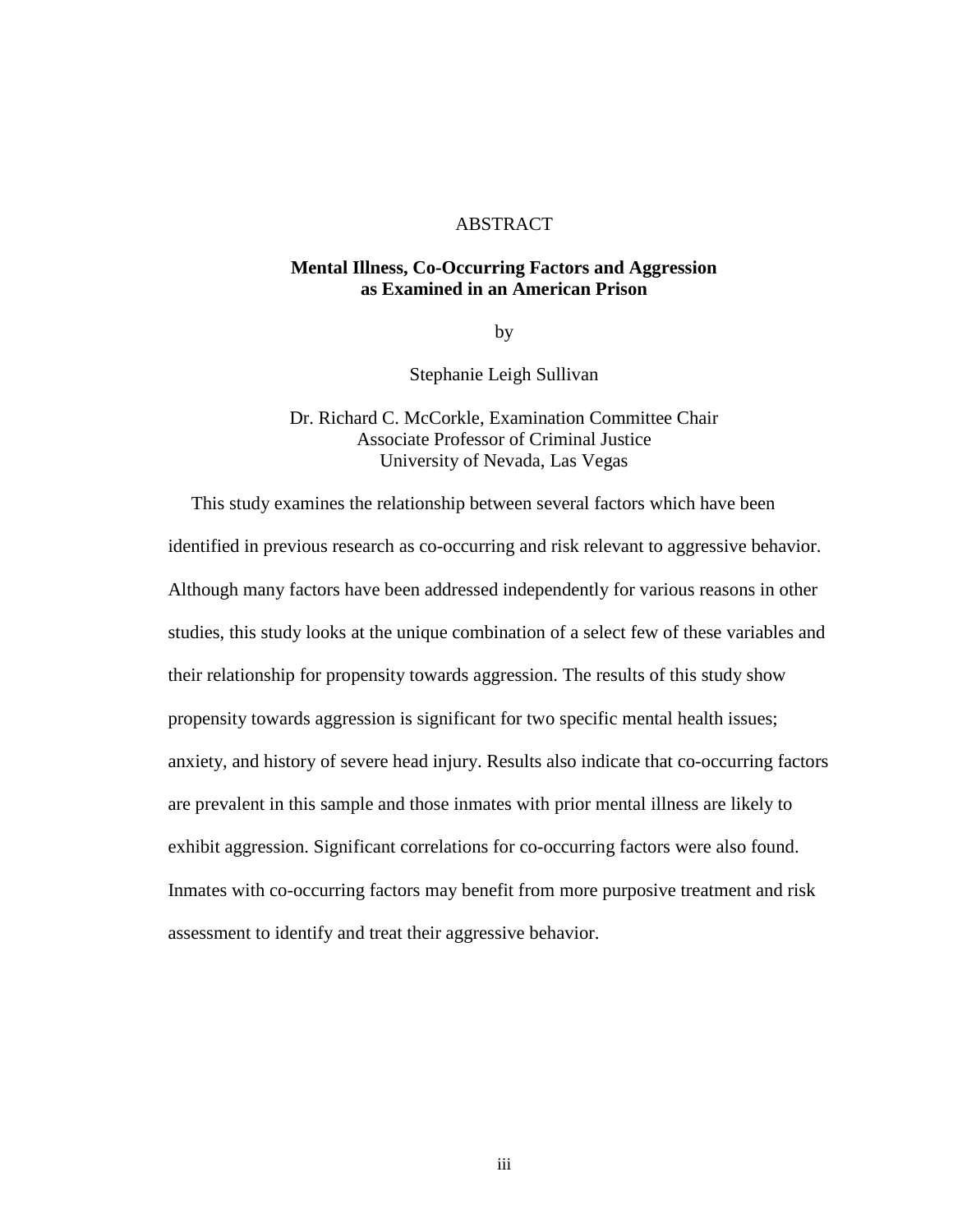### TABLE OF CONTENTS

| <b>CHAPTER 4</b> |
|------------------|
|                  |
|                  |
|                  |
|                  |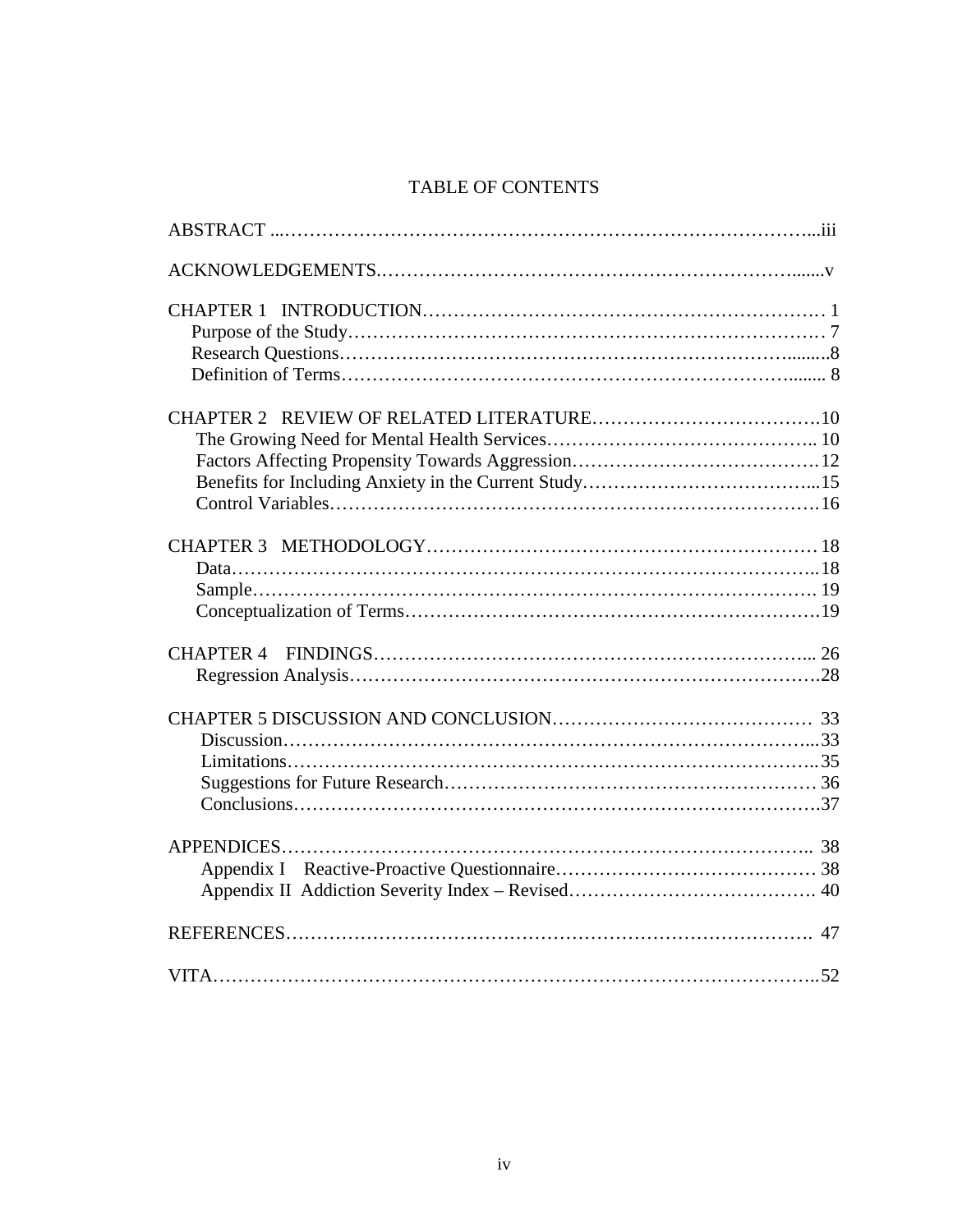### ACKNOWLEDGEMENTS

 I would like to thank the members of my committee, Dr. McCorkle, Dr. Hart, Dr. Shaffer, and Dr. Spivak and the chair of the Criminal Justice Department; Dr. Lieberman, for their expertise and guidance through this process. I learned many valuable lessons on this project, many that will no doubt guide my future studies.

 I would also like to thank Dr. Kennedy for her never-ending office hours and support through the process as well as being instrumental in my presentation of preliminary findings at the ACJS conference in Boston.

 I dedicate these last many months and countless hours to the memory of my father who was the first to encourage me to be a part of this program and give it my all.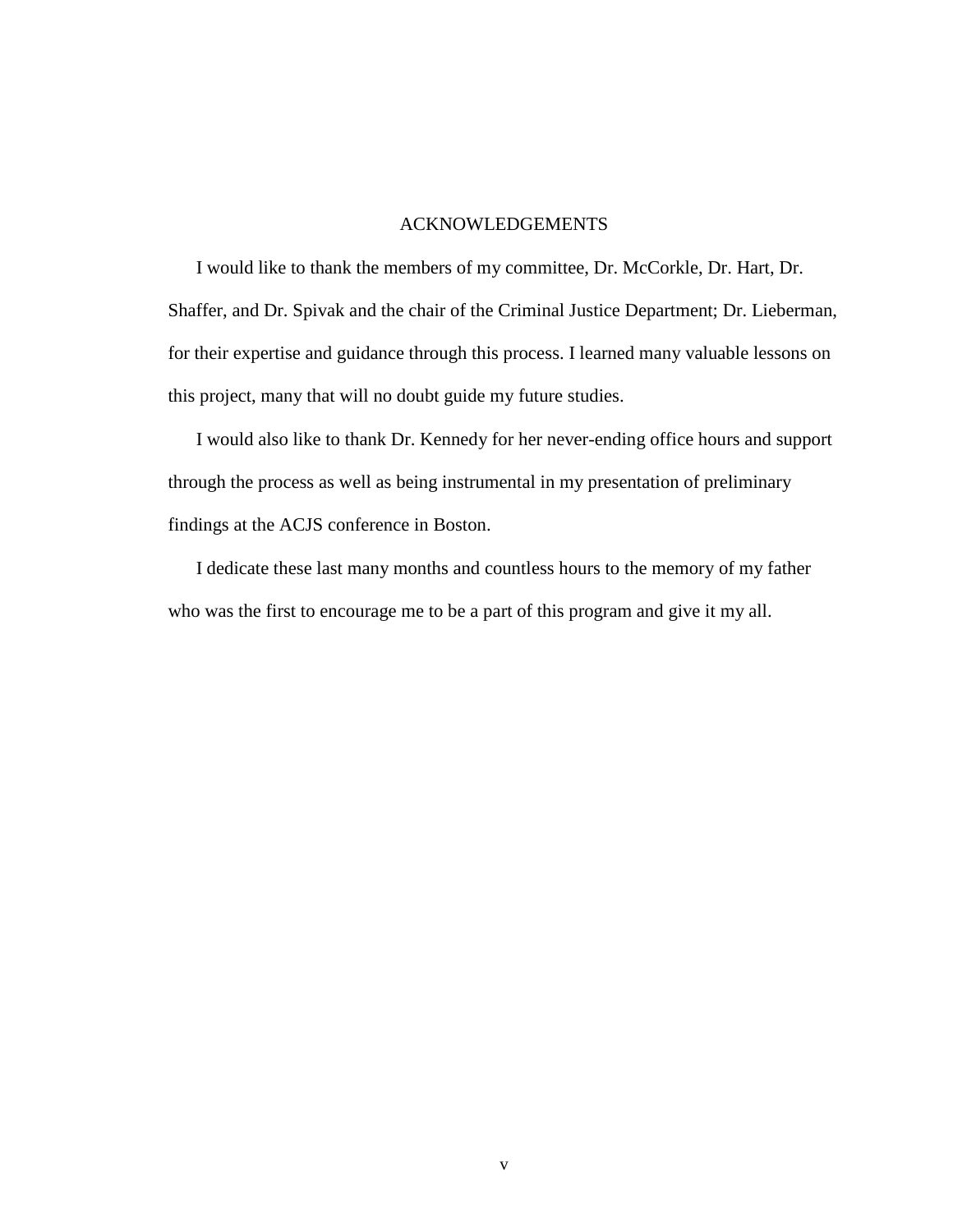### CHAPTER 1

#### **INTRODUCTION**

The drive for understanding the possible link between mental illness and aggressive behavior has produced considerable research in the field of criminology (Freidman, 2006; Elbogen, & Johnson, 2009; Swanson, Swartz, Essock, Osher, Wagner, Goodman, Rosenberg, & Meador, 2002; Williams & Arrigo, 2002). More recently research has begun to focus on testing the hypotheses that mental illness is not an independent risk factor for aggressive behavior and bringing forth statistical data that shows more variables are involved, such as co-occurring factors of alcohol and/or substance abuse (Hiday, Swanson, Swartz, Borum, & Wagner, 2001; Friedman, 2006) and history of severe head injury (Vasterling, Constans, & Hanna-Pladdy, 2000; Fann, Burington, Leonetti, Jaffe, Katon, & Thompson, 2004). Studying and identifying co-occurring factors could lead to a more grounded knowledge and understanding of risk factors specifically when dealing with the mentally ill and the prison population.

There is a definite and timely need to look at these co-occurring factors and their possible correlation to aggressive behavior from every angle available. This could help not only by providing a safer prison environment and more ordered communities but also protect the quality of life and decrease negative social stigma for those inmates that suffer from mental illness. It is a popular belief to assume that a mentally ill offender is unpredictable and often this stereotype evokes fear in the community (Bonta, Law,  $\&$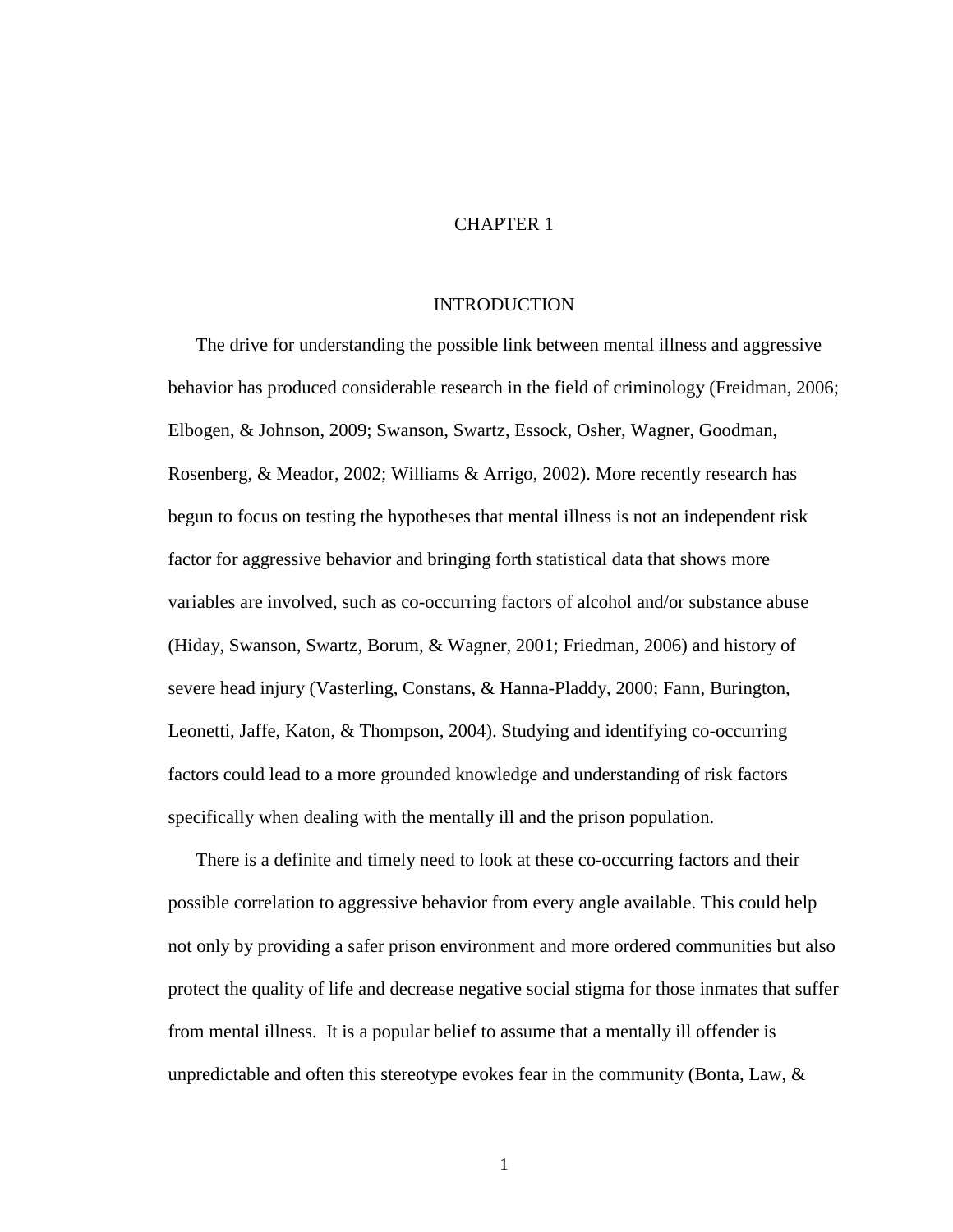Hanson, 1998). But is it fair to assume that 'they' are all the same? Just because a person suffers from mental illness does not mean that person is also a criminal; that assumption would be as fair and accurate as concluding that anyone who has spent time in prison is violent. Individual assessment for mental illness and co-occurring factors is a necessity. *Mentally Ill Offenders in the Prison System* 

During the deinstitutionalization of the 1970's, researchers began to take notice of the seemingly sudden increase of inmates with prior and current mental health needs. The concept of 'criminalization' among the mentally ill was brought to light by Marc F. Abramson when he wrote about this trend in 1972. He observed through his research that mentally ill persons were much more likely to be subject to arrest and prosecution. Since many people living with mental illness in the community setting are not receiving proper psychiatric care, it is probable that they will eventually end up in the eyes of law enforcement. If the officer is dealing with a mentally ill person, knowingly or unknowingly, he may be unable or unwilling to find placement for the individual in a psychiatric setting due to many obstacles. One obstacle may be the lack of beds in the hospital setting available to aggressive patients; another may be the rigid criteria for involuntary placement in a mental health facility, or the extreme wait times in the psychiatric emergency rooms. The arresting officer may also be worried about a premature release from one of these settings if he feels the person really poses a threat to the community (Lamb & Weinberger 2005).

With limited placement available to those who are perceived as dangerous, a more reliable way of avoiding bureaucratic holds on referrals to mental health facilities could cause police to see arrest as a less troublesome way of dealing with mentally ill offenders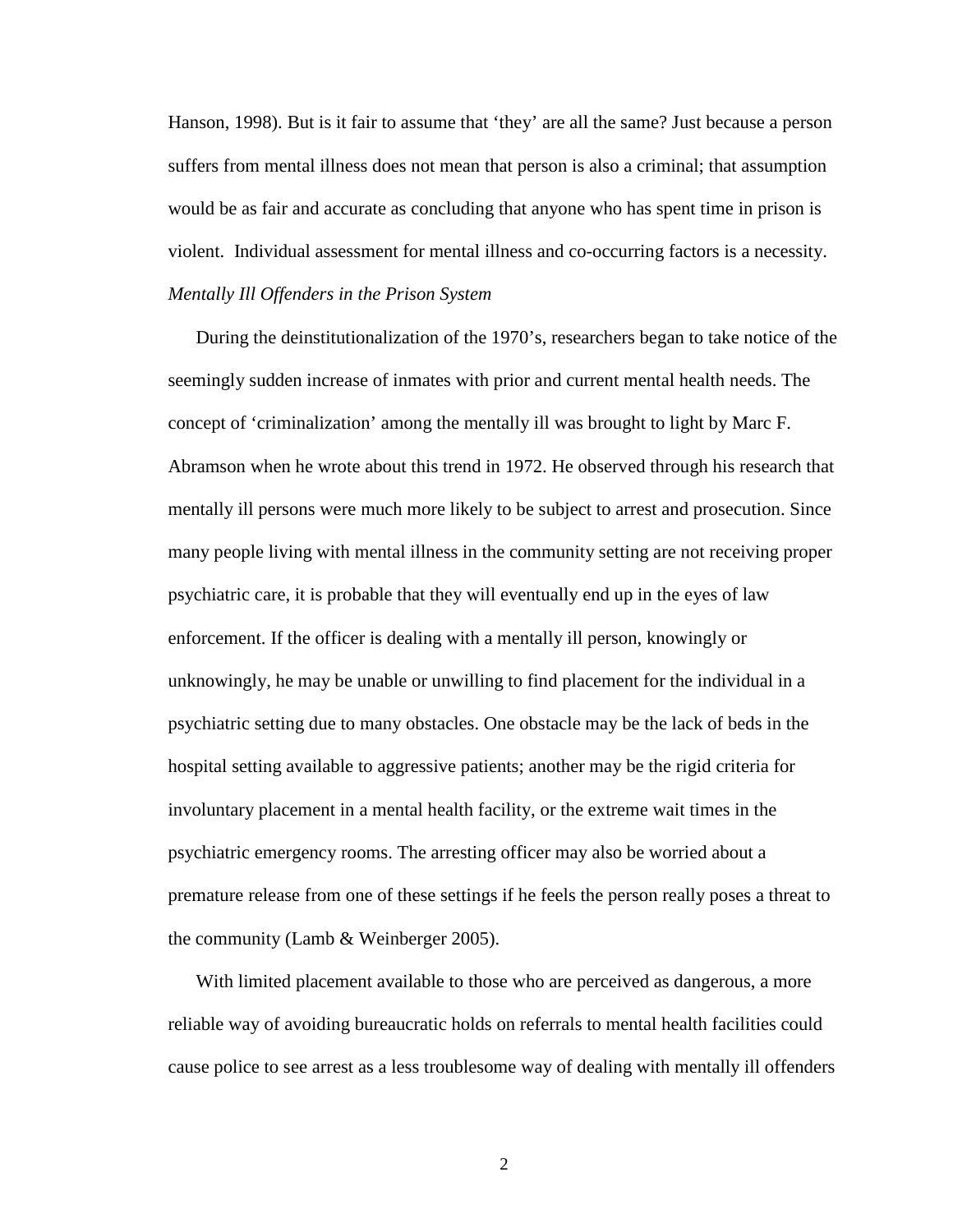(Teplin, 1983). Teplin (1983) also concluded in her study that the mentally ill were subject to higher arrest rates and that when evidence of mental illness is included in the arresting officer's report, the seriousness of that incident is increased. Adding to the complexity of the situation, in some jurisdictions if a patient has any criminal charge pending, they will not be accepted to hospital placement and arrest is the only other option.

This 'criminalization' can create a label that is hard to shake for someone with mental illness. Even if it is a minor, non-violent offense, once arrested that individual will have a traceable tie to the criminal justice system. This could in turn influence future brushes with the law when the arresting officer sees the person has been arrested before he may not take the time or want to use the scarce resources of the mental health system, but take them straight to jail. If that individual has a number of these petty arrests on their record, it could now be considered by some courts as a 'long criminal history' and influence their sentencing without any reference to their underlying mental illness (Lamb & Weinberger 2005). It does need to be said that for mentally ill offenders that are committing violent crimes, and are showing increased aggression and assaultive behavior, as opposed to the minor petty crimes, incarceration may be the safest place for them as well as the community, provided they are receiving adequate mental health services.

### *Police Attitudes*

 Police attitudes towards the mentally ill can play a role in how situations are handled from the moment the call is received. Dispatch codes can trigger heightened alerts among officers by alerting them that the call involves a mentally ill person, leading to inadvertent escalations from officers that have had bad experiences with similar calls,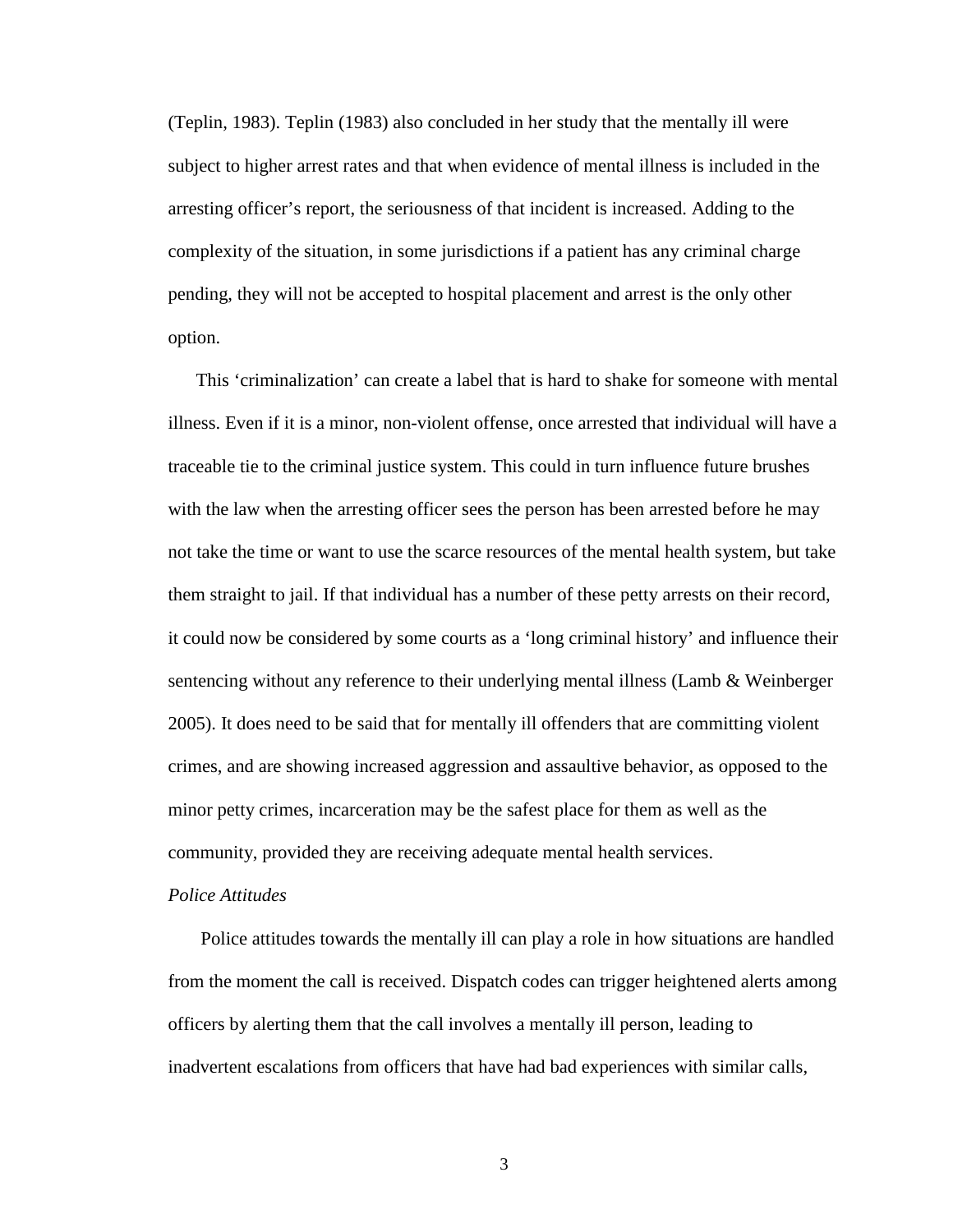somewhat 'labeling' the situation before they ever arrive. Perceived credibility of a victim is lower and often complaints are taken skeptically when they involve a call with known mental illness (Watson, Corrigan, & Ottari 2004). Research has shown that police training is inadequate in helping officers deal with the mentally ill, and the officers agreed, many of whom requested that more community resources be available to them (Lamb, Weinberger, & Gross 2004). Police decision studies show that police officers do not act maliciously towards the mentally ill in regards to arrest, using it only as a last resort. This is due in part to changes in commitment laws.

### *Commitment Laws*

Prior to 1967 when the Lanterman-Petris-Short Act (or the California Mental Health Act) was signed by lawmakers in California, commitment laws were fairly vague and varied from state-to-state. Most laws up until this time imposed general criteria of mental illness and need for treatment, and they carried little restriction on how long a person could be involuntarily institutionalized. After the LPS Act of 1967, nearly every state made modifications based on LPS within ten years. There were three changes that had a major effect in how cases involving the mentally ill were handled. First, an involuntary placement in a mental hospital now requires a diagnosis of imminent dangerousness to self and others as well as incapacitation for caring for oneself. Second, while the commitment is usually brief, it is followed by (third) a more rapid due-process in the courts. These changes have resulted in fewer and shorter commitments (Lamb  $\&$ Weinberger, 2004). The changes also require police to arrest a person even when they are mentally ill if it is thought that they have committed a crime of any sort and they do not meet the above qualifications for commitment.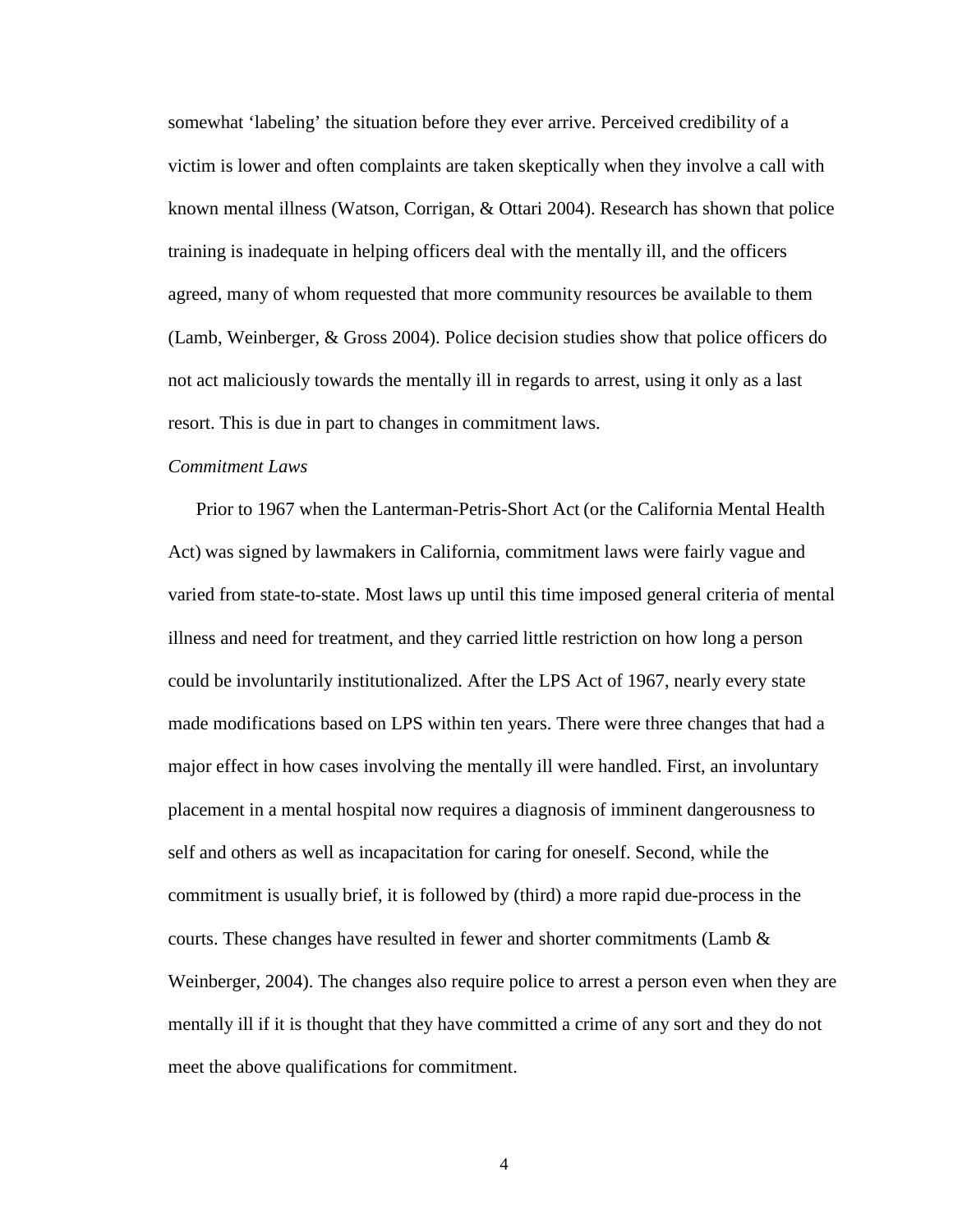#### *Need for Specialized Treatment and Jail Diversion*

If commitment is not an option, the individual is placed in jail and a psychological evaluation usually takes place. The clinician generally asks self-report questions about overall health and looks for signs and symptoms of mental illness. They construct treatment histories, medication histories and administer personality inventories and other examinations used to evaluate current levels of cognitive and social functioning (Lurigio & Swartz 2006). This evaluation may have once taken place in a halfway house or hospital setting thirty years ago when mental illness was suspected, but due to drastic changes in how services are offered to the mentally ill, they are now subject to arrest and placed in the criminal justice system, some prior to the evaluation. This is especially true in cases where substance abuse is a co-occurring condition because there are very few placements available for these patients (Abram & Teplin, 1991). One study reveals that 68% of prisoners admitted to alcohol and/or drug abuse prior to incarceration (Karberg  $\&$ James, 2005). With such a high number of inmates with substance abuse problems and the growing need for mental health services, it could be inferred that this need goes handin-hand: "Co-occurring disorders (among prisoners) is the norm rather than the exception" (Widiger & Samuel, 2005, p. 495).

Recently in Washington State, jail diversion programs have begun to tackle the problem of co-occurring substance abuse and mental illness, by way of offering treatment and support services. The Washington State Dangerous Mentally Ill Offender Program (DMIO) was established by the 1999 State Legislature and provides state funded substance abuse treatment, mental health services, and housing to help reintegrate inmates with mental illness who may pose a threat to public safety. This program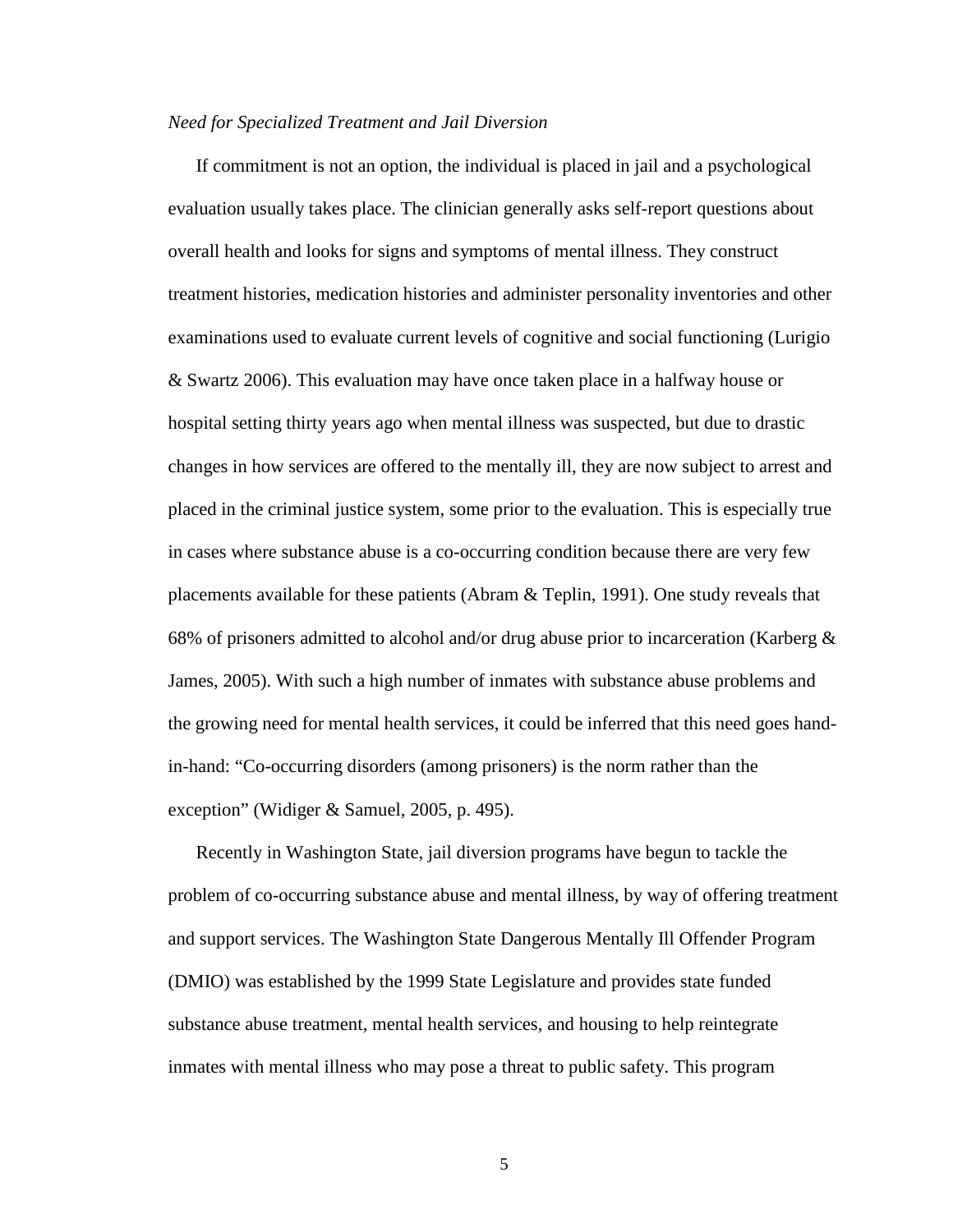provides additional treatment for up to five years after release. Analysis from the Washington State Institute for Public Policy released findings from 172 participants from 2004-2008 showing a 42% reduction in new felony recidivism and a 36% reduction in new violent felony recidivism. Using estimates for economic impact, the study shows of the \$33,866 spent per participant, they receive \$55,463 in benefits, that is a return of \$1.64 for every dollar spent (Mayfield, 2008).

Although changes are hopeful, and support is widespread with 300 different diversion programs operating, there is little empirical research showing effectiveness that has been published. More research must be done to further funding and expand the diversion programs.

#### *Risks for the Mentally Ill in Prison*

In addition to needing more services while in prison, the mentally are also at a higher risk for victimization while incarcerated. Compared with the general population, a recent study showed men in prison that suffer from any form of mental illness are 33% more likely to be physically victimized and the rates are nearly double for sexual victimization. Inmates with mental illness in this study also reported feeling less safe in prison and had a higher percentage of victimization prior to incarceration (Wolff & Shi, 2009). The authors suggested that by relocating inmates that suffer from mental illness who have been victimized in prison to other areas and providing them with trauma services similar to what they would receive if in the community could ultimately lower cases of further anxiety, depression and PTSD.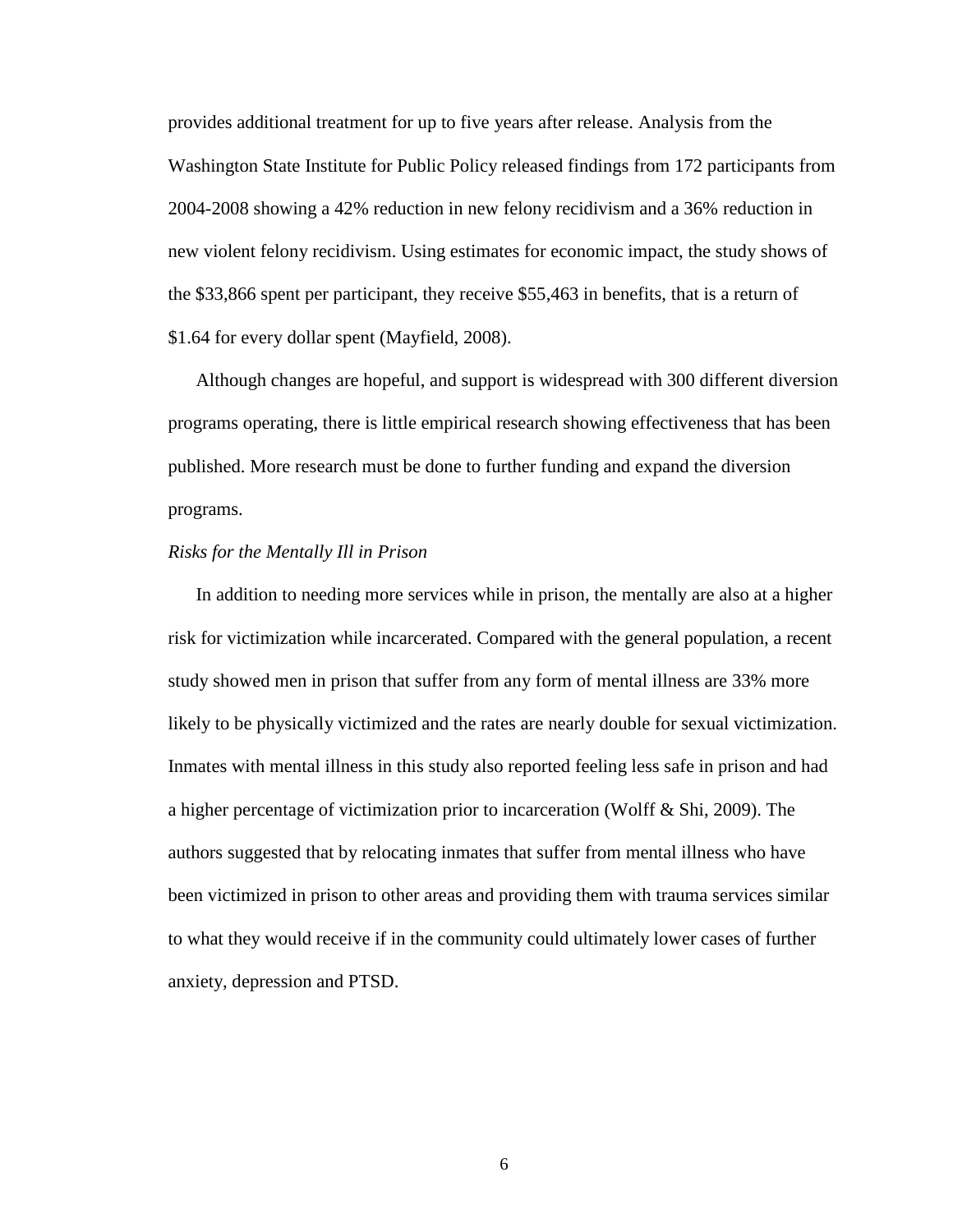#### Purpose of the Study

The purpose of the current study is to examine co-occurring factors and their relationship to aggression in inmates. Prisons need to maintain a safe and orderly environment while helping inmates make positive social changes (Ax, Fagan, Magaletta, Morgan, Nussbaum, & White, 2007). Providing adequate and purposive mental health services for inmates, specifically those with propensities towards aggression, is essential in helping inmates adapt to the changing environment of prison life, as well as helping them prepare for re-entry into the community. This is important, in part, because "Living in prison represents an extreme challenge to the coping skills of any person, an ordeal that could be aggravated by mental or emotional handicaps" (McCorkle, 1995, p. 54).

By identifying mental health risk factors, including those more likely to co-occur with higher propensity towards aggression, at intake assessment, more proactive treatment could be offered inside the institution. This would suggest a more successful re-entry to civilian life and possibly lower the recidivism rate as well.

Although some research predicting recidivism rates for mentally ill offenders has been found to be almost identical for non-disordered offenders (Bonta et al., 1998), other research has found recidivism rates to be much higher for mentally ill offenders (Roskes, Cooksey, Feldman, Lipford, & Tambree, 2005). Whatever the case may be, there is hope that by tackling more mental health issues in the prison, these alarming rates could be lowered. The Bureau of Justice Statistics reported that in a study covering 15 states, twothirds of all released prisoners were rearrested within a 3 year period, and of those, nearly half were convicted (2002).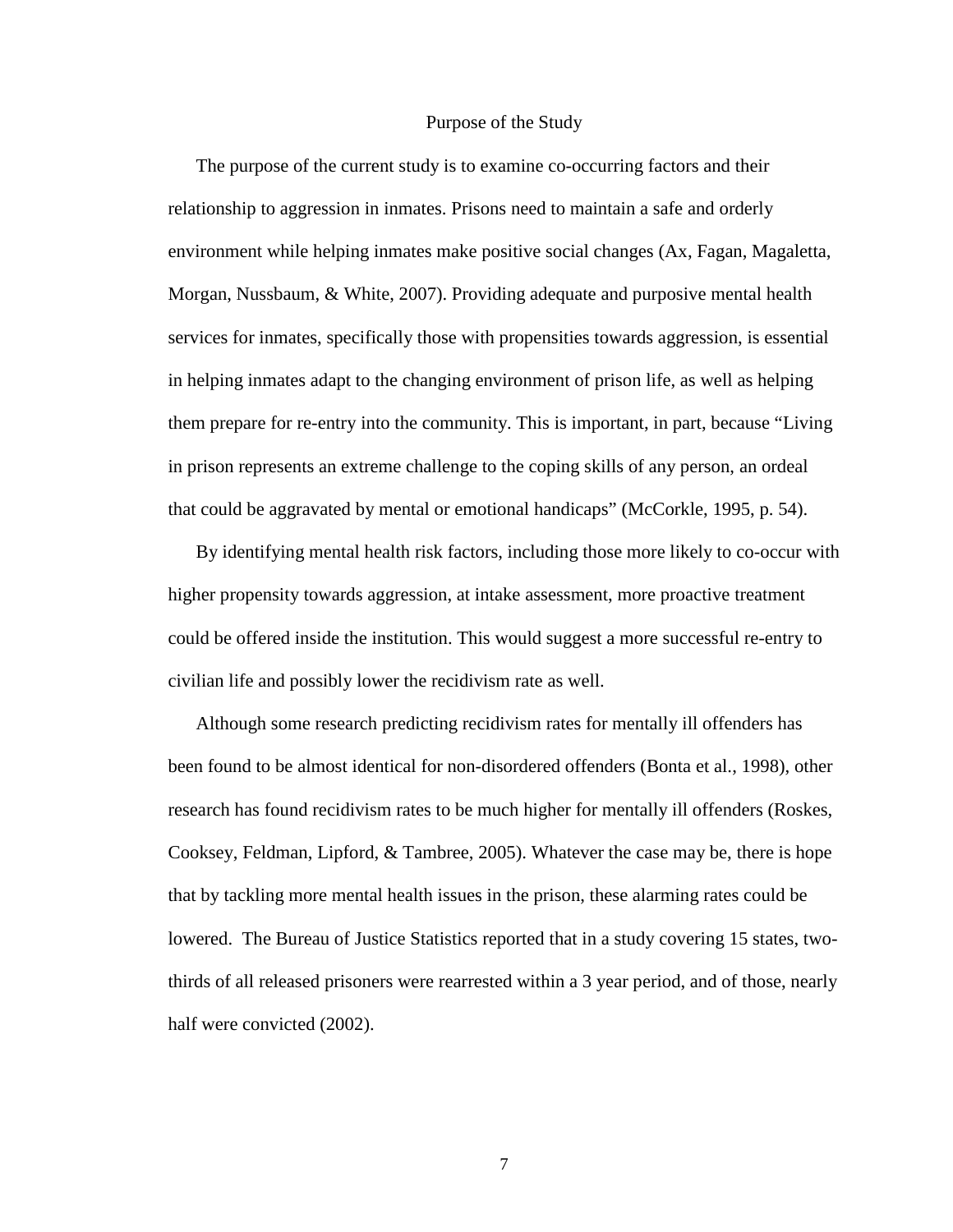#### Research Questions

This study examines the following research questions: (1) Are inmates more likely to have a propensity towards aggression when they have a history of psychological treatment, problems with anxiety, or history of head injury? (2) Will one of the variables be more significant than the others in predicting propensity towards aggression? This study hypothesizes the following:

H<sub>1</sub>: Inmates with a history of psychological treatment for mental illness will be more likely than inmates without a history of psychological treatment to have a propensity towards aggression.

H2: Inmates with a history of anxiety will be more likely than inmates without a history of anxiety to have a propensity towards aggression.

H3: Inmates with a history of head injury will be more likely than inmates without a history of head injury to have a propensity towards aggression.

### Definition of Terms

### *Aggression*

Aggression refers to the inmate's self-reported experience related to trouble controlling aggression before and during incarceration.

### *History of Psychological Treatment for Mental Illness*

All participants in the study were undergoing cognitive-behavioral therapy at the time of the data collection. History includes the inmate's self-reported psychiatric treatment received either in an inpatient or outpatient setting prior to incarceration for psychological disorder.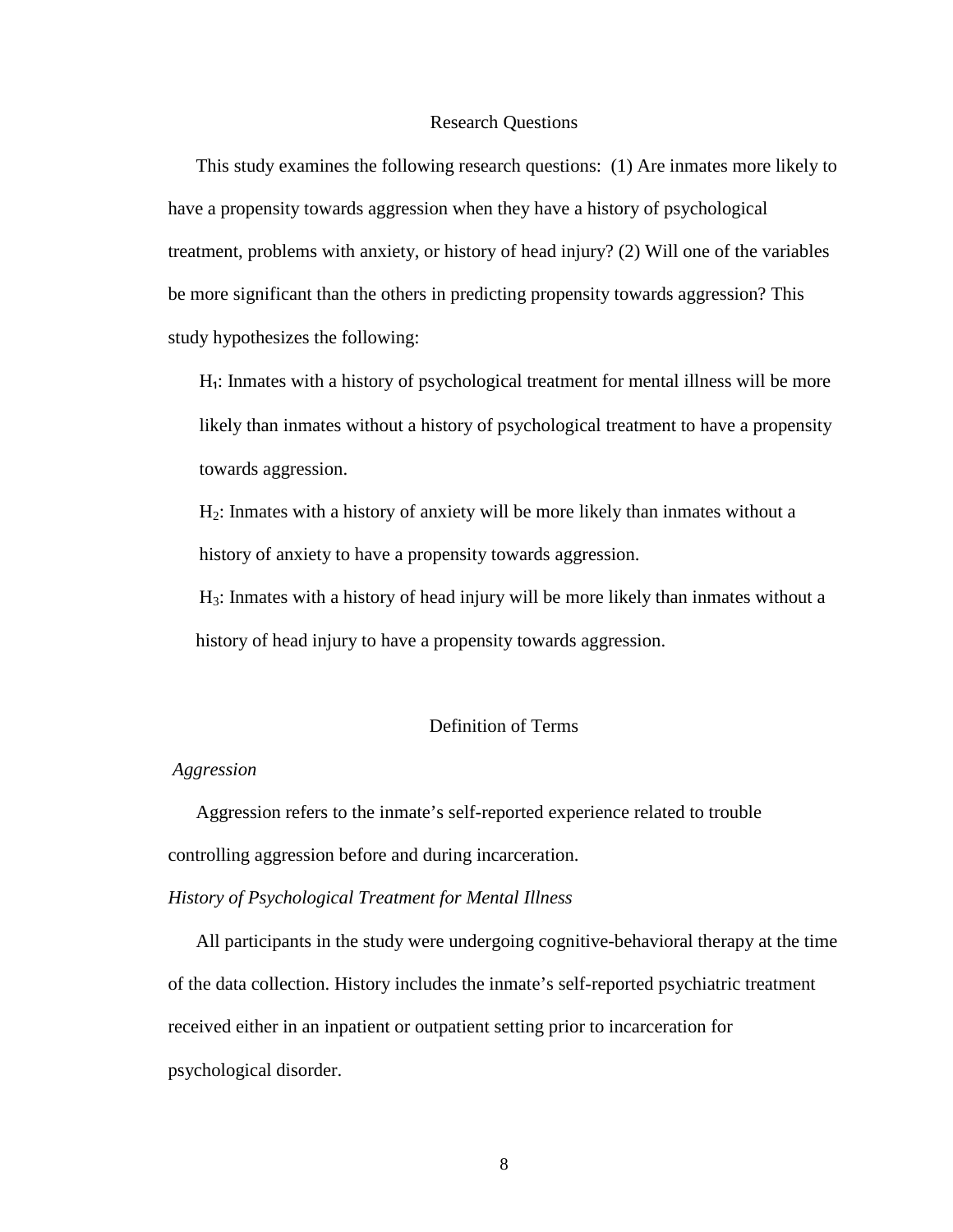### *Anxiety*

A psychiatric status measure collected through self-reported experience with serious anxiety or tension before or during incarceration as defined on the Addiction Severity Index (Appendix II).

### *History of Severe Head Injury*

Involves severe trauma to the head, in this study the origin and location is unknown.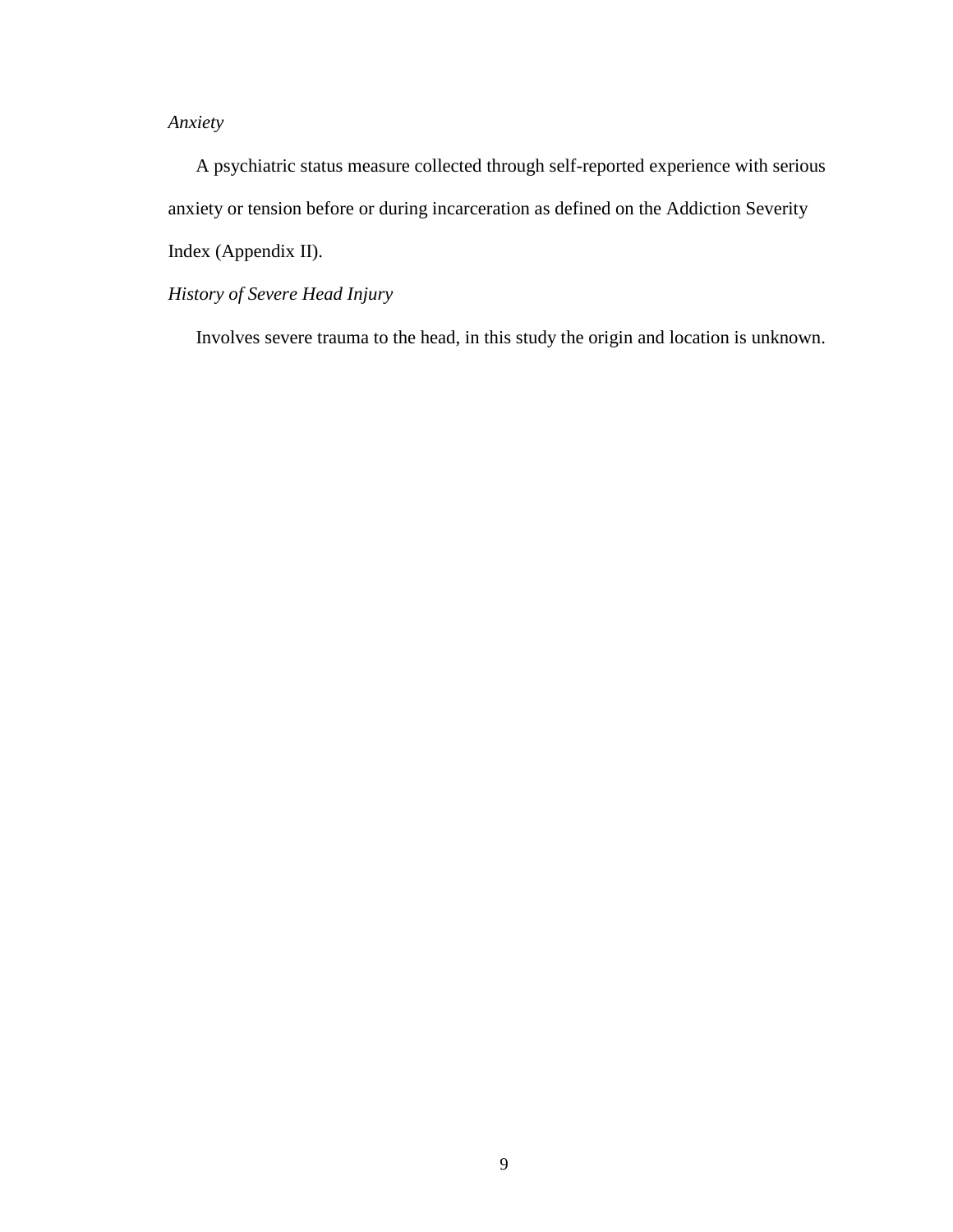### CHAPTER 2

### REVIEW OF RELATED LITERATURE

The Growing Need for Mental Health Services

Unfortunately in modern America, the prison population and those needing services for mental illness are intertwined in a system that is overwhelmed and underfunded. According to Human Rights Watch, there is a pattern forming across America which shows prisoners that require mental health services are being under-treated, and in some facilities, not treated at all. In the facilities where services are offered, a shortage of qualified staff and lack of mental health facilities is common (Human Rights Watch, 2006). Although there has been a modest growth in the number of facilities that are offering mental health screening and services, those prisons that do have services are seeing very large increases in the use of those services. With caseloads becoming so large, there is actually a decrease in services available overall. The growth of the prison facilities and the prisoner population far surpasses the growth of prisoner mental health services (Manderscheid, Gravesande, & Goldstom, 2004).

From 1988 to 2008, the number of people incarcerated in state and federal prisons in the United States increased from 505,712 to over 1.5 million (Bureau of Justice Statistics, 2008). While the prison population was drastically increasing, the mental hospital population was drastically decreasing. In 1998, county and state mental hospitals housed more than 100,000 patients. By 2000, that number had fallen to nearly half, only 56,000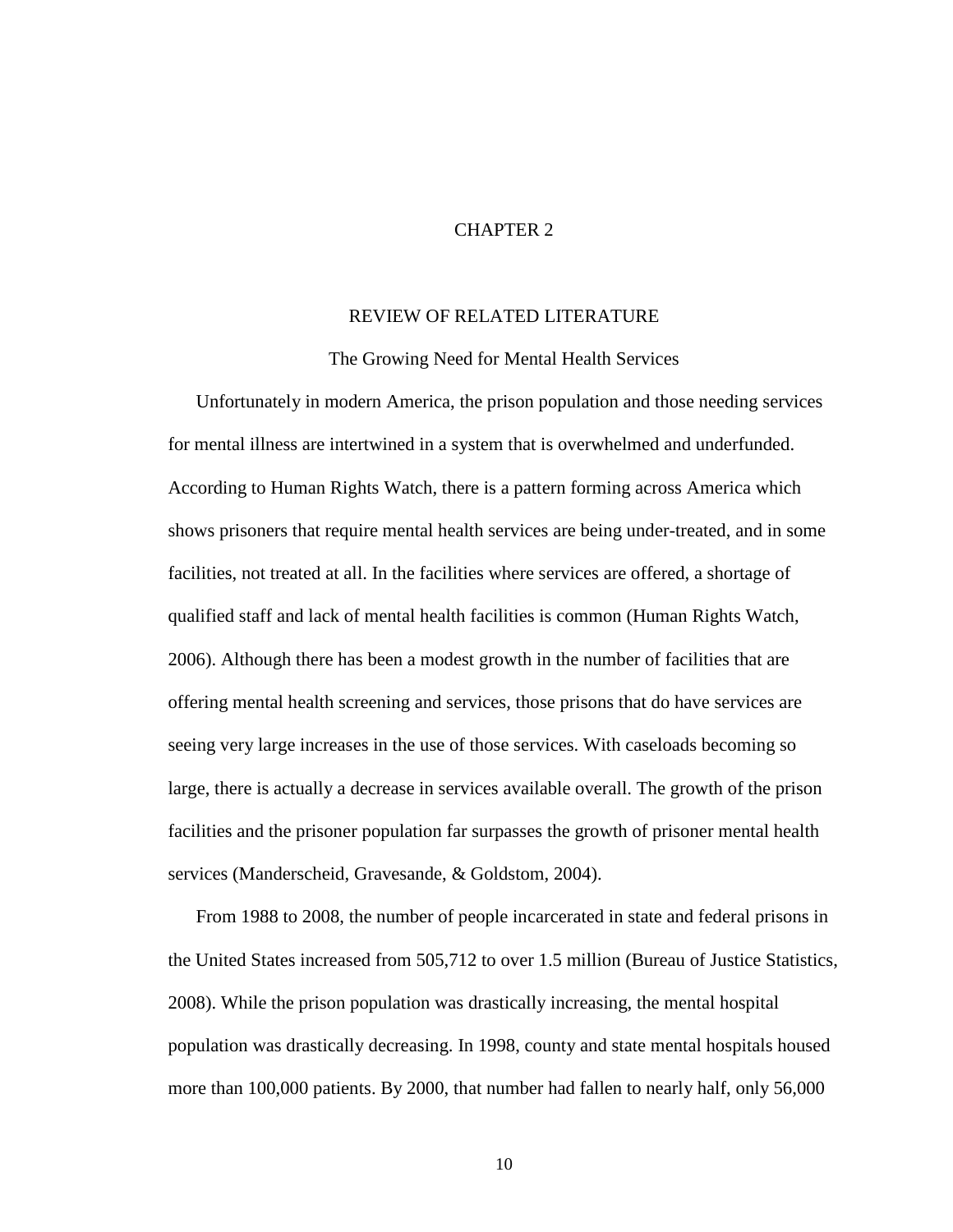were admitted (Manderscheid et al., 2004). The Bureau of Justice statistics released findings from a study in 2006 that showed more than half of the 25,000 prisoners they interviewed were suffering from mental health problems (James & Glaze, 2006).

A partial explanation to the problem of so many inmates needing mental health services is the deinstitutionalization of mental health facilities that took effect in the 1970's. As part of the John F. Kennedy administration's 'New Frontier', the Community Mental Health Act of 1963 was passed as an attempt to bring a new way to care for the mentally ill that were then being housed in mental hospitals, many of whom spent their entire lives there (Sharfstien, 2000). The CMHA-1963 was meant to give federal dollars to individual communities to spend on mental health centers in hopes of shortening treatment times and improving quality of life for the mentally ill. In reality, it often meant that expensive state mental hospitals were shut down in some instances, discharging long-term residents, to which a group of researchers hypothesized in the early 1980's: "The flood of mental patients shifting to the community for care will lead to a drastic increase in deviance and the criminal justice system will be forced to respond" (Steadman, Monahan, Duffee, Hartstone, & Robbins, 1984, p. 475).

Past research that has focused on mental illness and violence has relayed mixed results. A meta analysis, based on data from the National Institute of Mental Health and Epidemiologic Catchment Area surveys, found a statistically significant correlation between major mental disorder and violent aggressive behavior (Swanson, Borum, Swartz, & Monahan, 1996). Another study that looked at the relationship using a longitudinal data set with more than 34,000 subjects found that violent behavior was not independently predicted by severe mental illness, but did find a correlation between co-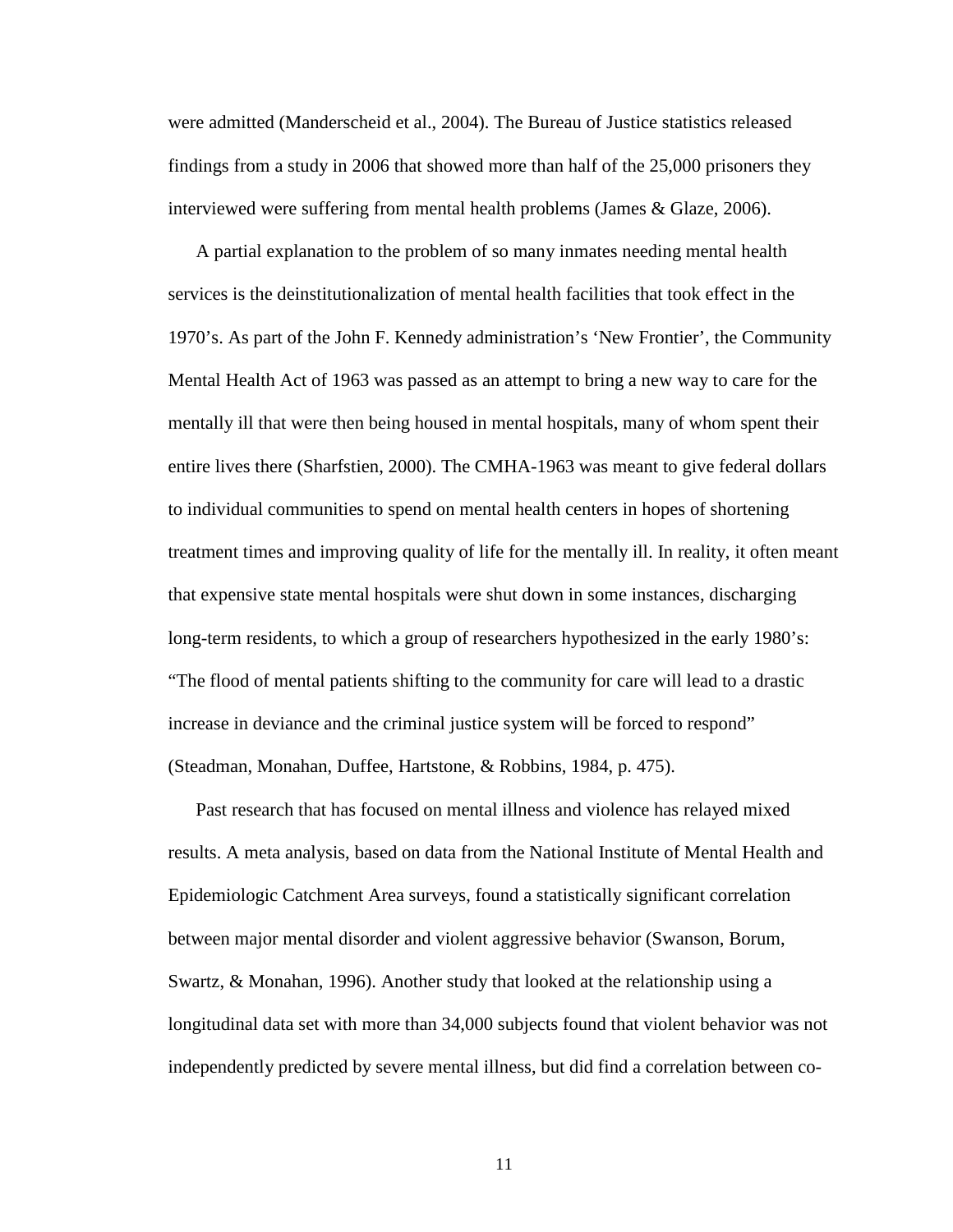morbid mental health and substance abuse (Elbogen & Johnson, 2009). This concurs with other current research which also found that co-occurring factors which include mental illness and substance abuse leads to violence rates that are substantially higher (Hiday, Swanson, Swartz, Borum & Wagner, 2001; Friedman, 2006). Another study showed that substance abuse was independently correlated with violence among the mentally ill and prevalence rates of assaultive violent acts are substantially higher than in the general population (Swanson et al., 2002). Research also shows that when observed daily, use of drugs and alcohol co-occur with violence on a regular basis showing days of substance use are days of violence and vice-versa among a sample of mentally ill patients (Mulvey, Skeem, Schubert, Odgers, Gardner, & Lidz, 2006). For purposes of this study, history of alcohol abuse and history of drug use are control variables because these factors could affect the dependent variable and introduce bias into the regression coefficients.

### Factors Affecting Propensity Towards Aggression

#### in Those Cases Involving Mental Illness

Co-occurring factors often include prior alcohol and drug abuse as mentioned, although there are many other factors that research has unveiled with correlates to aggression and violent behavior. One of the variables addressed in this research is severe brain injury, often referred to as Traumatic Brain Injury (TBI).

It has been shown that the mental health of people with TBI is altered to varying degrees. Compared to the general population, victims of TBI have more neurological abnormalities, and are frequently found in populations of offenders (Cauffman, Steinberg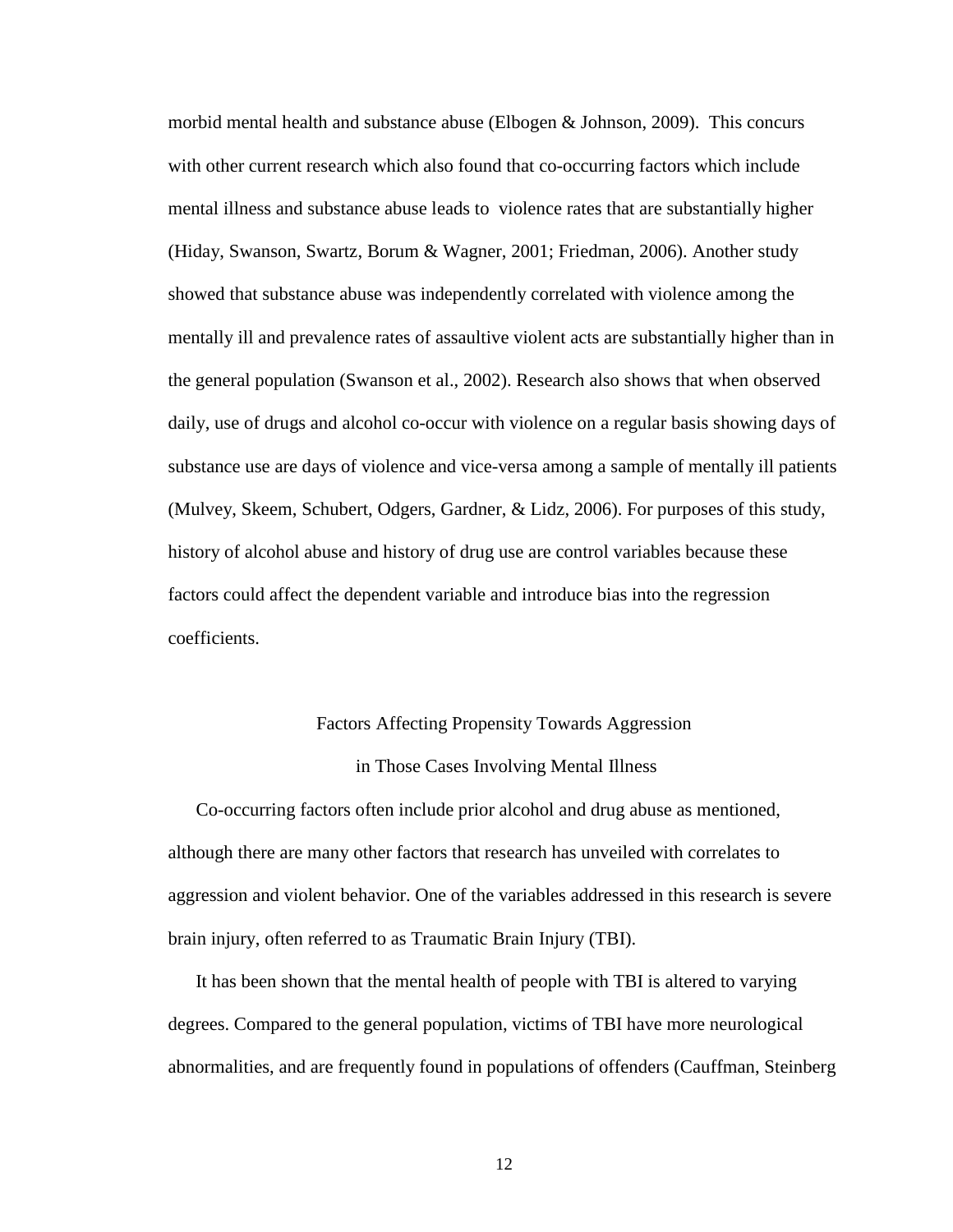& Piquero, 2005). In addition, histories of significant head injuries were found in juveniles on death row, convicted for violent personal crimes (Ryan 2005).

 According to the Center for Disease Control and Prevention (CDC), each year 1.4 million people in the United States sustain a traumatic brain injury as a result of head trauma. Of those 1.4 million, 50,000 die as a result of their injury; others are hospitalized and/or treated and released. Children with severe TBI account for 15,000 of the cases reported, 50% of which have major neurologic sequelae (DiScala, Osberg, Gans, Chin, & Grant, 1991). Common causes of TBI include: motor vehicle accidents, gunshot wounds, falls, athletic injuries, near drowning incidents and infections of the brain due to tumor, metabolic problems or cerebral hemorrhage (Luiselli, Arons, Marchese, Potoczny-Gray, & Rossi, 2000).

Traumatic Brain Injury has numerous sequelae that include motor dysfunction, sensory processing difficulties, memory deficits, communication deficiencies, impaired executive function as well as problems with impulse control, aggression, stereotypy, and affect dysregulation (Rutter, 1977). There are also many psychological sequelae of TBI associated as predictors for psychiatric problems such as depression, psychotic disorder, alcohol abuse, post-traumatic stress disorder, anxiety disorder, somatization disorder, and eating disorders (Vasterling, Constans, & Hanna-Pladdy, 2000; Rutter, 1977).

Along with physical aggression, altered sexual functioning, impulsivity, social disinhibition, and altered emotional control, these consequences are tragic to individuals and families and place additional burdens on social service agencies, law enforcement, and the courts (NIH Consensus, 1999). Correctional facilities also feel the burden of the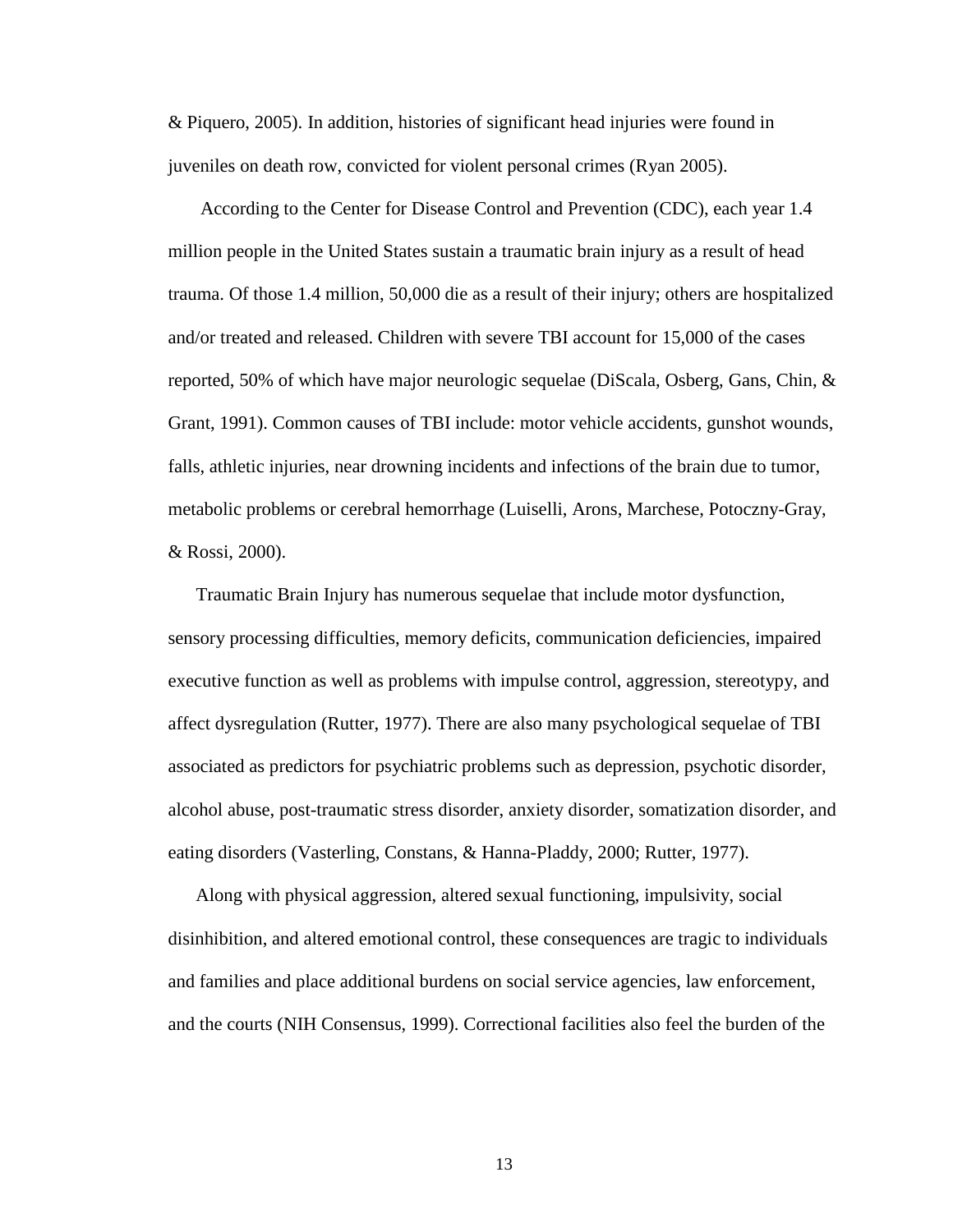effects of TBI as its victims often exude impulsivity and predatory behavior, both are common traits seen in inmate populations (Ax et al., 2007).

The preceding research has shown the sequelae of TBI and concluded that many of the resulting symptoms are related to the mental health of the victim. In the year following TBI, almost half of the victims show a prevalence of psychiatric illness (Fann et al., 2004). Brain injuries are commonly related to severe personality changes and emotional problems which in turn can be paired with confusion of morals and disruptive behavior (Martens, 2002). These findings concur with the study done by Luiselli, Arons, Marchese, Potoczny-Gray, and Rossi (2000) which state,

"The effects of severe brain injury typically include an impairment of impulse control, diminished problem solving abilities, and deficits that affect judgment causing children and adolescents with TBI to be at a greater risk for the commission of law-violating behaviors" (Luiselli, et al. 2000, p. 648).

Specifically, criminality is frequently associated with Psychopathic Personality Disorder and Antisocial Personality Disorder (Martens, 2000), both of which are possible sequelae to TBI.

Another complication is that alcohol abuse and/or dependency and mood disturbance are major co-occurring conditions among patients who have sustained TBI. It is suggested that if prior to the injury the victim had any abuse of drugs or alcohol they were less likely to be independent and productive in their personal lives (Jorge et al., 2005). These sequelae correlate to increased suicide as well. In patients who made contingent suicide threats, the majority were likely to be addicts of drugs or alcohol, antisocial, living on the streets, single, and in trouble with the law (Martens, 2000). The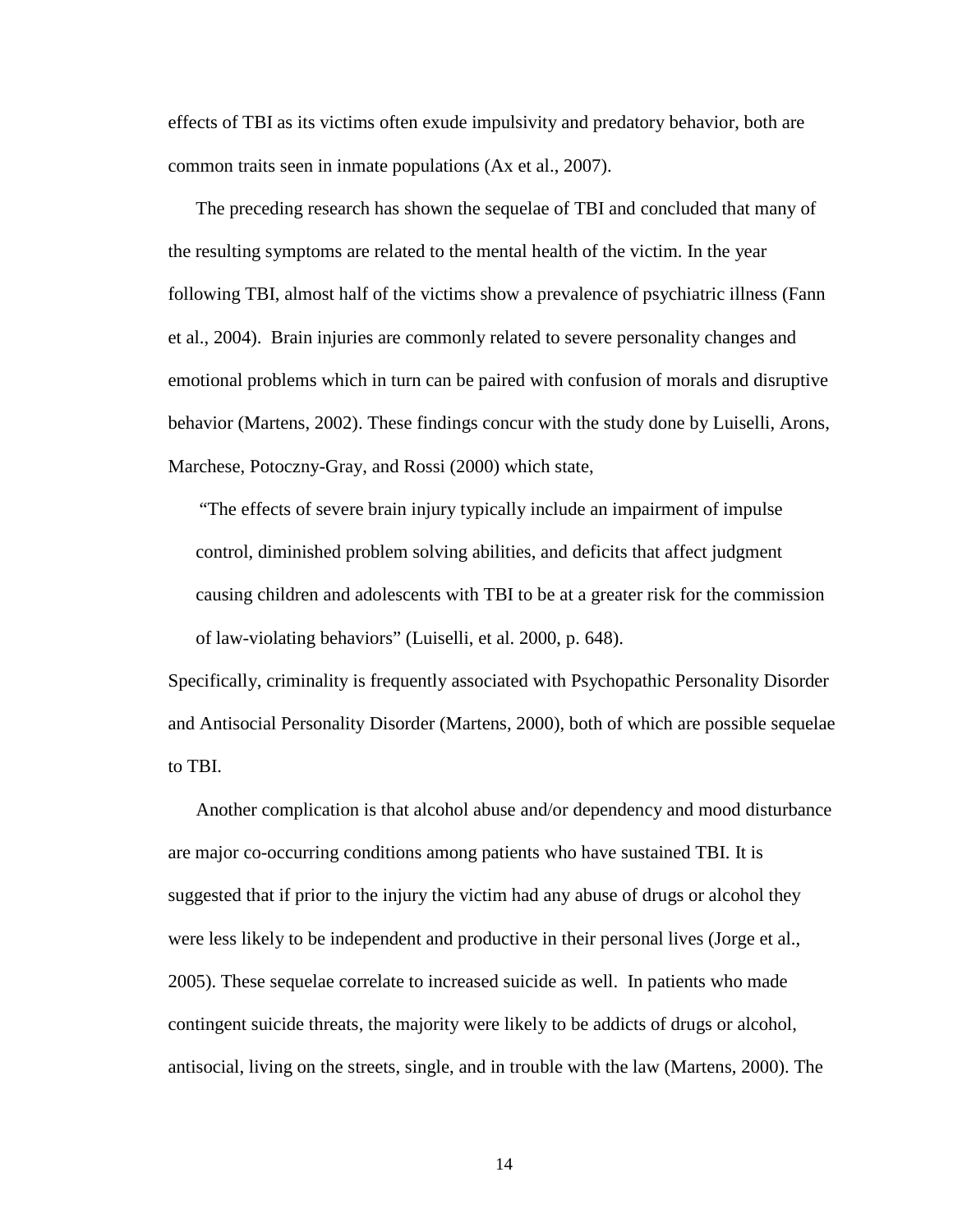NIH agrees, stating that social consequences of TBI include suicide, substance abuse, and chronic unemployment (1999).

### Benefits for Including Anxiety in the Current Study

Although the associations with aggressive behavior and the co-occurring conditions of mental illness, substance abuse, and severe head injury have been strongly documented, less research has included the factor of anxiety. Research has only touched on anxiety as related to other issues with inmates, generally referring to anxiety and other mood disorders as one category. This study will examine anxiety as an individual factor, not grouped with other mood disorders.

Previous research that examined psychological autopsies completed after inmate suicides in New York revealed that 70% of suicide victims reported experiencing anxiety and 95% had a history of substance abuse. Of these cases, 84% had been on active mental health caseload and 41% of those had received some mental health service within 1-3 days of the suicide (Way, Miraglia, Sawyer, Beer, & Eddy, 2005).

Research involving inmate coping strategies and general well being found that more psychological complaints were found in prisoners who also reported problems specifically with anxiety (Van Harreveld, Van Der Plight, Claassen, & Van Dijk, 2007). Anxiety was an unexpected significant finding in a study researching prediction of violence in substance abusing inmates, showing that those inmates that had committed violent crimes were more anxious than those who had not committed violent crimes (O'Grady, Kinlock, & Hanlon, 2007).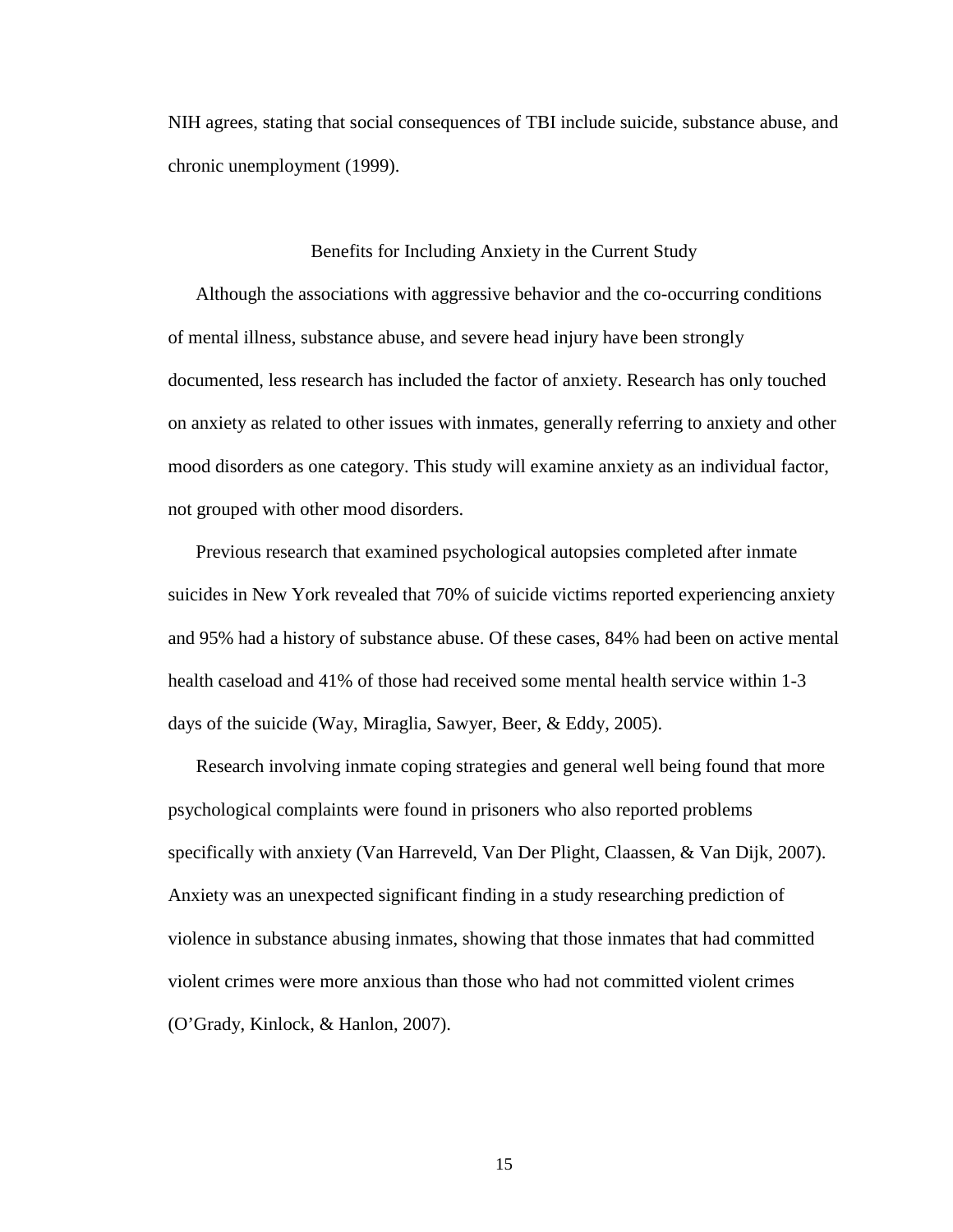Research has identified a strong association between anxiety disorders and substance abuse in the general population as well (Chambless, Cherney, Caputo, & Rheinstein, 1987; Helzer & Pryzbeck, 1998). One study showed a 45% prevalence rate for anxiety disorders among drug users and a 40% prevalence rate for anxiety among those with alcohol problems (Merikangas, Mehta, Molnar, Walters, Swendsen, Aguilar-Gaziola, Bijl, Borges, Carevo-Anduaga, Dewit, Kolody, Vega, Wittchen, & Kessler, 1998). This strong association between anxiety and the previously mentioned co-occurring factors is hard to overlook and therefore will be included in this study.

### Control Variables

 In addition to the other variables mentioned, control variables of age, education, and race were used in the analysis. Regression analysis is common in neuropsychological evaluation, and using demographic information can help eliminate subjectivity when predicting factors related to cognitive function (Vanderploeg, 2000).

 Neuropsychological tests were developed specifically to identify differences between brain injured and non-brain injured patients. However, identifiable differences on neurological tests may be due in part to the influence of demographic factors. Factors such as age and education may influence the way participants with brain injury perform on neurological tests compared to participants with no brain injury (Reitan  $\&$  Wolfson, 1995). For example, Mushkudiani, Engel, Streyerberg, Butcher, Lu, Marmarou, Slieker, McHugh, Murray, and Maas (2007) found that increasing age was a significant predictor of poor prognosis while higher education was related to a better outcome for patients.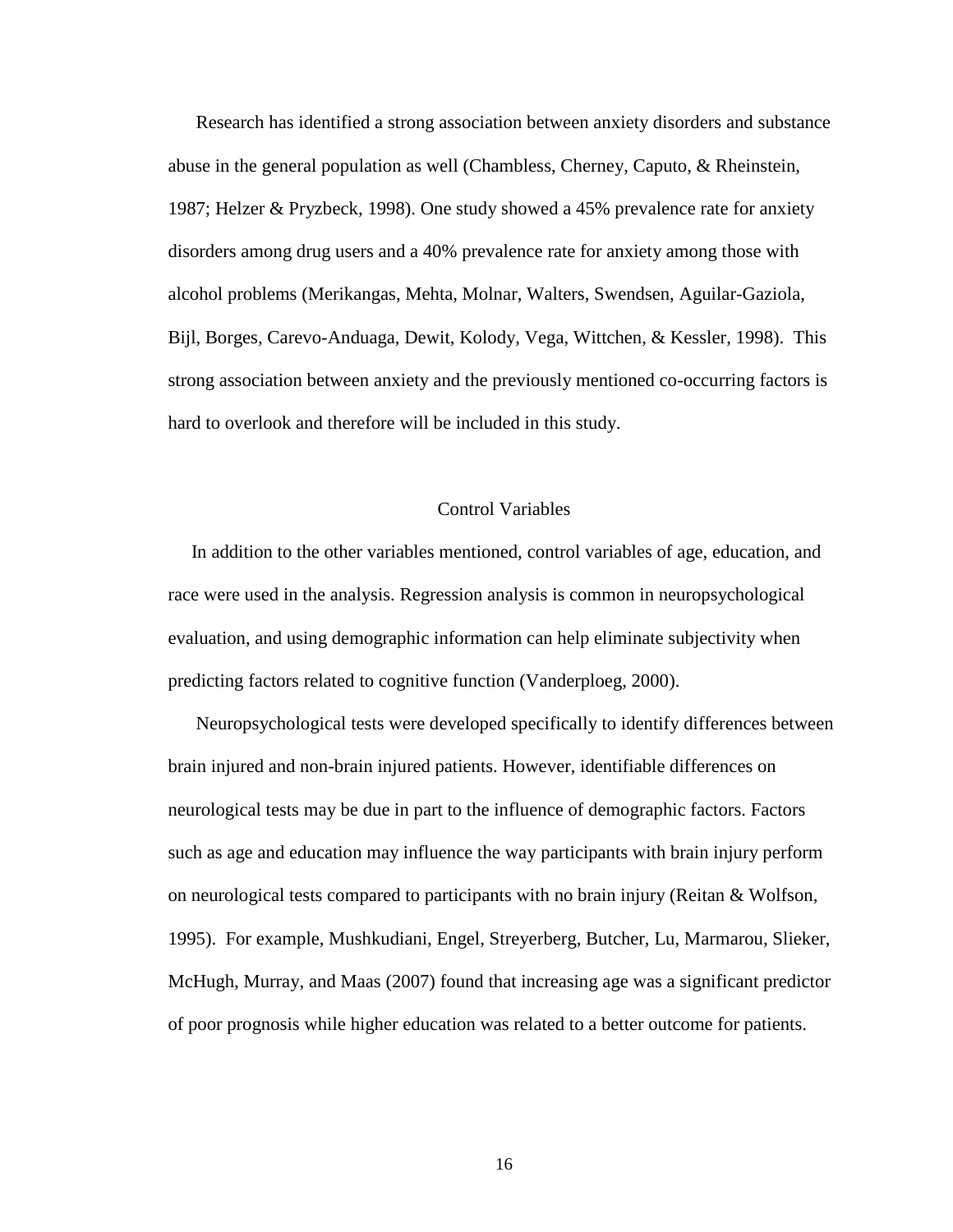Previous research has also examined race differences in patients with brain injuries. Johnstone, Mount, Gaines, Goldfader, Bounds, and Pitts (2003) examined vocational rehabilitation in patients with brain injury due to non-whites having more long term difficulties in functional outcomes and often face more socio-economic barriers. Johnstone et al. (2003) hypothesized that there would be more whites than non-whites with successful vocational rehabilitation, based on previous research by Rosenthal (1996) which reported minorities with brain injuries had nearly double the rates of unemployment following their injury than whites. The results of the study actually showed a very minor difference in employment if the participant received the state vocational rehabilitation services. In contrast to this finding, Mushkadiani et al. (2007) found that race (along with age and education as noted above) was related to outcome following traumatic brain injury reporting that whites had predominately better outcomes than non-whites.

 In addition, Bazarian, Pope, McClung, Cheng, and Flesher (2003) report that nonwhites were more likely to have longer wait-times in the emergency room following brain injury, and were more likely to see a resident than a physician. This is troublesome due to the fact that the treatment a person receives immediately following a brain injury can greatly affect their prognosis. There is little that can be done to reverse the initial brain damage after an injury, stabilizing the patient and ensuring oxygen supply to the brain is imperative for the best possible outcome (NIH 2009).

 As a result of the previous research, the variables of age, education, and race are included as control variables in the current study.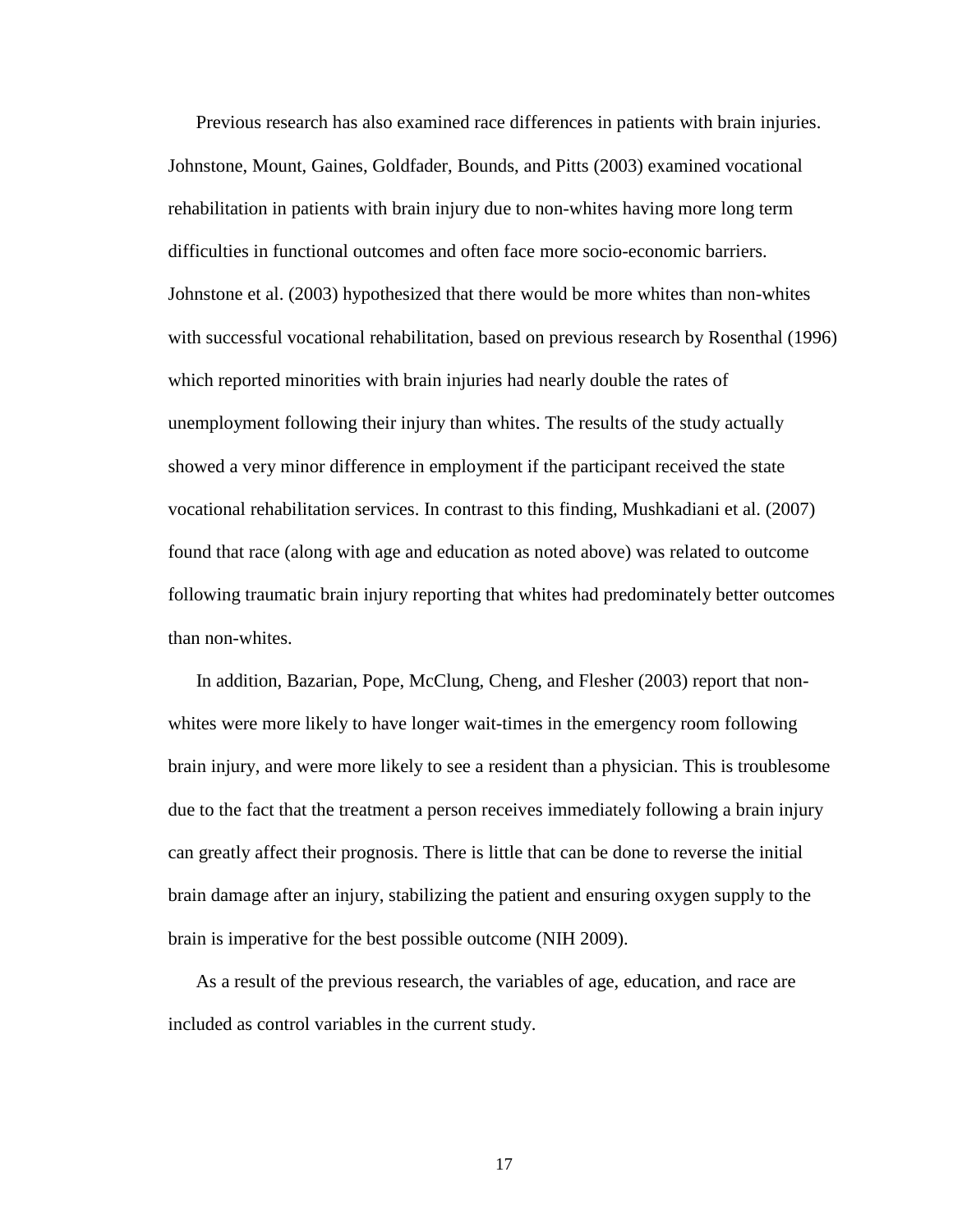### CHAPTER 3

### **METHODOLOGY**

### Data

Data used in this study was obtained under a restricted data use agreement with the Inter-University Consortium for Political and Social Research, Institute for Social Research, University of Michigan (ICPSR). A detailed agreement is on file with the Director of the National Archive of Criminal Justice Data and has granted access to this data set for this specific research. The principle investigator also received the Collaborative Institutional Training Initiative (CITI) certification for research involving human subjects and approval from University of Nevada, Las Vegas Social/Behavioral Institutional Review Board (protocol #0810-2881).

 The original research uses a quasi-experimental design due to the fact that random assignment could not be obtained. Purposive sampling was conducted to select and interview 225 male inmate volunteers participating in a cognitive–behavioral therapy program offered in the Maryland correctional system. Three facilities were used to draw a pseudo-random sample during intake into the program. For the purpose of the original study, inmates that were illiterate (due to the fact that some neuropsychological testing included reading tasks), demonstrated low IQ  $\left(\langle 70 \rangle\right)$ , and those with mental retardation, dementia, amnesia, or delirium were excluded. These conditions would interfere with ability to understand the implications of consent and performance on neuropsychological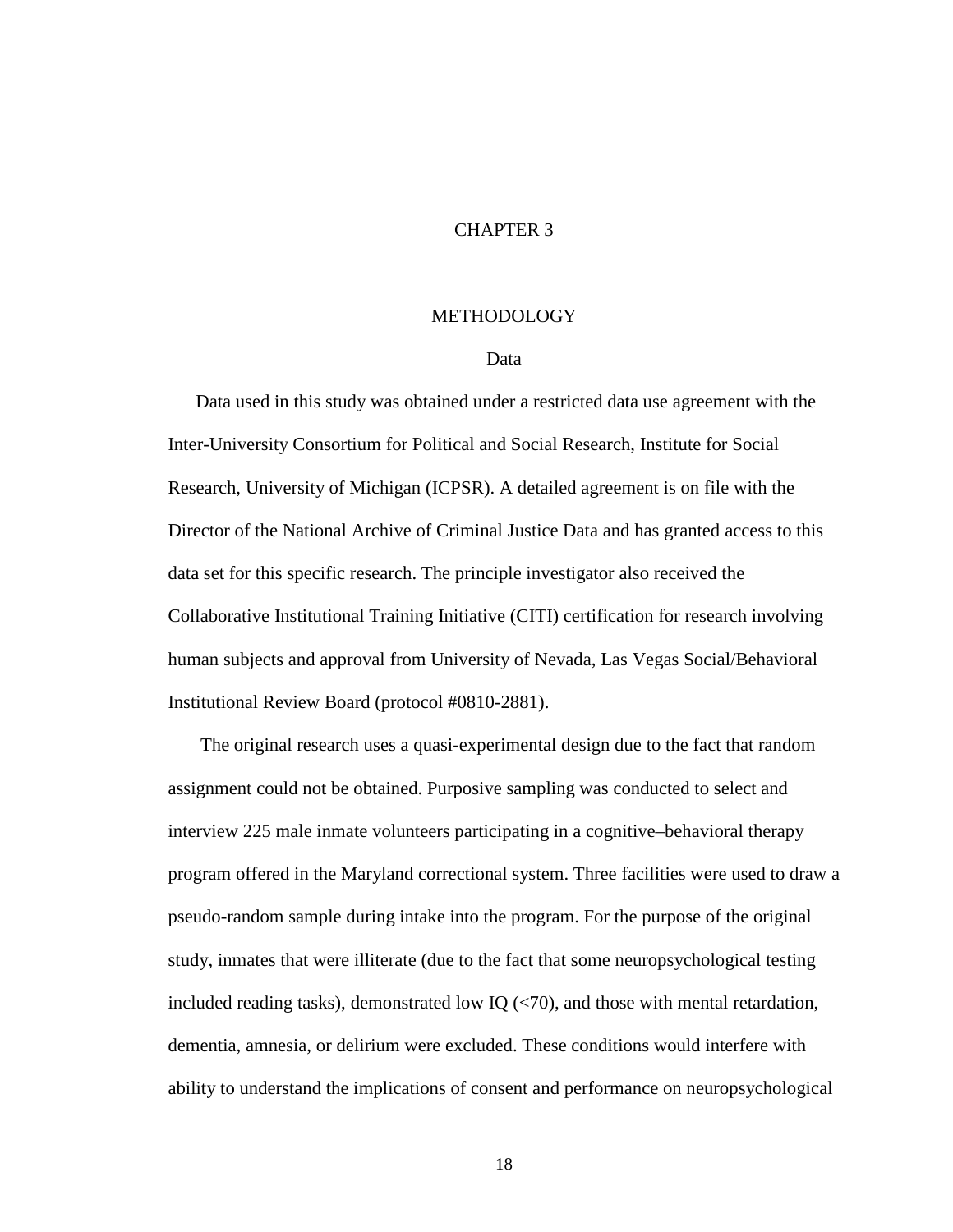testing. Participants over the age of 49 were also excluded, due to the cognitive decline that occurs naturally over time.

In order to maintain confidentiality of personal information, all identifying markers were removed from the data. Only a numerical sequence code was used.

### Sample

The original data set included 336 variables that included demographic information, results from highly specialized neuropsychological exams, saliva cortisol responses, virtual reality vignettes and official state institutional records. For purposes of this study, the sample consisted of the following three independent variables; history of psychological treatment, severe head injury, and anxiety. Treatment for alcohol abuse, history of drug use, age, race, and education are included as control variables. All participants in the study were male; no females were included in the original data.

### Conceptualization of Terms

### *Dependent Variable*

The dependent variable in the current study was aggression. *Aggression* refers to the inmate's self-reported experience having trouble controlling aggression before and during incarceration. It was measured by their score on the Reactive-Proactive Questionnaire (Raine, Dodge, Loeber, Gatzke-Kopp, Lynam, Reynolds, Stouthamer-Loeber, & Liu, 2006) (Appendix I). This measure provided both a predatory aggressive as well as an impulsive aggressive assessment, referred to as proactive aggression and reactive aggression, respectively (see table 2).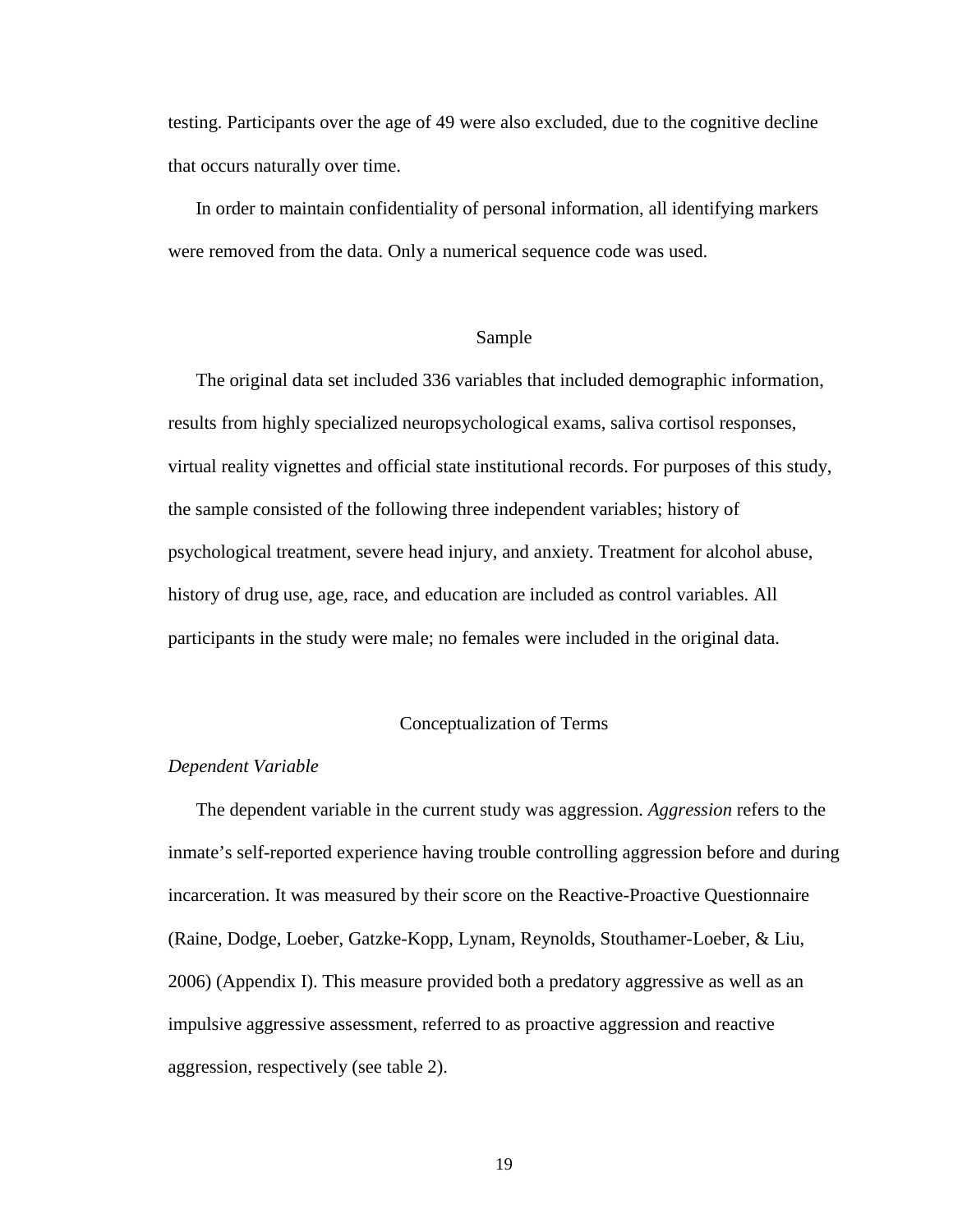Any score higher than 1 for the proactive or reactive items indicates aggressive behavior. Higher scores on the proactive or reactive items (see appendix A) indicates the participant has trouble controlling aggression as well as a more frequent occurrence of aggression. *Aggression* was a continuous variable ranging from 0 to 24. For the overall sample, (see table 1) reactive aggression scores ( $\bar{x} = 11.2$ ,  $SD = 4.6$ ) were almost twice as high as the scores for proactive aggression ( $\bar{x} = 6.3$ ,  $SD = 4.8$ ). For reactive aggression, 99.6% of the sample reported at least one occurrence, and for proactive aggression, 82.1% of the sample reported at least one occurrence. The mode for proactive aggression in inmates without history of psychological treatment for mental illness was 0, while the mode for reactive aggression in inmates without history of mental illness was 7. For inmates with a history of psychological treatment for mental illness, the modes for proactive and reactive aggression were 5 and 11, respectively. The score does not measure the actual number of occurrences, but rather points were given according to how often the aggression took place; 0 for never, 1 for sometimes, and 2 for often. *Independent Variables* 

The independent variables in the current study were history of psychological treatment, anxiety, and severe head injury (see table 2). All variables were determined through answers on the Addiction Severity Index-revised (McLellan, Kushner, Metzger, Peters, Smith, Grissom, Pettinati, & Argeriou, 1992), (Appendix II). *History of psychological treatment for mental illness* (#1, #2, page 48) was coded as 0 (never an inpatient or outpatient for psychological disorder) or 1 (previous treatment as an inpatient or outpatient for a psychological disorder). For purposes of this study, prior psychological disorder was also referred to as history of mental illness. Having spent any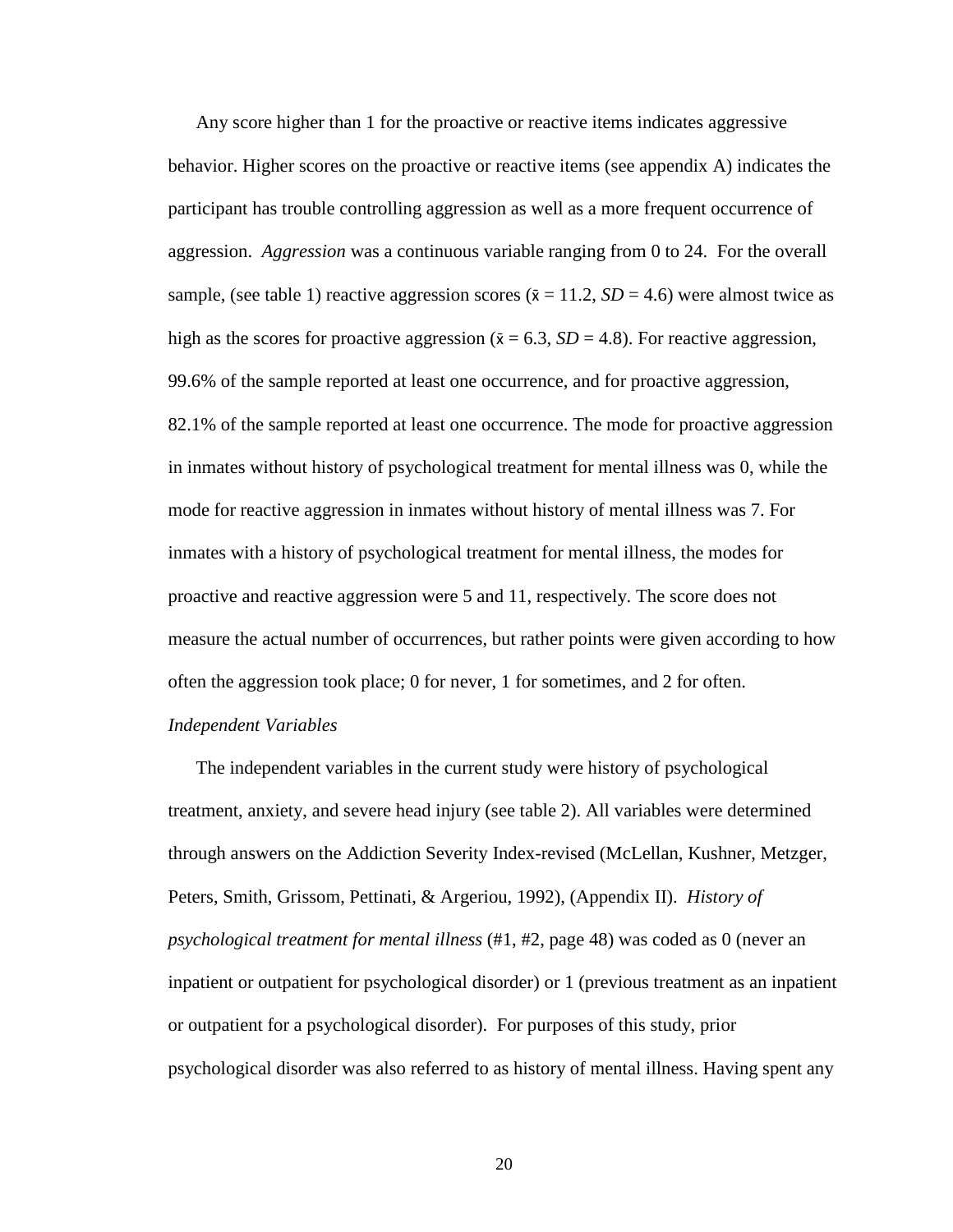amount of time in either an inpatient or outpatient setting receiving psychological treatment for mental illness represented 23.6% of the sample  $(n = 53)$ . The majority of the sample, 76.4%, did not have a history of psychological treatment for mental illness.

Of the participants that had a history of psychological treatment for mental illness  $(n=53)$ , only 3.7%  $(n=2)$  reported no co-occurring factors. The remaining 96.3% did report co-occurring factors as shown below in table 1.

### Table 1

| Factor                         | n  | %     |
|--------------------------------|----|-------|
| History of Head Injury         | 29 | 54.7% |
| Treatment for<br>Alcohol Abuse | 27 | 50.9% |
| <b>History of Drug Use</b>     | 44 | 83.0% |
| <b>History of Anxiety</b>      | 33 | 62.3% |

*Frequencies of Co-Occurring Factors Among Inmates with History of Mental Illness* 

*Anxiety* (Appendix II, #4, page 47) was used as a psychiatric status measure, and was coded as 0 (no problems with anxiety) or 1 (experienced problem with anxiety). Inmates in the current study that reported problems with anxiety represent 37.7% of the sample.

*History of Severe head injury* (Appendix II, #6, page 48) was coded as 0 (no severe head injury) or 1 (yes, suffered severe head injury). Participants that reported history of suffering a serious trauma to the head represented 31.4% of the sample  $(n = 70)$ . This is an over-representation compared to the general public (2%).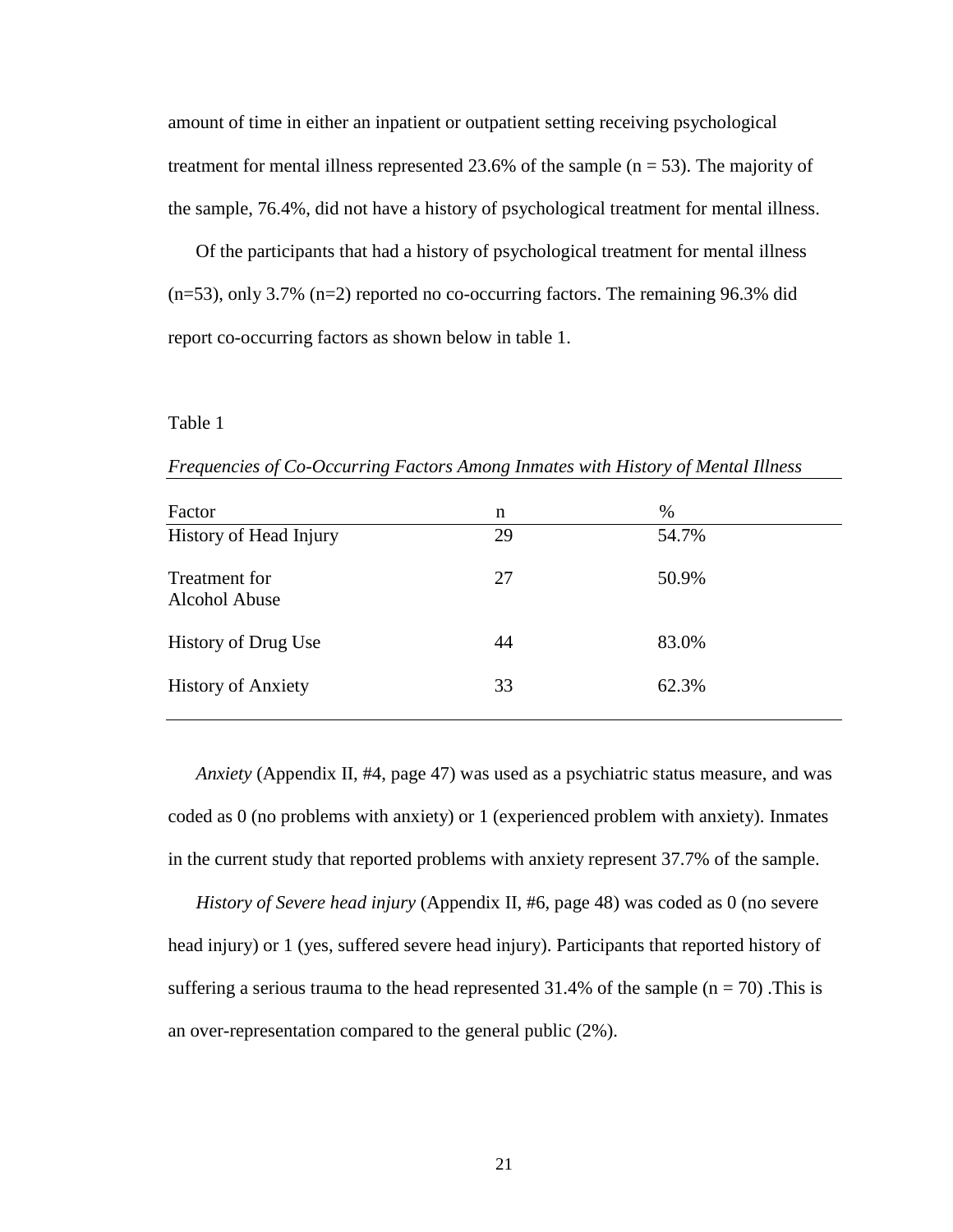### *Control Variables*

The control variables in the current study were prior drug use, prior alcohol abuse, age, race and education (see table 2). *Prior drug use* was a dichotomous variable coded as yes/no based on the participant's self-reported use of illegal drugs. Participants that had a history of drug use were a large majority at 86.9%.

 *Prior alcohol abuse* was a dichotomous variable coded as yes/no based on the participant's self-reported treatment for alcohol abuse. A majority of the sample had no history of alcohol abuse, only 27.8% reported previous treatment for alcoholism.

*Age* was a dichotomous variable coded as less than  $35 = 0$ , or over  $35 = 1$ . The age of participants in this study refers to the age at the time they entered the therapy program from which the data was drawn from. The age range was between 21 and 49 with the average age of 31. The mode age of the sample was 26 (7.8%), with an overall even representation of ages throughout the sample. Participants aged 21-27 represented 32.3% of the sample. Participants aged 28-34 represented 34.5%, and those aged 35-44 represented 28.9% of the sample. The only age range with a particular low number of participants was that of age 45-49 with .9% of the sample.

*Race* was captured through a set of dichotomous variables: Non-White = 0 and White = 1. If a participant reported their race as Black, American Indian, Alaskan Native, Asian, Pacific Islander, or Hispanic they were included in the Non-White category for purpose of analyses. In this sample, 17.9% were white, and 82.1% were non-white.

*Education* was coded as Non-High school graduate  $= 0$ , High school graduate  $= 1$ . Education refers to the participant's level of schooling. In this study, 34.7% of the participants did not graduate high school. Their level of education ranged from 4 years to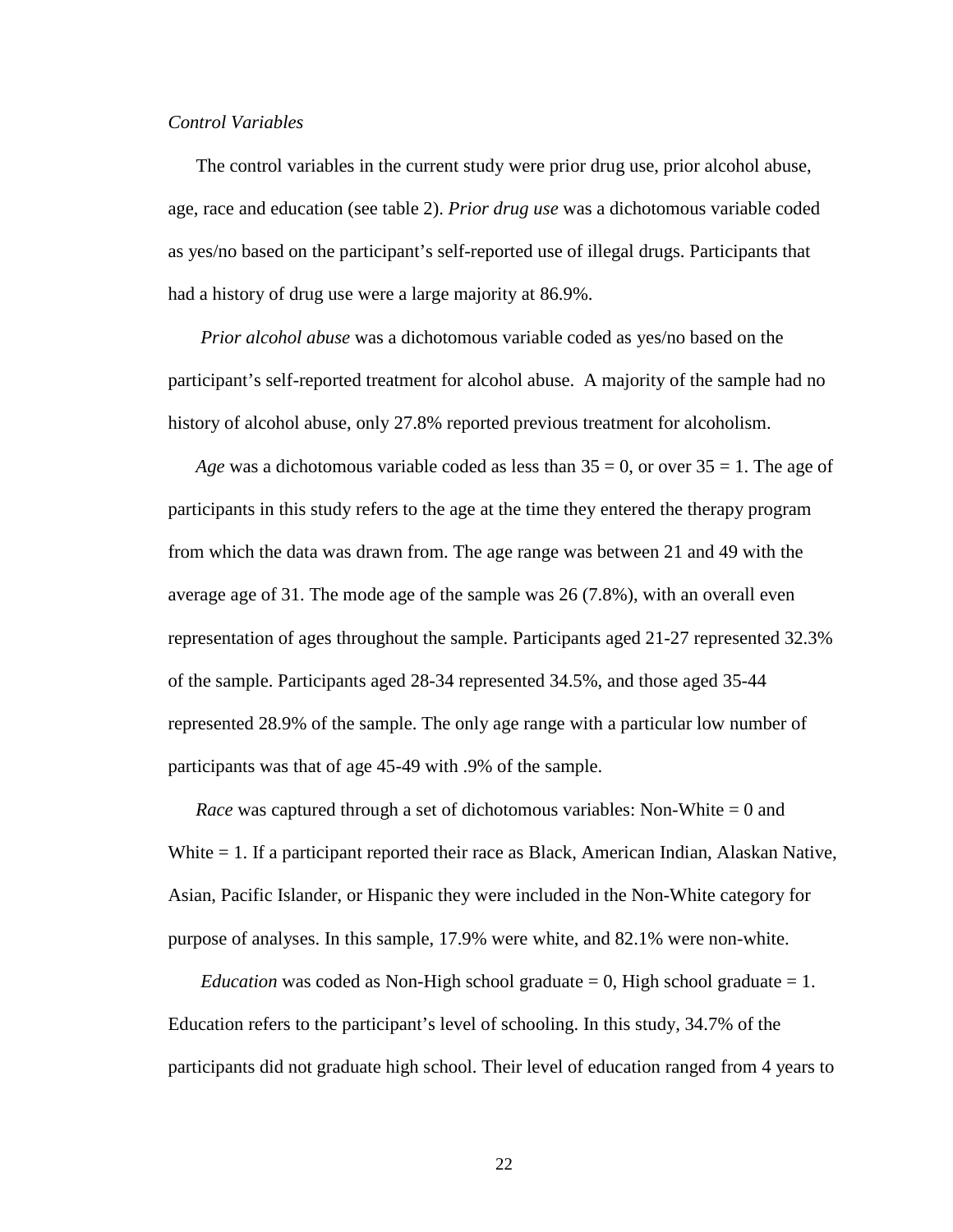11 years of schooling. The participant's that completed 12 or more years represented 65.3% of the sample.

 Given the level at which the independent and dependent variables are measured, the following study was analyzed using ordinary least squares (OLS) regression analysis. The OLS model, which is a type of multiple regression analysis, "is used for studying relationships between a single dependent variable and one or more independent variables" (Allison, 1999, p.1).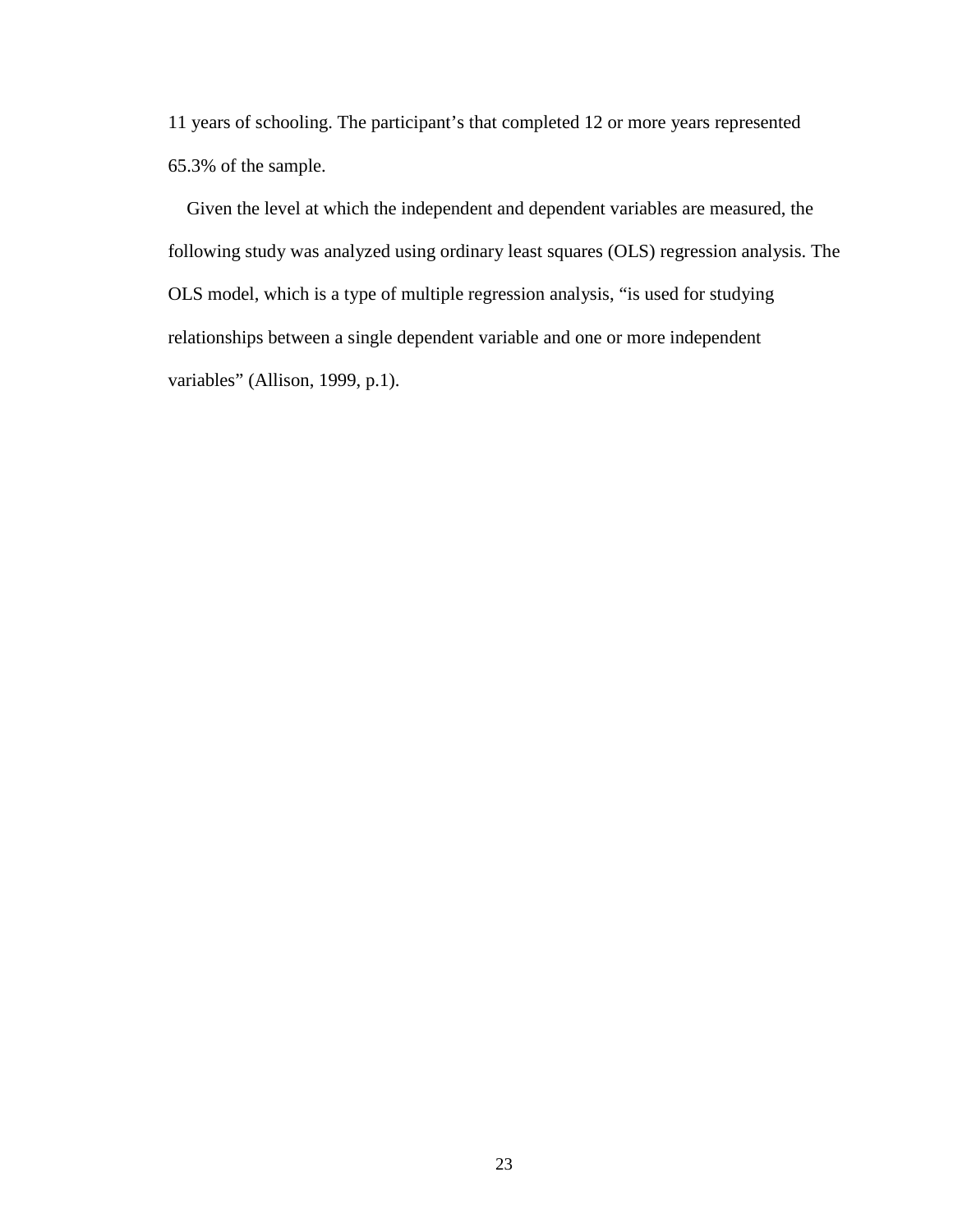### Table 2

### *Descriptive Statistics*

| Variables                                                      | Mean  | <b>SD</b> | $\%$         | Min              | Max          |
|----------------------------------------------------------------|-------|-----------|--------------|------------------|--------------|
| Dependent variables                                            |       |           |              |                  |              |
| Proactive aggression<br>(overall sample)                       | 6.30  | 4.77      |              | $\overline{0}$   | 24           |
| Reactive aggression<br>(overall sample)                        | 11.17 | 4.60      |              | $\boldsymbol{0}$ | 24           |
| Proactive aggression<br>(no history of<br>mental illness)      | 5.99  | 4.74      |              | $\overline{0}$   | 24           |
| Reactive aggression<br>(no history of<br>mental illness)       | 10.82 | 4.55      |              | $\boldsymbol{0}$ | 24           |
| Proactive aggression<br>(with history of<br>mental illness)    | 7.28  | 4.71      |              | $\overline{0}$   | 24           |
| Reactive aggression<br>(with history of<br>mental illness)     | 12.25 | 4.54      |              | $\overline{0}$   | 24           |
| Independent variables                                          |       |           |              |                  |              |
| History of psychological<br>treatment<br>Yes<br>N <sub>o</sub> | .23   | .42       | 23.3<br>76.7 | $\boldsymbol{0}$ | $\mathbf{1}$ |
| History of anxiety<br>Yes<br>N <sub>o</sub>                    | .38   | .48       | 37.7<br>62.3 | $\boldsymbol{0}$ | $\mathbf{1}$ |
| History of severe<br>head injury<br>Yes<br>N <sub>o</sub>      | .31   | .46       | 31.4<br>68.6 | $\boldsymbol{0}$ | $\mathbf{1}$ |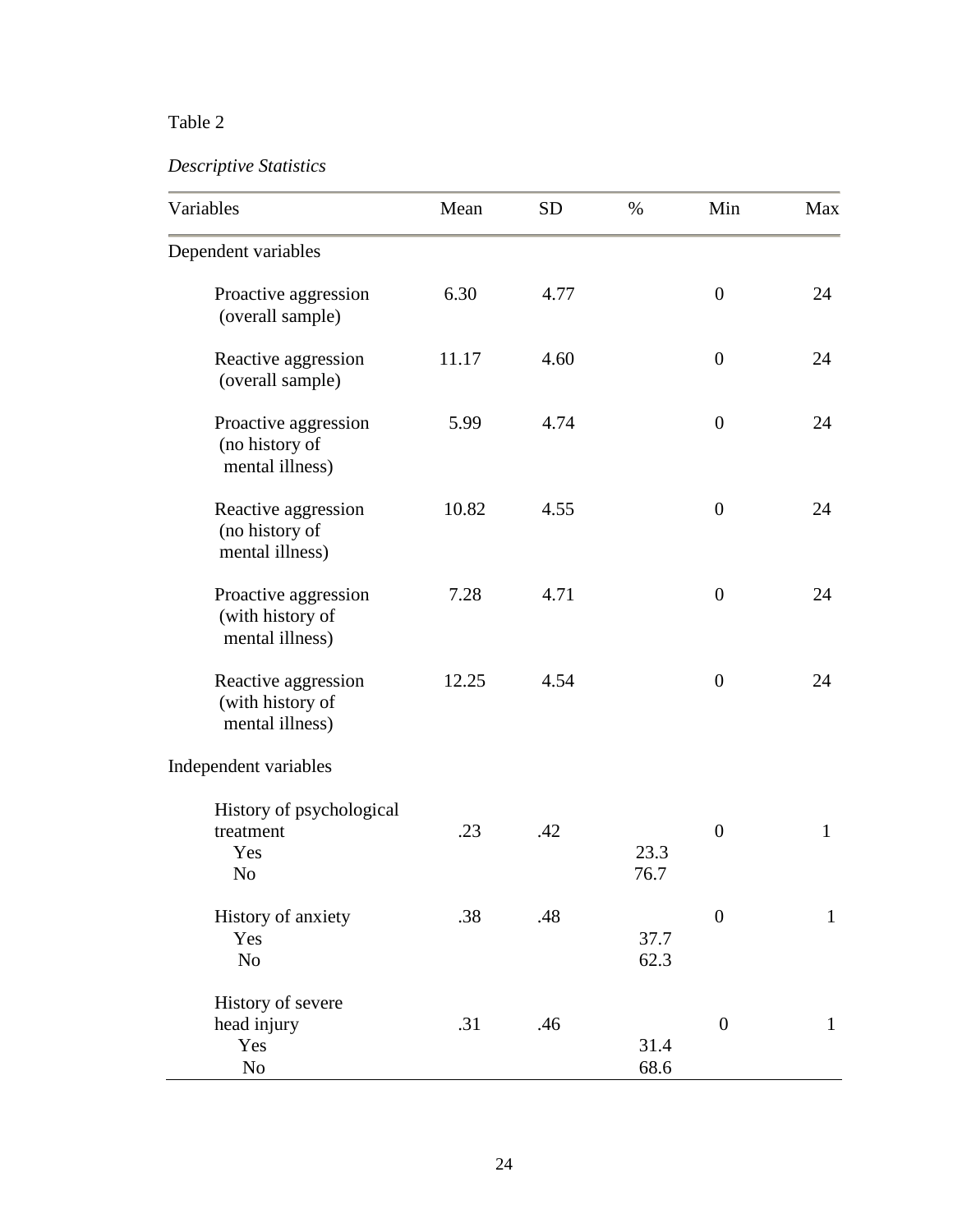### Table 2

|  |  | Descriptive Statistics (continued) |
|--|--|------------------------------------|
|--|--|------------------------------------|

| Variables          | Mean | <b>SD</b> | $\%$ | Min              | Max          |
|--------------------|------|-----------|------|------------------|--------------|
| Control variables  |      |           |      |                  |              |
| History of drug    |      |           |      |                  |              |
| use                | .87  | .33       |      | $\boldsymbol{0}$ | $\mathbf{1}$ |
| Yes                |      |           | 86.9 |                  |              |
| N <sub>o</sub>     |      |           | 13.1 |                  |              |
| History of alcohol |      |           |      |                  |              |
| abuse              | .28  | .45       |      | $\boldsymbol{0}$ | $\mathbf{1}$ |
| Yes                |      |           | 27.8 |                  |              |
| N <sub>o</sub>     |      |           | 72.2 |                  |              |
| Age                |      |           |      | $\mathbf{0}$     | $\mathbf{1}$ |
| Under 35           |      |           | 69.4 | 18               | 34           |
| Over 35            |      |           | 30.6 | 35               | 49           |
| Race               |      |           |      | $\boldsymbol{0}$ | $\mathbf{1}$ |
| Non-white          |      |           | 82.1 |                  |              |
| White              |      |           | 17.9 |                  |              |
| Education          |      |           |      | $\overline{0}$   | $\mathbf{1}$ |
| Non-HS grad        |      |           | 34.7 |                  |              |
| HS grad            |      |           | 65.3 |                  |              |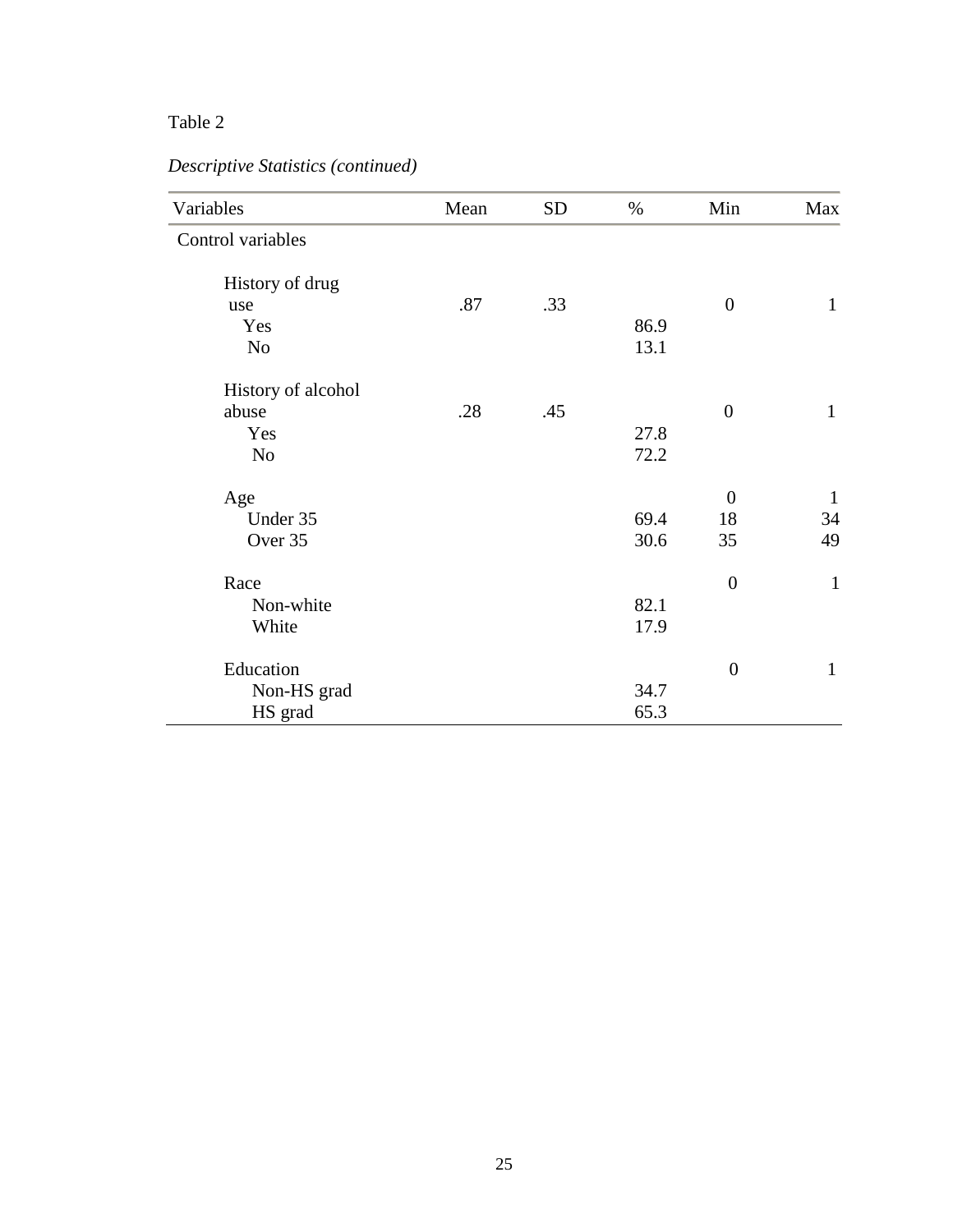### CHAPTER 4

### FINDINGS OF THE STUDY

The first analysis is presented in a correlation matrix in Table 3 below. There are many factors that are significantly correlated between variables. Among the strongest correlations are the positive relationships between reactive aggression and proactive aggression  $(r = .681, p = .000)$ ; treatment for alcohol abuse and history of psychological treatment  $(r = .297, p = .000)$ ; history of head injury and history of psychological treatment  $(r = .267, p = .000)$ ; history of anxiety and history of psychological treatment  $(r = .272, p = .000)$ ; history of anxiety and race  $(r = .240, p = .000)$ ; history of psychological treatment and race  $(r = .267, p = .000)$ ; and reactive aggression and history of anxiety  $(r = .196, p = .003)$ . These relationships between variables support the findings of past research as mentioned in the literature review, showing the significant cooccurring tendencies through correlation of these factors.

 Other significant correlations included the positive relationship between reactive aggression and history of head injury ( $r = .142$ ,  $p = .034$ ); reactive aggression and history of psychological treatment ( $r = .135$ ,  $p = .044$ ). These findings reflect that inmates with a history of head injury or a history of psychological treatment are more likely to show aggression when they are forced to react to a situation than they are to initiate an aggressive situation.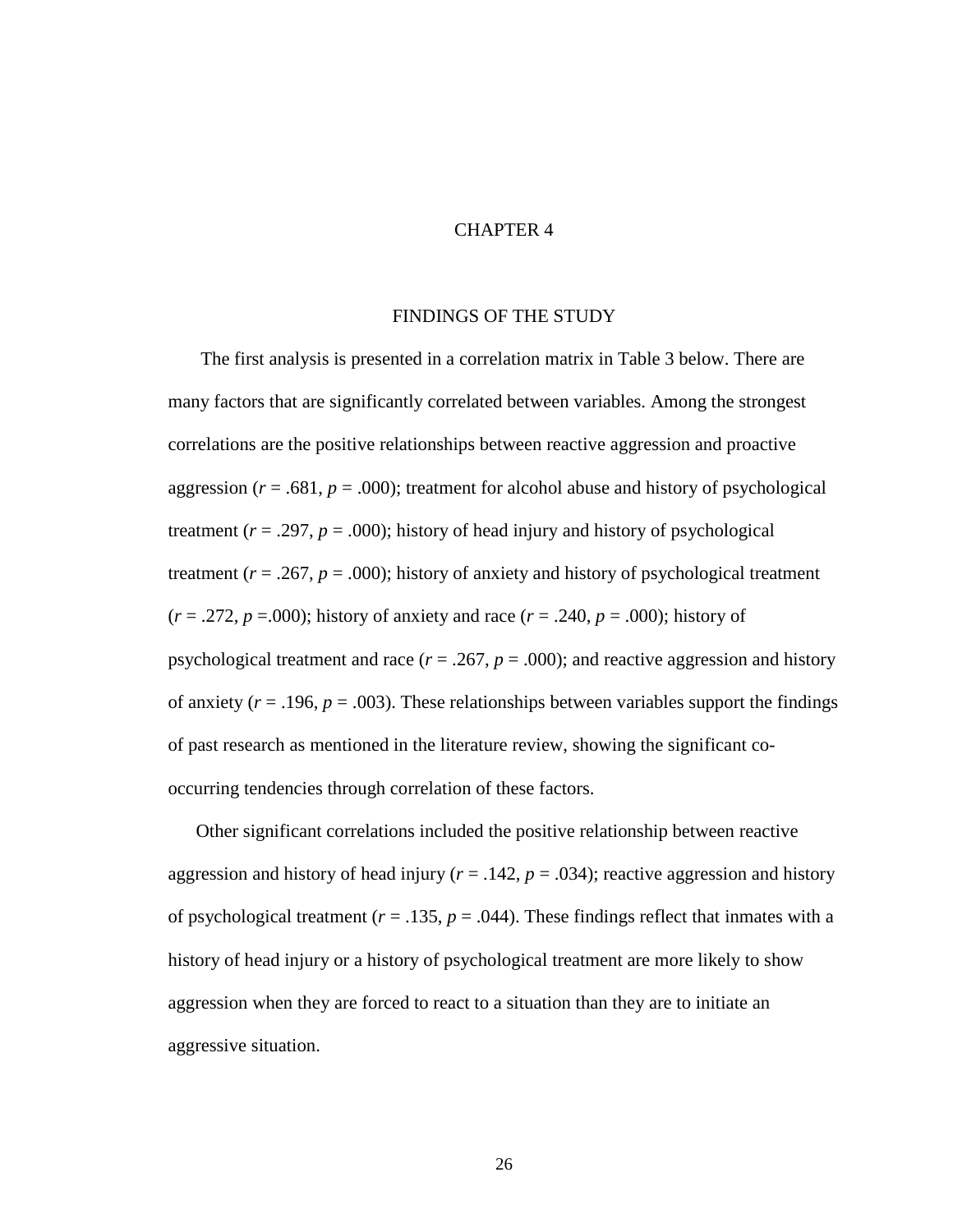### Table 3

### *Correlation Matrix*

|                                              |              | Pro.Ag. Reac.Ag. | Psych.          | Anx.             | Hd Inj.          | Drug            | Alc.                 | Age              | Race              | Ed               |
|----------------------------------------------|--------------|------------------|-----------------|------------------|------------------|-----------------|----------------------|------------------|-------------------|------------------|
| Proactive<br>Aggression<br>Sig. (2-tailed)   | $\mathbf{1}$ | $.681**$<br>.000 | .012<br>.096    | .117<br>.080     | .125<br>.062     | .044<br>.518    | $-.021$<br>.757      | $-.021$<br>.758  | $-.020$<br>.765   | $-.082$<br>.223  |
| Reactive<br>Aggression<br>Sig. (2-tailed)    |              | $\mathbf{1}$     | $.135*$<br>.044 | .196**<br>.003   | $.142*$<br>.034  | $-.028$<br>.674 | .023<br>.729         | $-.021$<br>.752  | .049<br>.464      | $-.101$<br>.131  |
| History of<br>Psych. TX<br>Sig. (2-tailed)   |              |                  | $\mathbf{1}$    | $.272**$<br>.000 | $.267**$<br>.000 | $-.038$<br>.572 | .297** -.014<br>.000 | .831             | $.267**$<br>.000  | $-0.066$<br>.326 |
| History of<br>Anxiety<br>Sig. (2-tailed)     |              |                  |                 | $\mathbf{1}$     | .072<br>.281     | .054<br>.420    | .075<br>.263         | $-.136*$<br>.044 | $.240**$<br>.000  | $-.036$<br>.590  |
| History of<br>Head Injury<br>Sig. (2-tailed) |              |                  |                 |                  | $\,1\,$          | .087<br>.196    | .098<br>.145         | .096<br>.155     | .036<br>.589      | $-.001$<br>.984  |
| History of<br>Drug Use<br>Sig. (2-tailed)    |              |                  |                 |                  |                  | $\mathbf{1}$    | .000<br>.989         | $-.064$<br>.341  | $-.008$<br>.908   | .068<br>.315     |
| TX for<br>Alcohol Abuse<br>Sig. (2-tailed)   |              |                  |                 |                  |                  |                 | $\,1$                | .087<br>.195     | $-.258**$<br>.000 | $-.032$<br>.642  |
| Age<br>Sig. (2-tailed)                       |              |                  |                 |                  |                  |                 |                      | $\mathbf 1$      | .044<br>.510      | .001<br>.990     |
| Race<br>Sig. (2-tailed)                      |              |                  |                 |                  |                  |                 |                      |                  | $\,1$             | .022<br>.750     |
| Education<br>Sig. (2-tailed)                 |              |                  |                 |                  |                  |                 |                      |                  |                   | $\,1$            |

\*=  $p$  < .05 \*\* =  $p$  < .01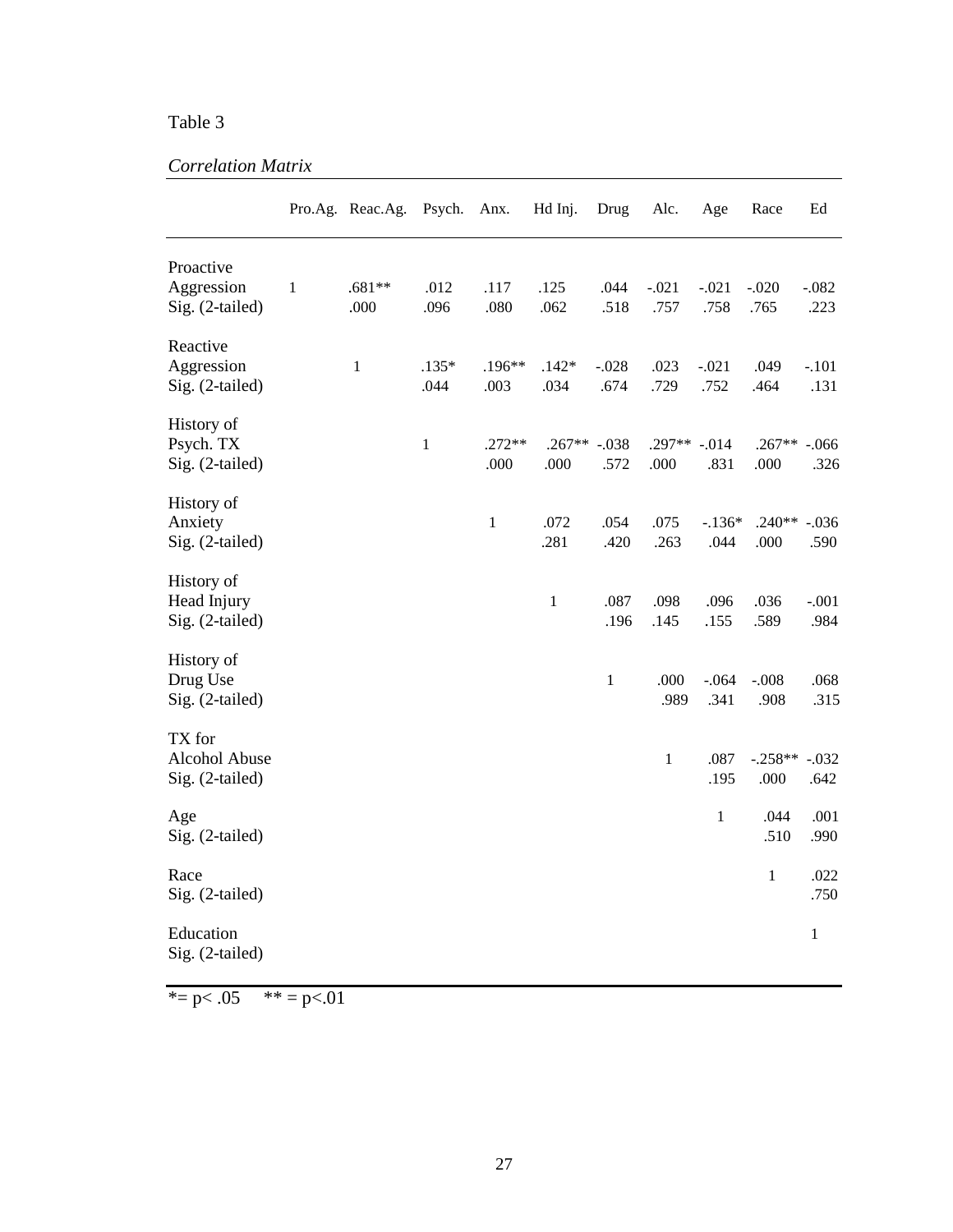#### Regression Analysis

The following analyses were conducted using OLS regression to isolate the effects of proactive and reactive aggression. The series of models that were analyzed include; regression model #1, containing all variables, conducted for proactive aggression and model #2, containing all variables, conducted for reactive aggression. Regression coefficients are presented in table 4. In addition, separate regression models were conducted for each of the three independent variables to further isolate predictors of aggression. $<sup>1</sup>$ </sup>

The first regression model was analyzed to include all eight variables to test the overall significance of proactive aggression. The regression model for proactive aggression did not yield any of the eight factors as significant predictors overall  $(F = 1.258, p = .13).$ 

The second regression model was also analyzed to include all eight variables and test the significance of reactive aggression. History of anxiety and history of severe head injury explained a significant proportion of variance in reactive aggression scores,  $R^2$  =  $.07, F(8, 219) = 1.989, p = .02$ . Participants with history of reactive aggression were significantly more likely to have a History of Severe head injury,  $b = .135$ ,  $t(211) =$ 1.919,  $p = 0.02$ . Anxiety also significantly predicted reactive aggression scores,  $b = 0.170$ ,  $t(211) = 2.390, p = .00$ . The regression coefficient was not significant for any other variable. This regression model showed overall significance (*p =* .02).

\_\_\_\_\_\_\_\_\_\_\_\_\_\_\_\_\_\_\_\_\_\_\_\_

<sup>&</sup>lt;sup>1</sup> Regression models for proactive and reactive aggression were also analyzed controlling for length of time incarcerated to identify any correlation with aggression with no significant findings.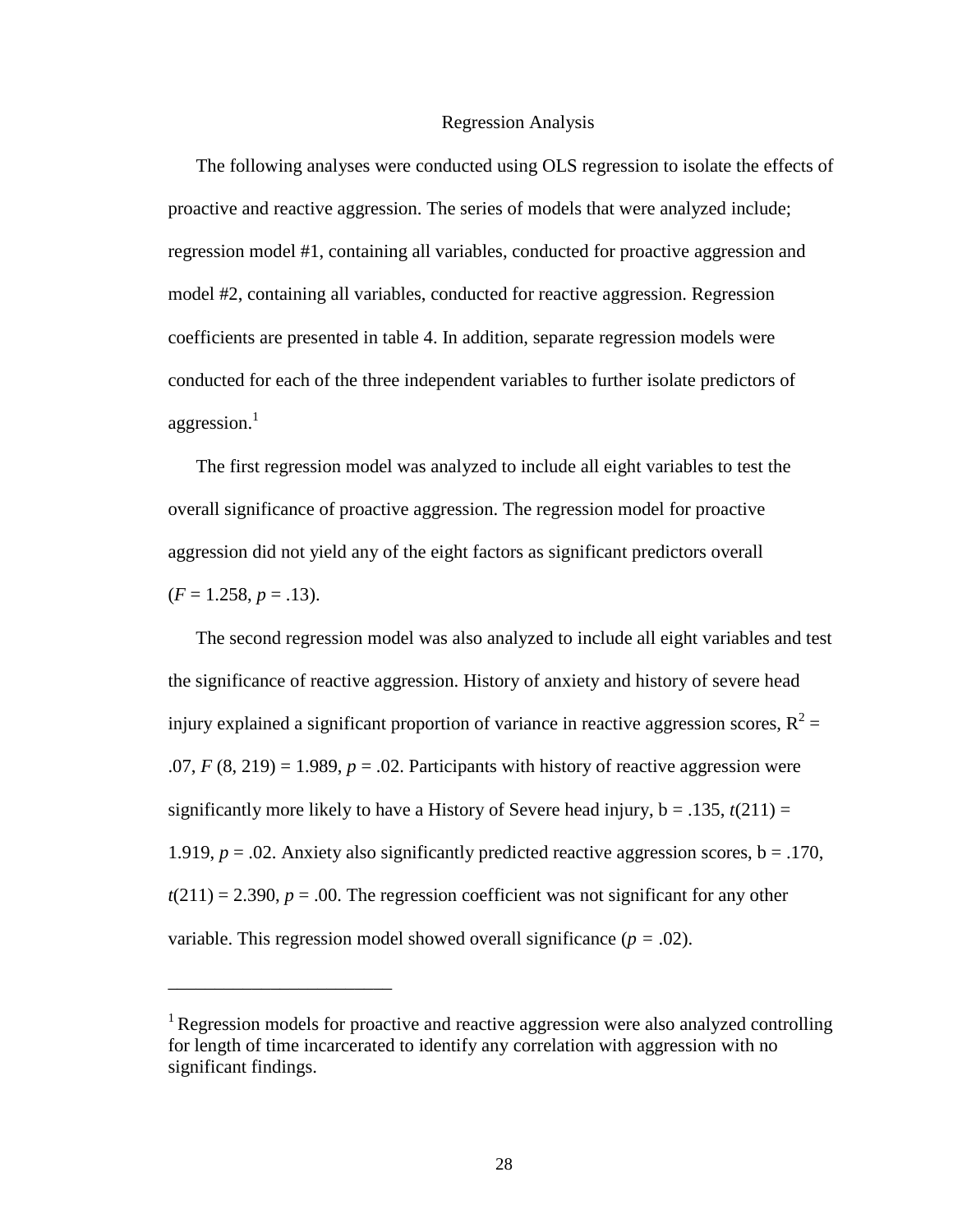### Table 4

|             |          | <b>Unstandardized Coefficients</b> | <b>Standardized Coefficients</b> |          |                |
|-------------|----------|------------------------------------|----------------------------------|----------|----------------|
|             | B        | Std.Error                          | <b>B</b> eta                     | t        | Sig.(2 tailed) |
| Model 1     |          |                                    |                                  |          |                |
| Proactive   |          |                                    |                                  |          |                |
| Aggression  | 5.784    | 1.068                              |                                  | 5.416    | .000           |
|             |          |                                    |                                  |          |                |
| Psych TX    | .936     | .878                               | .083                             | 1.065    | .144           |
| Anxiety     | .917     | .708                               | .093                             | 1.294    | .098           |
| Head Injury | 1.090    | .735                               | .105                             | 1.482    | .070           |
| Drug Use    | .548     | .979                               | .038                             | .560     | .288           |
| Alcohol TX  | $-.455$  | .772                               | $-.043$                          | $-.589$  | .278           |
| Age         | .007     | .715                               | .001                             | .010     | .496           |
| Race        | $-.741$  | .900                               | $-.060$                          | $-.823$  | .205           |
| Education   | $-0.866$ | .682                               | $-.086$                          | $-1.270$ | .103           |
| Model 2     |          |                                    |                                  |          |                |
| Reactive    |          |                                    |                                  |          |                |
| Aggression  | 11.313   | 1.018                              |                                  | 11.117   | .000           |
| Psych TX    | .473     | .837                               | .043                             | .565     | .286           |
| Anxiety     | 1.614    | .675                               | .170                             | 2.390    | .009**         |
| Head Injury | 1.345    | .701                               | .135                             | 1.919    | $.028*$        |
| Drug Use    | $-713$   | .933                               | $-.052$                          | $-764$   | .222           |
| Alcohol TX  | $-.133$  | .736                               | $-.013$                          | $-.180$  | .428           |
| Age         | $-.008$  | .681                               | .000                             | $-.012$  | .495           |
| Race        | $-.066$  | .858                               | $-.006$                          | $-.077$  | .469           |
| Education   | $-.895$  | .650                               | $-.092$                          | $-1.378$ | .085           |
| Model 3     |          |                                    |                                  |          |                |
| Proactive   |          |                                    |                                  |          |                |
| Aggression  | 6.012    | .363                               |                                  | 16.547   | .000           |
| Psych TX    | 1.258    | .752                               | .112                             | 1.671    | $.048*$        |
| Reactive    |          |                                    |                                  |          |                |
| Aggression  | 10.825   | .349                               |                                  | 30.974   | .000           |
| Psych TX    | 1.464    | .724                               | .135                             | 2.023    | $.022*$        |
|             |          |                                    |                                  |          |                |

*Regression Coefficients for all Models* 

\*= p<.05 \*\* = p<.01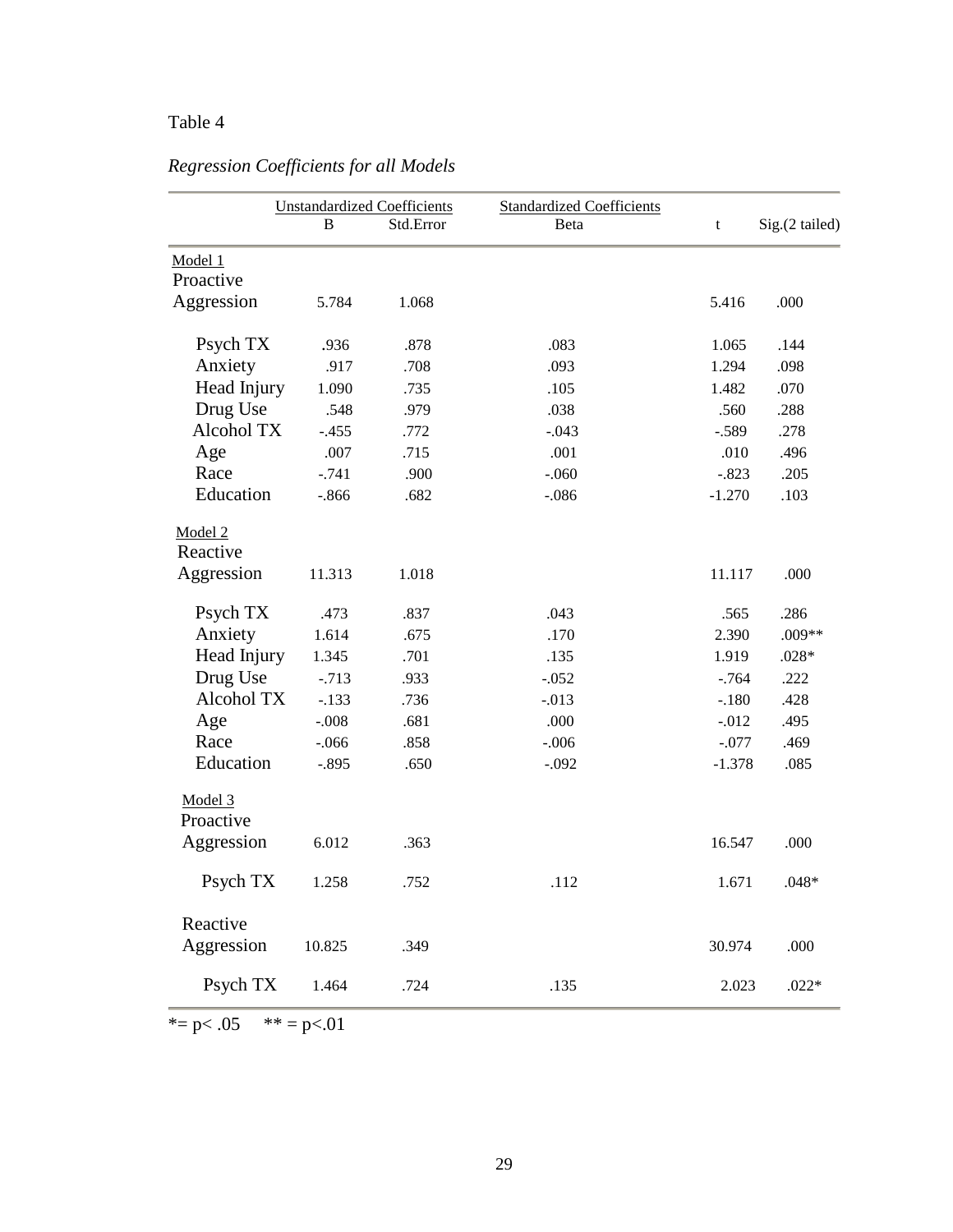### Table 4

|                      | <b>Unstandardized Coefficients</b> |           | <b>Standardized Coefficients</b> |        |                |
|----------------------|------------------------------------|-----------|----------------------------------|--------|----------------|
|                      | R                                  | Std.Error | Beta                             | t      | Sig.(2 tailed) |
| Model 4              |                                    |           |                                  |        |                |
| Proactive            |                                    |           |                                  |        |                |
| Aggression           | 5.871                              | .403      |                                  | 14.578 | .000           |
| Anxiety              | 1.153                              | .656      | .117                             | 1.758  | $.040*$        |
| Reactive             |                                    |           |                                  |        |                |
| Aggression           | 10.468                             | .384      |                                  | 27.286 | .000           |
| Anxiety              | 1.854                              | .625      | .196                             | 2.966  | $.001**$       |
| Model 5              |                                    |           |                                  |        |                |
| Proactive            |                                    |           |                                  |        |                |
| Aggression           | 5.902                              | .383      |                                  | 15.391 | .000           |
| Head Injury          | 1.284                              | .684      | .125                             | 1.876  | $.031*$        |
| Reactive             |                                    |           |                                  |        |                |
| Aggression           | 10.725                             | .369      |                                  | 29.059 | .000           |
| Head Injury          | 1.403                              | .659      | .142                             | 2.130  | $.017**$       |
| Model 6<br>Proactive |                                    |           |                                  |        |                |
| Aggression           | 5.472                              | .451      |                                  | 12.126 | .000           |
| Psych TX             | .662                               | .805      | .059                             | .822   | .206           |
| Anxiety              | .923                               | .679      | .094                             | 1.360  | .087           |
| Head Injury          | 1.053                              | .708      | .103                             | 1.487  | .069           |
| Reactive             |                                    |           |                                  |        |                |
| Aggression           | 10.053                             | .429      |                                  | 23.421 | .000           |
| Psych TX             | .627                               | .766      | .058                             | .819   | .207           |
| Anxiety              | 1.627                              | .646      | .172                             | 2.519  | $.006**$       |
| Head Injury          | 1.128                              | .673      | .114                             | 1.674  | $.047*$        |

## *Regression Coefficients for all Models (continued)*

\*= p<.05 \*\* = p<.01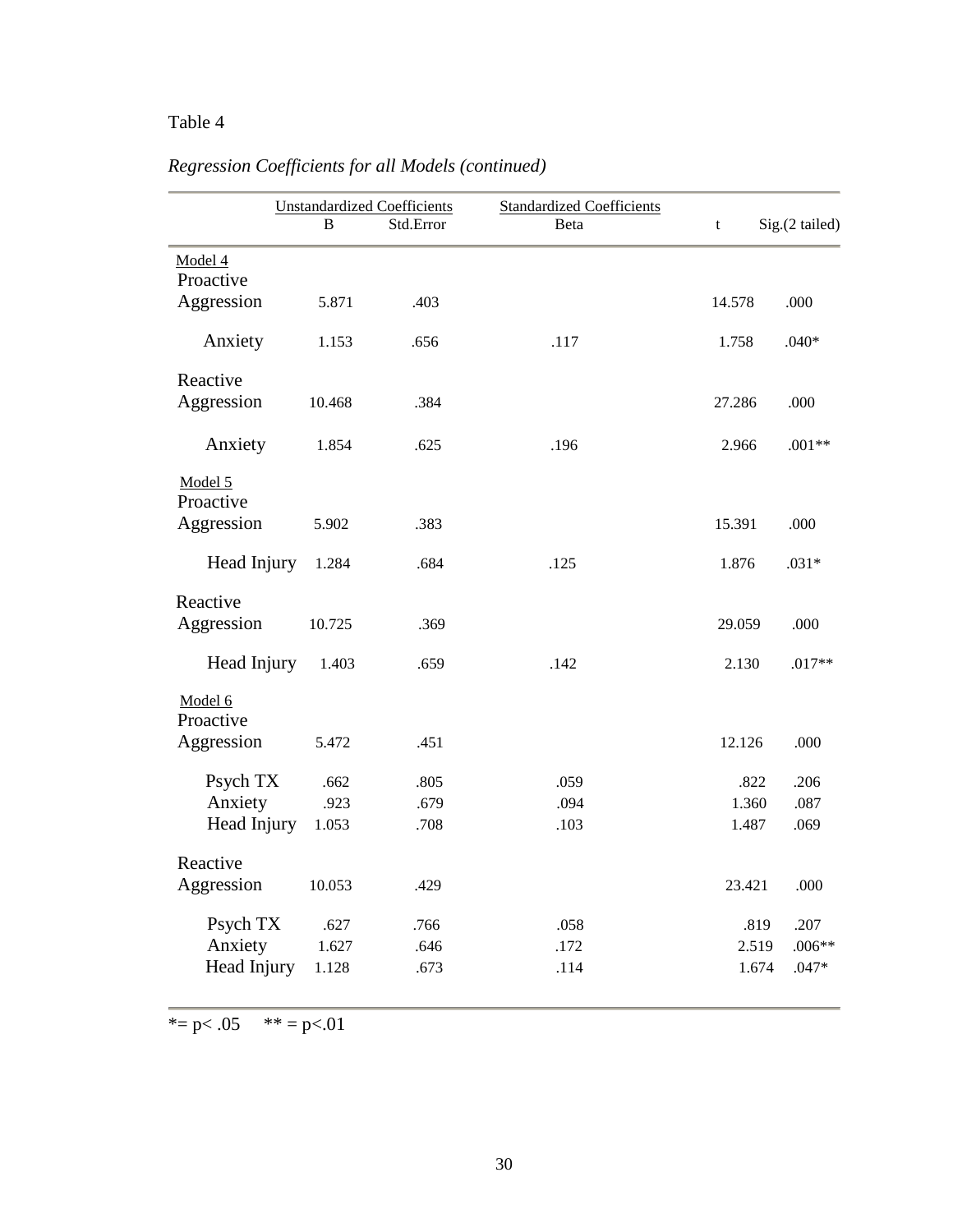To further isolate the predictors for propensity towards violence, separate models of regression were analyzed for each of the three independent variables (see table 4 above).

 Although history of psychological treatment did not produce any significant findings in the overall model in relation to aggression, and the model did not support the original hypothesis that predicted a relationship between history of mental illness and aggression, it was a significant predictor when an individual regression model was analyzed predicting aggression (model #3). History of psychological treatment explained a 1% variance in reactive aggression scores,  $R^2 = .01$ ,  $F(1, 222) = 4.092$ ,  $p = .02$ ; and a 1% variance in proactive aggression scores,  $R^2 = .01$ ,  $F(1,222) = 2.794$ ,  $p = .04$ . Participants with a History of psychological treatment were significantly more likely to have a history of proactive aggression,  $b = .112$ ,  $t(221) = 1.671$ ,  $p = .04$ ; and reactive aggression,  $b =$  $.135, t(221) = 2.023, p = .02.$ 

 The next variable analyzed in an independent regression model was anxiety (model #4). History of anxiety explained 3% of the variance for reactive aggression scores,  $R^2 =$ .038,  $F(1,222) = 8.796$ ,  $p = .00$  and 1% of the variance for proactive aggression scores,  $R^2$  = .01,  $F(1,222)$  = 3.090,  $p$  = .04. Participants with a history of reactive aggression were significantly more likely to have a history of anxiety,  $b = .196$ ,  $t(221) = 2.996$ ,  $p = .00$ . Participants with a history of proactive aggression were also significantly more likely to have a history of anxiety,  $b = .117$ ,  $t(221) = 1.758$ ,  $p = .04$ .

 History of severe head injury (model #5) was a significant predictor of reactive aggression scores,  $b = .142$ ,  $t(221) = 2.130$ ,  $p = .01$ ; and proactive aggression scores,  $b =$ .125,  $t(221) = 1.876$ ,  $p = .03$ . History of severe head injury explained 2% of the variance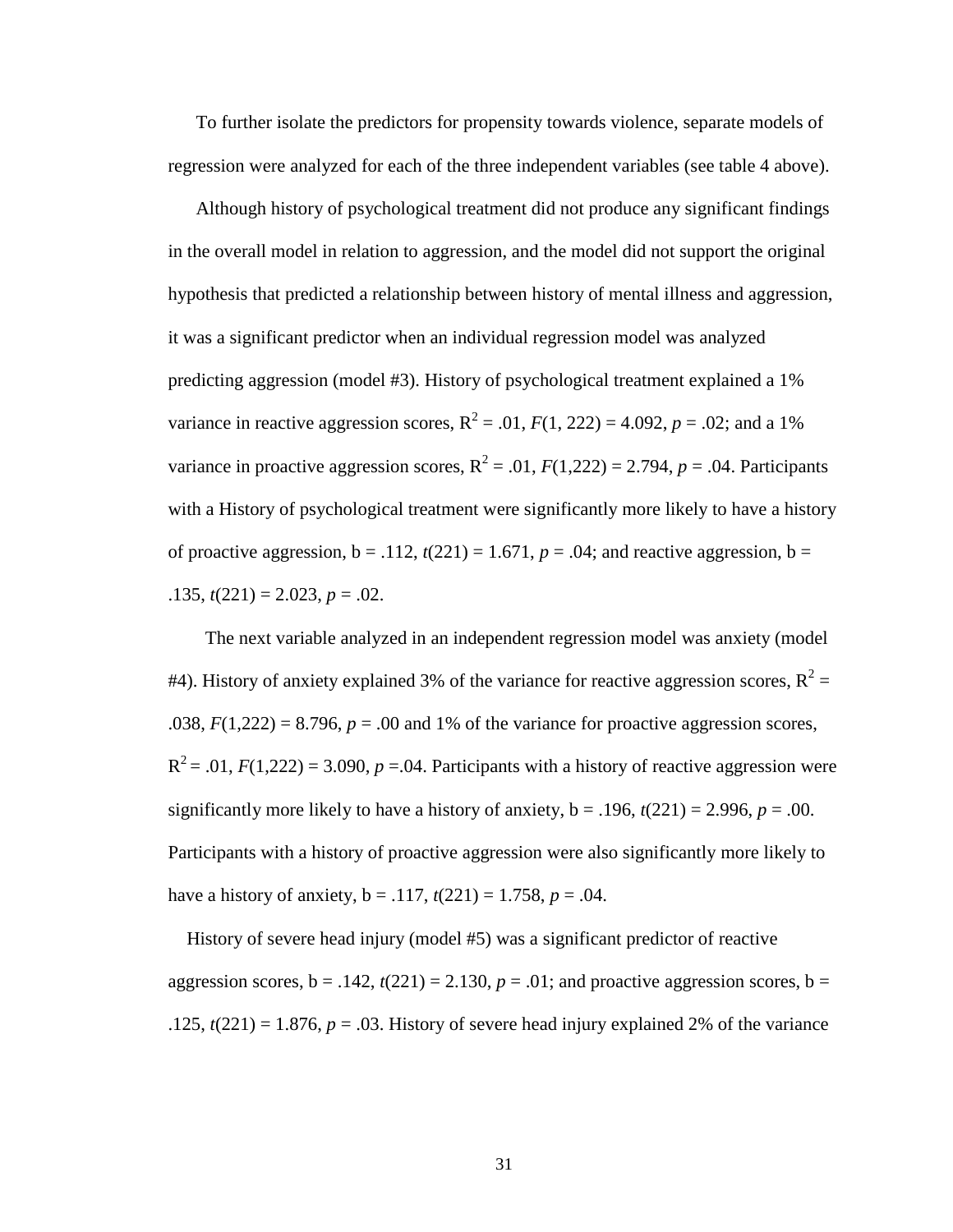in reactive aggression scores,  $R^2 = .02$ ,  $F(1, 222) = 4.536$ ,  $p = .01$ ; and 1% of the variance for proactive aggression scores,  $R^2 = .01$ ,  $F(1,222) = 3.518$ ,  $p = .03$ .

### *Further regression analysis*

 To further explore the prediction validity of the aforementioned three independent variables, one last model of regression was analyzed that included all three variables and the two types of aggression (model #6). For reactive aggression: history of psychological treatment, history of anxiety, and history of severe head injury explained 6% of the variance in reactive aggression scores,  $R^2 = .06$ ,  $F(3,222) = 4.457$ ,  $p = .00$ . History of severe head injury significantly predicted reactive aggression scores,  $b = .114$ ,  $t(219) =$ 1.674,  $p = .04$ ; as well as history of anxiety,  $b = .172$ ,  $t(219) = 2.519$ ,  $p = .00$ . History of psychological treatment was not a significant predictor in this model. Overall, the model for reactive aggression was significant  $(p = .00)$ .

 The model for proactive aggression, that included only the three independent variables, was also significant  $(p = .04)$ . History of anxiety, history of severe head injury, and history of psychological treatment explained 3% of the variance in proactive aggression scores,  $R^2 = .03$ ,  $F(3,222) = 2.293$ ,  $p = .04$ . Participants with a history of proactive aggression were significantly more likely to have a history of severe head injury,  $b = .103$ ,  $t(219) = 1.487$ ,  $p = .07$ . Participants with a history of proactive aggression were also significantly more likely to have a history of anxiety,  $b = .094$ ,  $t(219) = 1.360$ ,  $p = .08$ . History of psychological treatment, once again, was not a significant predictor of proactive aggression.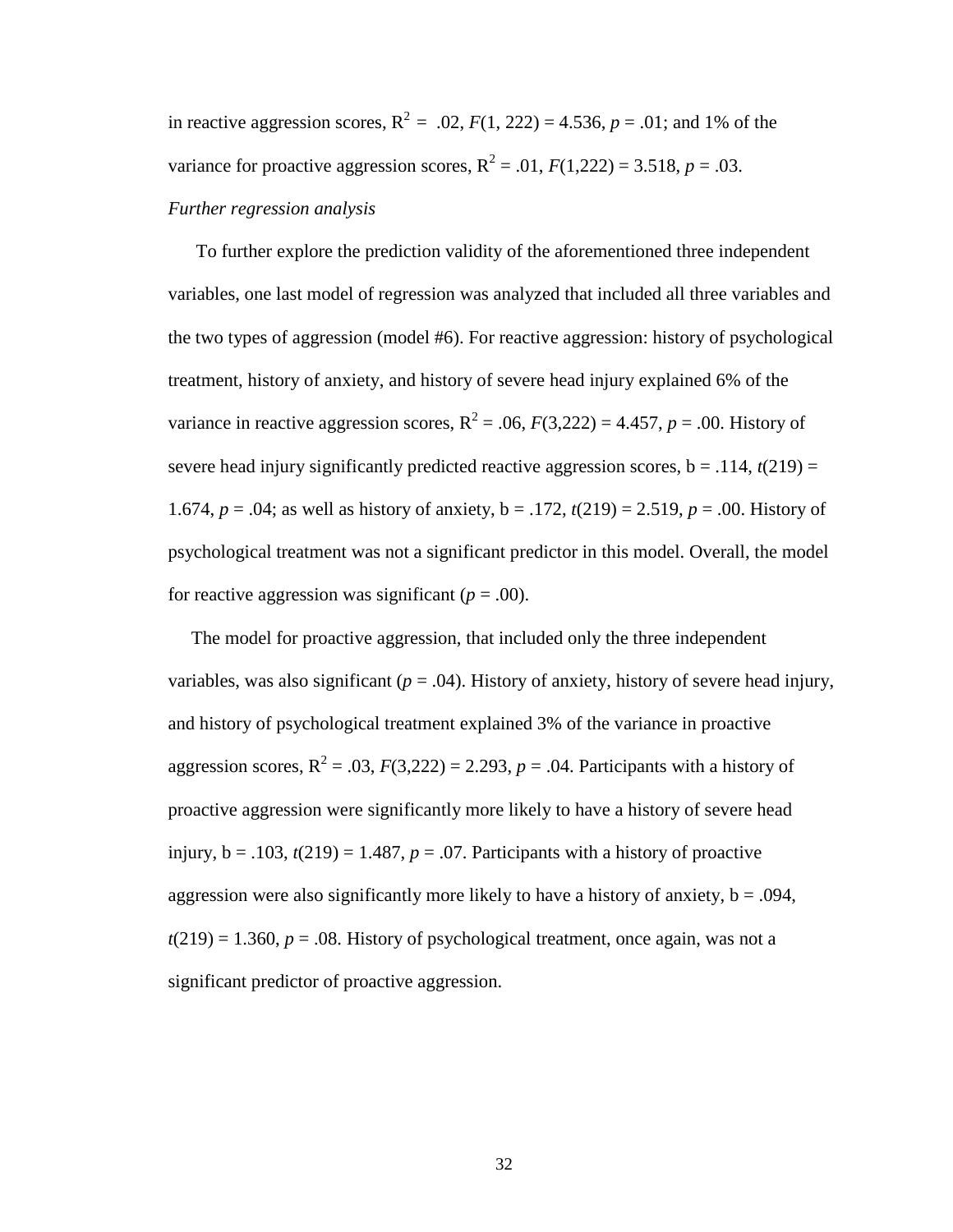### CHAPTER 5

### DISCUSSION AND CONCLUSIONS

### Discussion

The results of this study of 225 male inmates from the Maryland correctional system are in agreement and extend specific findings of previous research involving head injury and anxiety. This study supports the hypothesis that inmates are more likely to have propensity towards aggression when they have a history of anxiety. Inmates are also more likely to have a propensity towards aggression when they have a history of severe head injury. This study does not support evidence in favor of the hypothesis for the other independent factor, psychological treatment for mental illness.

### *History of Psychological Treatment for Mental Illness*

 A majority of the inmates that reported history of psychological treatment for mental illness (n=53), also reported history of head injury, 54.7%; had treatment for alcohol abuse, 50.9%, and had a history of anxiety, 62.3%. This variable showed significant correlation with the other factors although was not significant in the regression analyses. This study did support previous findings showing significant relationships with cooccurring factors (O'Grady, Kinlock, & Hanlon, 2007, Way, Miraglia, Sawyer, Beer, & Eddy, 2005). Although this variable may not have predicted a significant regression model when analyzed with all variables, it remains very relevant to the over-all data analysis.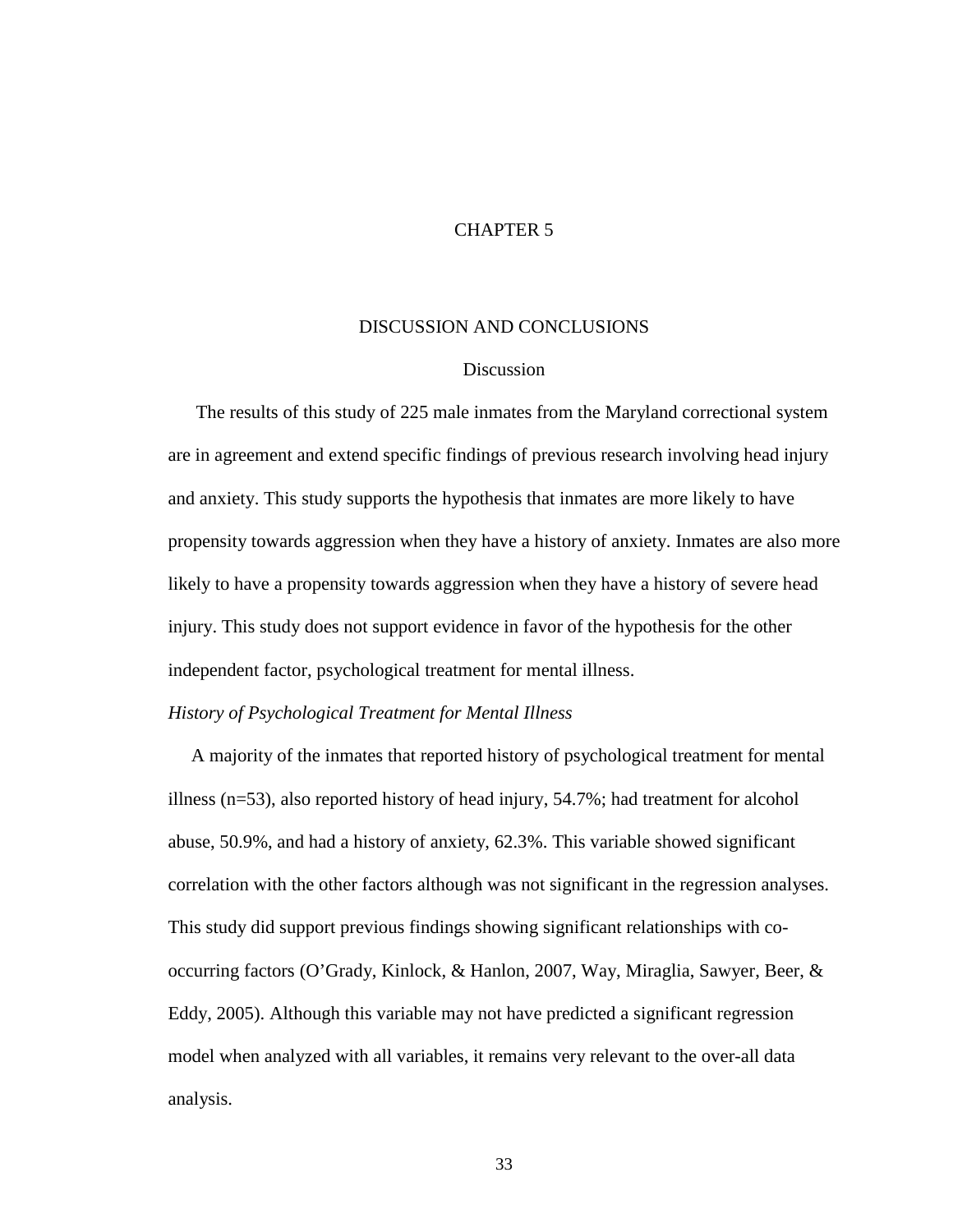*Anxiety* 

This study is also in agreement with previous findings that result in anxiety as a factor related to aggression. Research suggests that inmates with anxiety problems are more likely to lash out when presented with stressful situations as a possible antidote to reduce their stress levels (O'Grady, Kinlock, & Hanlon, 2007). Inmates with a history of mental illness in this study were more than twice as likely (62.3%) to suffer from anxiety that those without a history of mental illness (30.2%). This is in agreement with other findings that report high prevalence of anxiety among inmates with psychological problems (Van Harreveld et al, 2007). In contrast to other previous research, this study did not have significant findings correlating substance abuse with anxiety (Merikangas et al, 1998). *History of Severe Head Injury* 

 The findings on this variable concur with previous research that included aggression as a sequalae to head trauma (Cauffman, Steinberg & Piquero, 2005; Rutter, 1977; Ax et al, 2007). Also in agreement as mentioned in the literature review, is the relationship between aggression in those with mental illness and co-occurring factors such as head injury (Vasterling, Constans, & Hanna-Pladdy, 2000; Fann, Burington, Leonetti, Jaffe, Katon, & Thompson, 2004). Inmates with a history of psychological treatment for mental illness had a higher score for both proactive ( $\bar{x}$  =7.28) and reactive ( $\bar{x}$  =12.25) aggression when compared to the inmates without history of mental illness; proactive:  $\bar{x} = 5.99$ , reactive:  $\bar{x} = 10.82$ . These scores suggest that inmates with a history of mental illness and co-occurring factors such as head injury will have a higher propensity towards aggression.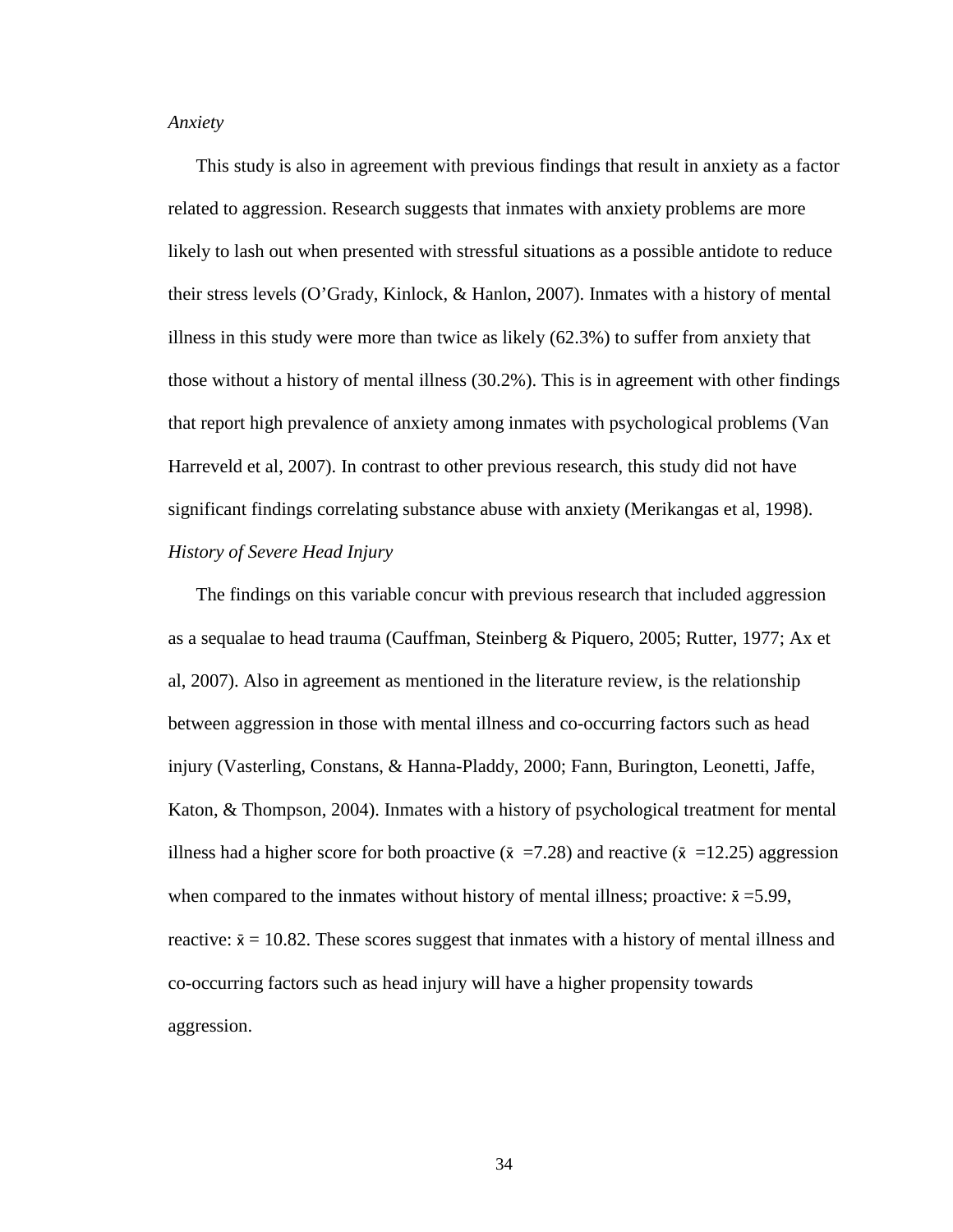One possible reason why history of head trauma was a significant regression coefficient for reactive and not proactive aggression could be that head injuries most commonly occur in the frontal lobe, where the control center for executive cognitive functioning is located. Diminished ECF capacity is linked with impulse control and communication deficiencies (Rutter, 1977) both of which could impact a person's ability to think clearly when provoked in an aggressive situation, without necessarily having had provoked it.

#### *History of Drug and Alcohol Abuse*

This study did not produce any evidence of significance directly between propensity towards aggression and drug use or alcohol abuse. However, history of treatment for alcohol abuse was significantly correlated to history of psychological treatment (*p*=.000) Speculation from these results may present a likelihood of these factors being related to aggression as in previous studies (Martens 2000, 2002).

### Limitations

There were several limitations in this study. The sample size was comparatively small in relation to many prison studies, including the portion of the sample that reported history of mental illness. A random sample in a larger population, as opposed to a pseudo- random sample, would have been ideal.

The measure for head injury was not substantiated to the fullest possible reliability due to the fact that the severity of the injury, nor the location, could not be established in this study due to restricted medical files associated with the data set; the original author classifies the injury only as severe. Since the location in the brain that was affected can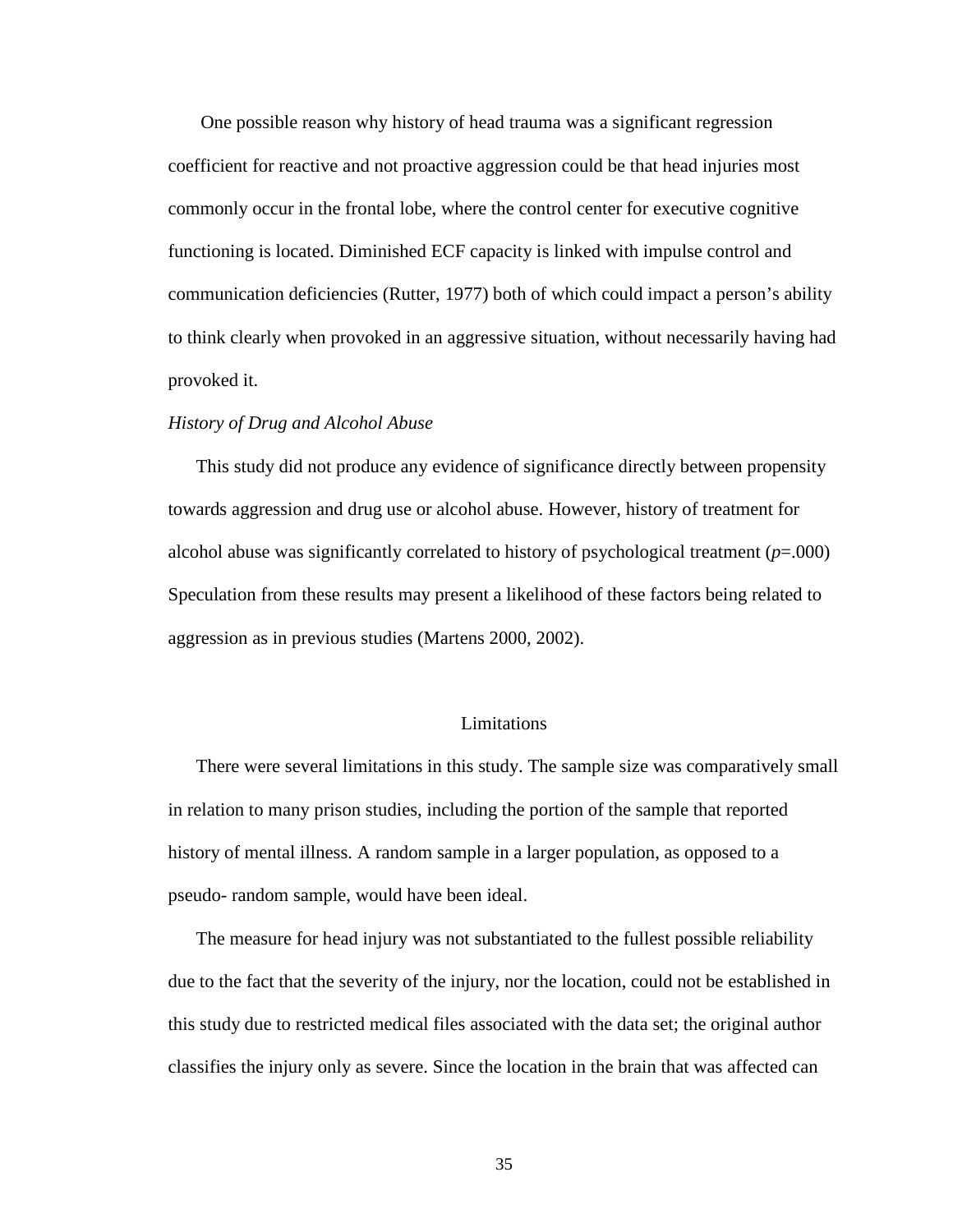have much different outcomes for treatment and rehabilitation, this additional information is critical for accurate clinical treatment response.

Another limit placed on this study is the cross sectional data collection; causal order can not be established nor can causality be inferred. Many of the variables in this study have the possibility of changing over time if adequate services are offered during incarceration or as the participant ages, spends more time in prison, or re-enters the community.

Also, the variables from the data used for this study were self report, which may limit the study in some ways due to factors such as selective memory, forgetfulness, and the current life situation that may affect honesty and compliance. On the other hand, with sensitive issues such as the variables included in this study, some participants may be more honest when responding to items that they have not discussed prior, or been caught for, such as violence measures on the questionnaire.

### Suggestions for Future Research

Future research would benefit from a larger sample size including a population with active mental illness. This would allow for more current analysis on how the inmate is controlling violent behavior with and with out co-occurring factors during incarceration. Measures involving historical events should be more descriptive in relation to time of occurrence, whether prior to incarceration, or during incarceration. This would allow for better determination of how the inmate is adapting to prison life as well as develop causality. Mental health screenings at intake and upon release could also be compared to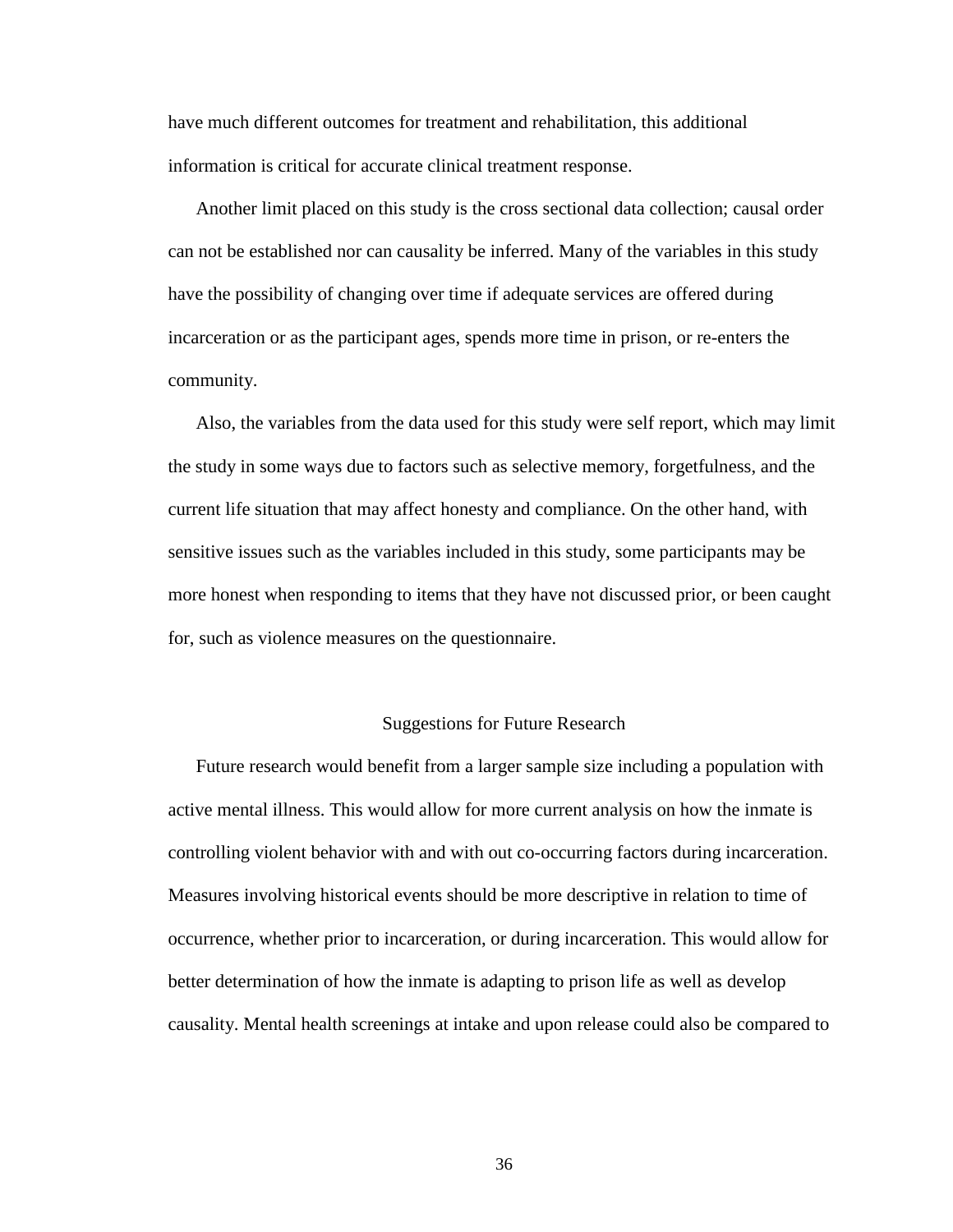see if treatment was effective in regards to the inmate's ability to control violent behavior during incarceration.

#### **Conclusions**

There are many issues being faced everyday in America's prison population. There is overcrowding, lack of services, and lack of funding to name a few. Intertwined in the middle of it all is the prisoners themselves. One may ask why there needs to be an emphasis on them – why not give that extra attention and funding to help the victim of their crime. If we know more about why the crime was committed, if we know the likelihood that the offender can be rehabilitated, and what methods could help reach those at highest risk for continued aggressive behavior, there will not be as many victims.

A stronger framework with more emphasis on co-occurring factors is needed to assess the mental health needs of prisoners. Too many lives are being tossed on the prison conveyor belt without regard to proper and specialized mental health treatment. There are overwhelming numbers of inmates that can benefit from more mental health services, and it is in the best interest of the American public to see that they receive them. A person that is released from prison with the same risk factors for aggressive behavior that they had when they went into the system will no doubt be back. Cycling through the revolving door is the sad destiny of a recidivist with mental health issues and other co-occurring factors in this country. More research is needed to streamline treatment programs to address co-occurring factors and risk assessment for aggressive behavior in the prison population of America.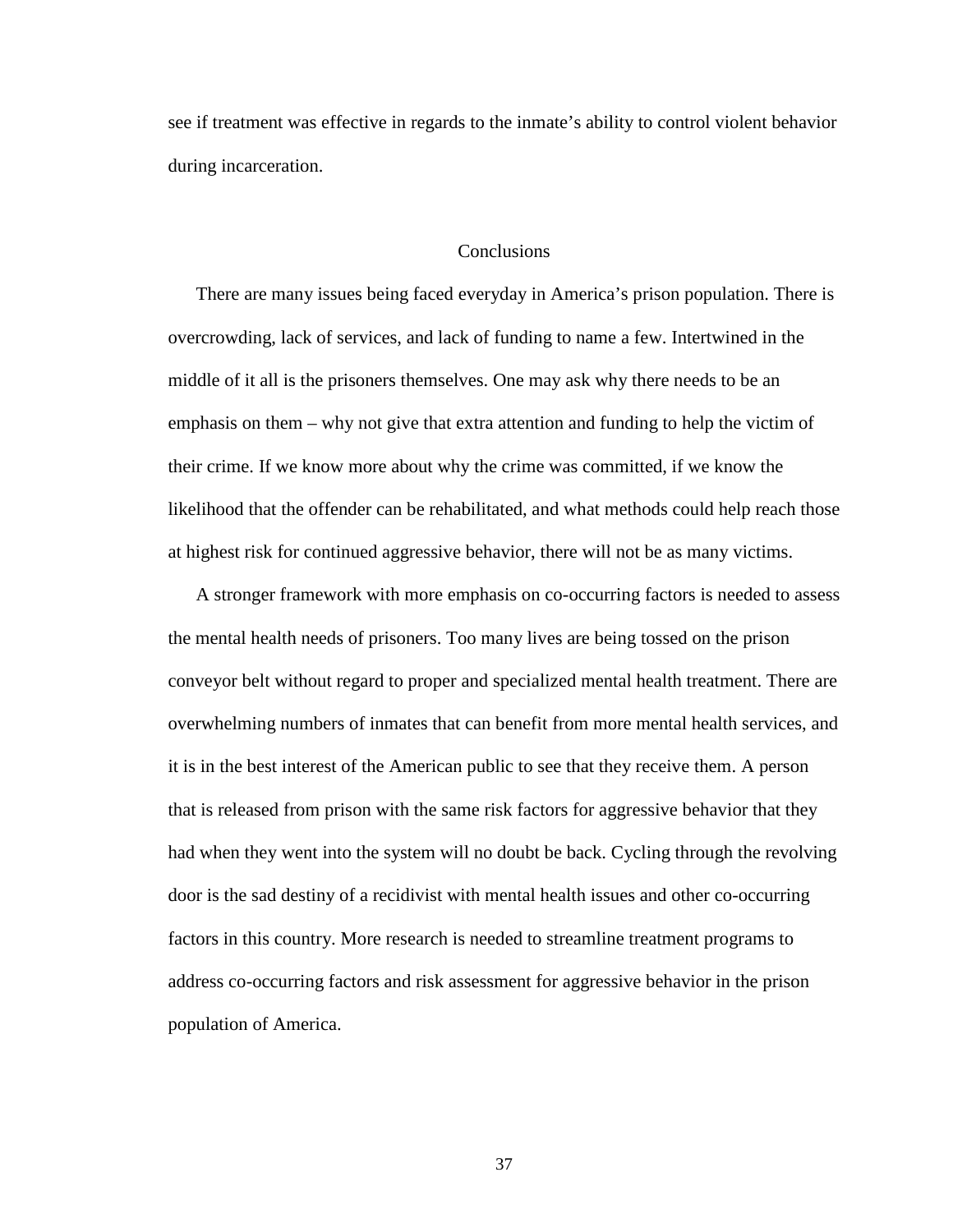### APPENDIX I

### REACTIVE-PROACTIVE QUESTIONNAIRE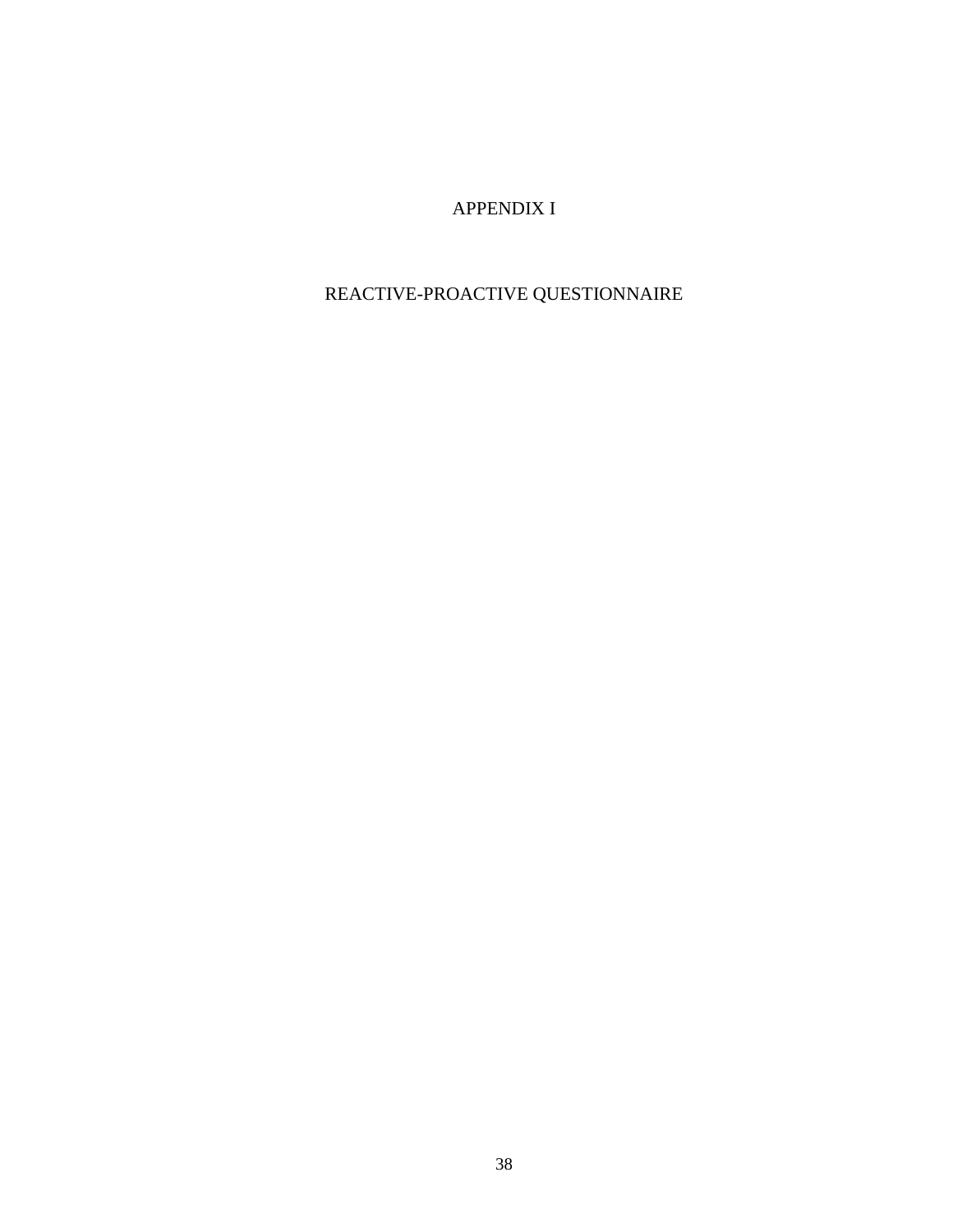### REACTIVE-PROACTIVE QUESTIONNAIRE

Scores (0, 1, or 2) for proactive items (2, 4, 6, 9, 10, 12, 15, 17, 18, 20, 21, 23) and reactive items  $(1, 3, 5, 7, 8, 11, 13, 14, 16, 19, 22)$  are summated to form the scales. Proactive and reactive scales scores are summated to obtain Total scores.

Instructions. There are times when most of us feel angry, or have done things we should not have done. Rate each of the items below by putting a circle around either 0 (never), 1 (sometimes), or 2 (often). Don't spend a lot of time thinking about the items; just give your first response. Make sure you answer all the items.

|                                                           |                  | $0 = NEVER$<br>$1 = SOMETIMES$ |                |
|-----------------------------------------------------------|------------------|--------------------------------|----------------|
|                                                           |                  |                                |                |
|                                                           |                  | $2 = OPTEN$                    |                |
|                                                           |                  |                                |                |
| How often have you                                        |                  |                                |                |
| 1. Yelled at others when they have annoyed you            | $\overline{0}$   | $\mathbf{1}$                   |                |
| 2. Had fights with others to show who was on top          | $\boldsymbol{0}$ | $\mathbf{1}$                   | $\overline{2}$ |
| 3. Reacted angrily when provoked by others                | $\overline{0}$   | $\mathbf{1}$                   | $\mathbf{2}$   |
| 4. Taken things from other people                         | $\boldsymbol{0}$ | $\mathbf{1}$                   | $\overline{2}$ |
| 5. Gotten angry when frustrated                           | $\overline{0}$   | $\mathbf{1}$                   | $\overline{2}$ |
| 6. Vandalized something for fun                           | $\overline{0}$   | $\mathbf{1}$                   | $\overline{2}$ |
| 7. Had temper tantrums                                    | $\overline{0}$   | $\mathbf{1}$                   | $\mathbf{2}$   |
| 8. Damaged things because you felt mad                    | $\boldsymbol{0}$ | $\mathbf{1}$                   | $\overline{c}$ |
| 9. Had a gang fight to be cool                            | $\boldsymbol{0}$ | $\mathbf{1}$                   | $\overline{2}$ |
| 10. Hurt others to win a game                             | $\boldsymbol{0}$ | $\mathbf{1}$                   | $\overline{2}$ |
| 11. Become angry or mad when you don't get your way       | $\theta$         | $\mathbf{1}$                   | $\mathbf{2}$   |
| 12. Used physical force to get others to do what you want | $\overline{0}$   | $\mathbf{1}$                   | $\mathbf{2}$   |
| 13. Gotten angry or mad when you lost a game              | $\overline{0}$   | $\mathbf{1}$                   | $\overline{2}$ |
| 14. Gotten angry when others threatened you               | $\boldsymbol{0}$ | $\mathbf{1}$                   | $\overline{2}$ |
| 15. Used force to obtain money or things from others      | $\boldsymbol{0}$ | $\mathbf{1}$                   | $\mathbf{2}$   |
| 16. Felt better after hitting or yelling at someone       | $\boldsymbol{0}$ | $\mathbf{1}$                   | $\sqrt{2}$     |
| 17. Threatened or bullied someone                         | $\boldsymbol{0}$ | $\mathbf{1}$                   | $\sqrt{2}$     |
| 18. Made obscene phone calls for fun                      | $\boldsymbol{0}$ | $\mathbf{1}$                   | $\overline{c}$ |
| 19. Hit others to defend yourself                         | $\boldsymbol{0}$ | $\mathbf{1}$                   | $\overline{c}$ |
| 20. Gotten others to gang up on someone else              | $\boldsymbol{0}$ | $\mathbf{1}$                   |                |
| 21. Carried a weapon to use in a fight                    | $\boldsymbol{0}$ | $\mathbf{1}$                   | $\frac{2}{2}$  |
| 22. Gotten angry or made or hit others when teased        | $\boldsymbol{0}$ | $\mathbf{1}$                   | $\overline{c}$ |
| 23. Yelled at others so they would do things for you      | $\overline{0}$   | $\mathbf{1}$                   | $\overline{2}$ |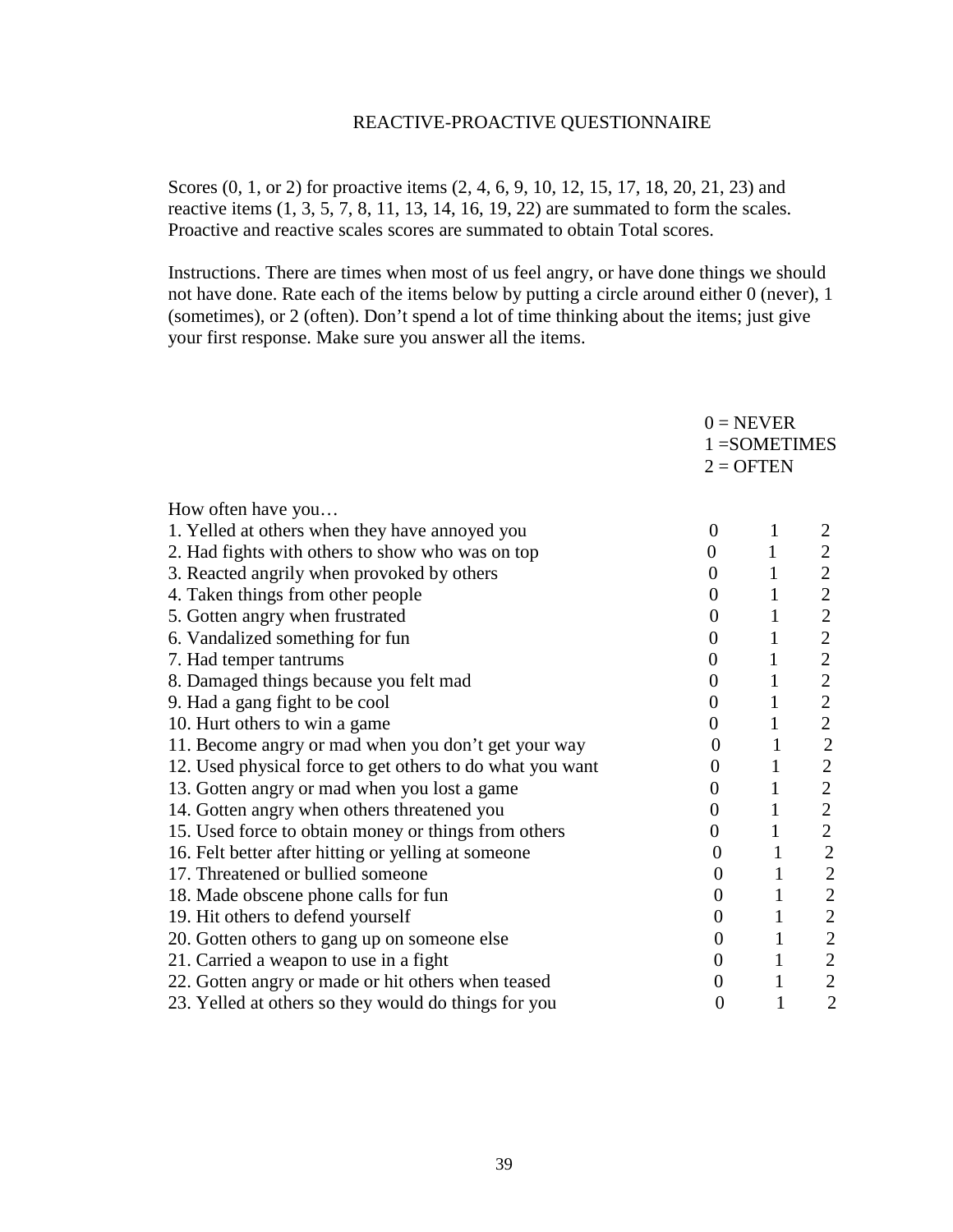APPENDIX II

### ADDICTION SEVERITY INDEX – REVISED (FISHBEIN)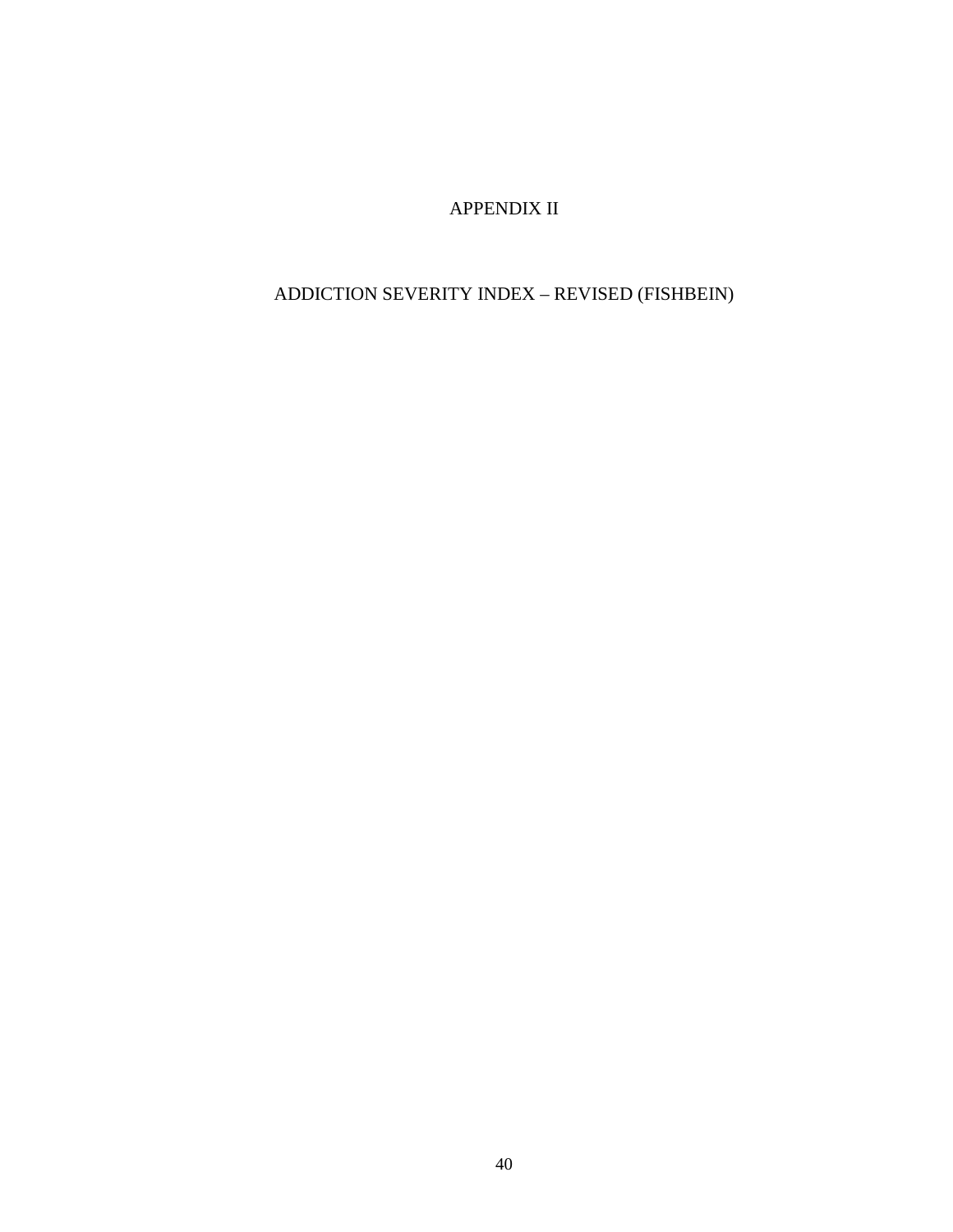### ADDICTION SEVERITY INDEX – REVISED (FISHBEIN)

| <b>INSTRUCTIONS:</b>      |                                          | SUMMARY OF PATIENTS RATING<br><b>SCALE</b>                                                     |
|---------------------------|------------------------------------------|------------------------------------------------------------------------------------------------|
|                           | $0 = no$ $X = question not answered$     | $0 = \text{not at all}$ 3 = considerably                                                       |
|                           |                                          | $1 = yes$ N = question not applicable $1 =$ slightly $4 =$ extremely                           |
|                           |                                          | $2 =$ moderately                                                                               |
|                           |                                          | ID NUMBER: ________________ DATE: _________________ TIME: ______________________               |
| <b>GENDER:</b>            |                                          |                                                                                                |
|                           |                                          | DATE OF BIRTH: _____________                                                                   |
| $1 = Male$                |                                          |                                                                                                |
| $2 =$ Female              |                                          | GEOGRAPHIC AREA:                                                                               |
| RACE:                     |                                          |                                                                                                |
|                           |                                          |                                                                                                |
|                           |                                          | <b>RELIGIOUS PREFERENCE:</b>                                                                   |
| $1 =$ White               |                                          | $1 = Christian/Protestant$                                                                     |
| $2 = Black$               |                                          | $2 =$ Catholic                                                                                 |
| $3 =$ American Indian     |                                          | $3 =$ Jewish                                                                                   |
| $4 =$ Alaskan Native      | $5 =$ Asian or Pacific Islander          | $4 = Islamic$                                                                                  |
|                           | $6 = Hispanic - Mexican$                 | $6 = None$                                                                                     |
|                           | $7 =$ Hispanic – Puerto Rican            |                                                                                                |
|                           | $8 =$ Hispanic – Cuban                   |                                                                                                |
| $9 =$ Other Hispanic      |                                          |                                                                                                |
| <b>Marital</b> status     |                                          |                                                                                                |
|                           |                                          | 1 = married 2 = remarried 3 = widowed 4 = separated $5 =$ divorced = never married             |
|                           |                                          | What is your weight _____ your height _____ and which hand is dominant (circle): right or left |
|                           | How many months have you been in prison? |                                                                                                |
|                           | <b>MEDICAL STATUS</b>                    |                                                                                                |
|                           | (include o.d.'s, d.t.'s, exclude detox)  | 1. How many times in your life have you been hospitalized for medical problems?                |
| $(months)$ <sub>___</sub> |                                          | 2. How long ago was your last hospitalization for a physical problem? (years)____              |
| $0 = no$                  |                                          | 3. Do you have any chronic medical problems that continue to interfere with your life? __      |
|                           | $1 = yes (specificity: ____________$     |                                                                                                |
|                           |                                          |                                                                                                |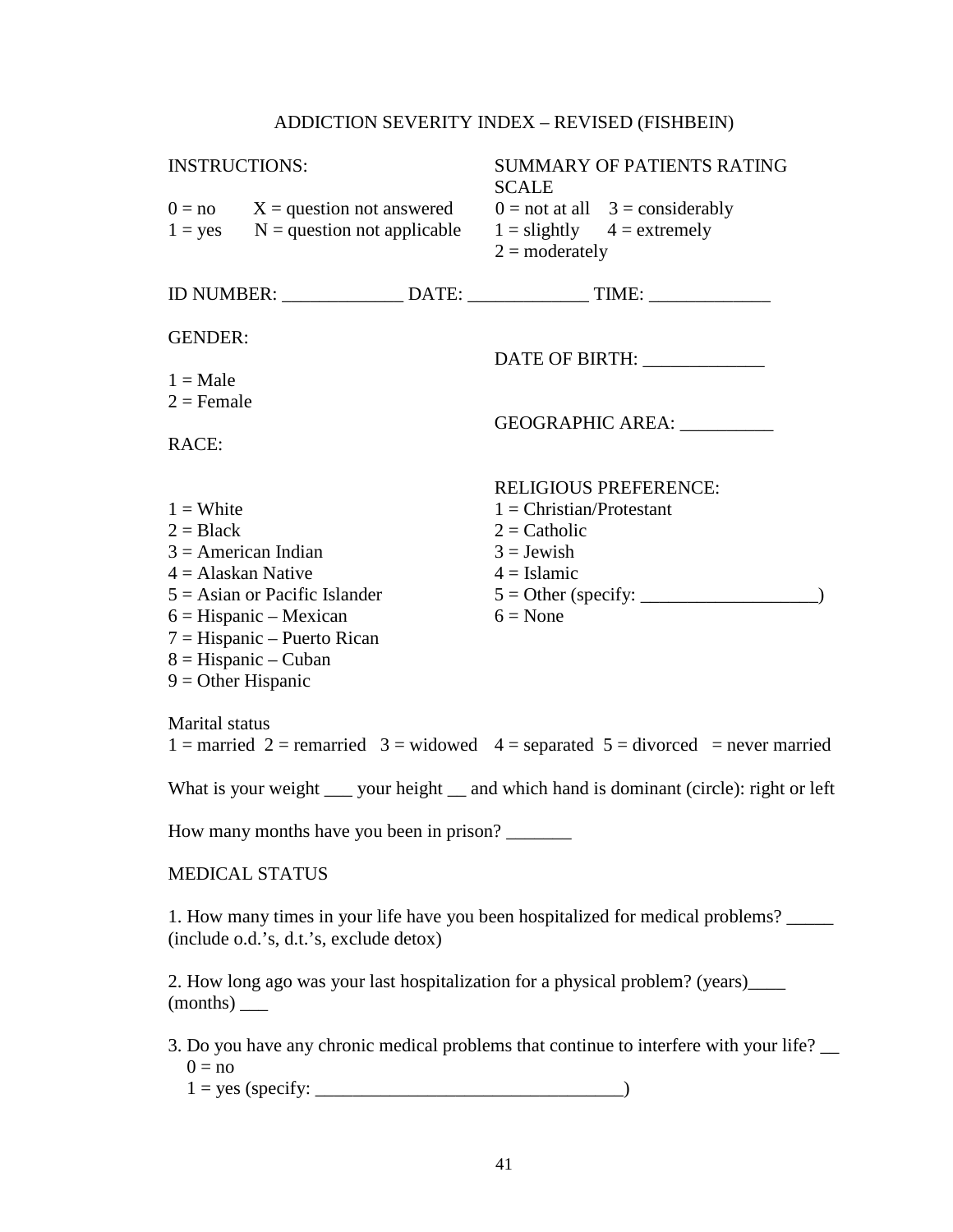| 4. Are you taking any prescribed medication on a regular basis for a physical problem?<br>$0 = no$                                                                                |
|-----------------------------------------------------------------------------------------------------------------------------------------------------------------------------------|
|                                                                                                                                                                                   |
| 5. How many days have you experienced medical problems in the past 30?                                                                                                            |
| 6. Have you ever experienced a severe head injury?<br>$0 = no$                                                                                                                    |
| 6.a. If yes to #6, did you black out?                                                                                                                                             |
| 6.b. If yes to #6.a., for how long were you out? Days: ___ Hours: __Minutes: _____                                                                                                |
| <b>EMPLOYMENT/SUPPORT STATUS</b>                                                                                                                                                  |
| 1. Education completed $(GED = 12 \text{ yrs})$ _______ years                                                                                                                     |
| $0 = no$<br>$1 = yes$                                                                                                                                                             |
| 3. Do you have a profession, trade, or skill? _____ (specify : _______________)                                                                                                   |
| 4. In years or months, how long was your longest full time job? ____(months)                                                                                                      |
| 5. Usual (or last) occupation? Specify in detail: _______________________________                                                                                                 |
| 6. Did someone contribute to your support in anyway?<br>$0 = no$                                                                                                                  |
| $1 = yes$                                                                                                                                                                         |
| 7. Usual employment pattern, past 3 years:<br>$1 = \text{full time} (40 \text{hrs}/\text{wk})$<br>$2 =$ part time (reg hrs)<br>$3 =$ part time (irreg., daywork)<br>$4 = student$ |
| $5 =$ service                                                                                                                                                                     |
| $6 = retired/disability$<br>$7 =$ unemployed                                                                                                                                      |
| $8 =$ in controlled environment                                                                                                                                                   |

8. How many people depended on you for the majority of their food, shelter, etc.?

\_\_\_\_\_\_\_\_\_\_\_\_\_\_\_\_\_\_\_\_\_\_\_\_\_\_\_\_\_\_\_\_\_\_\_\_\_\_\_\_\_\_\_\_\_\_\_\_\_\_\_\_\_\_\_\_\_\_\_\_\_

(see ASI manual for Hollingshead rating)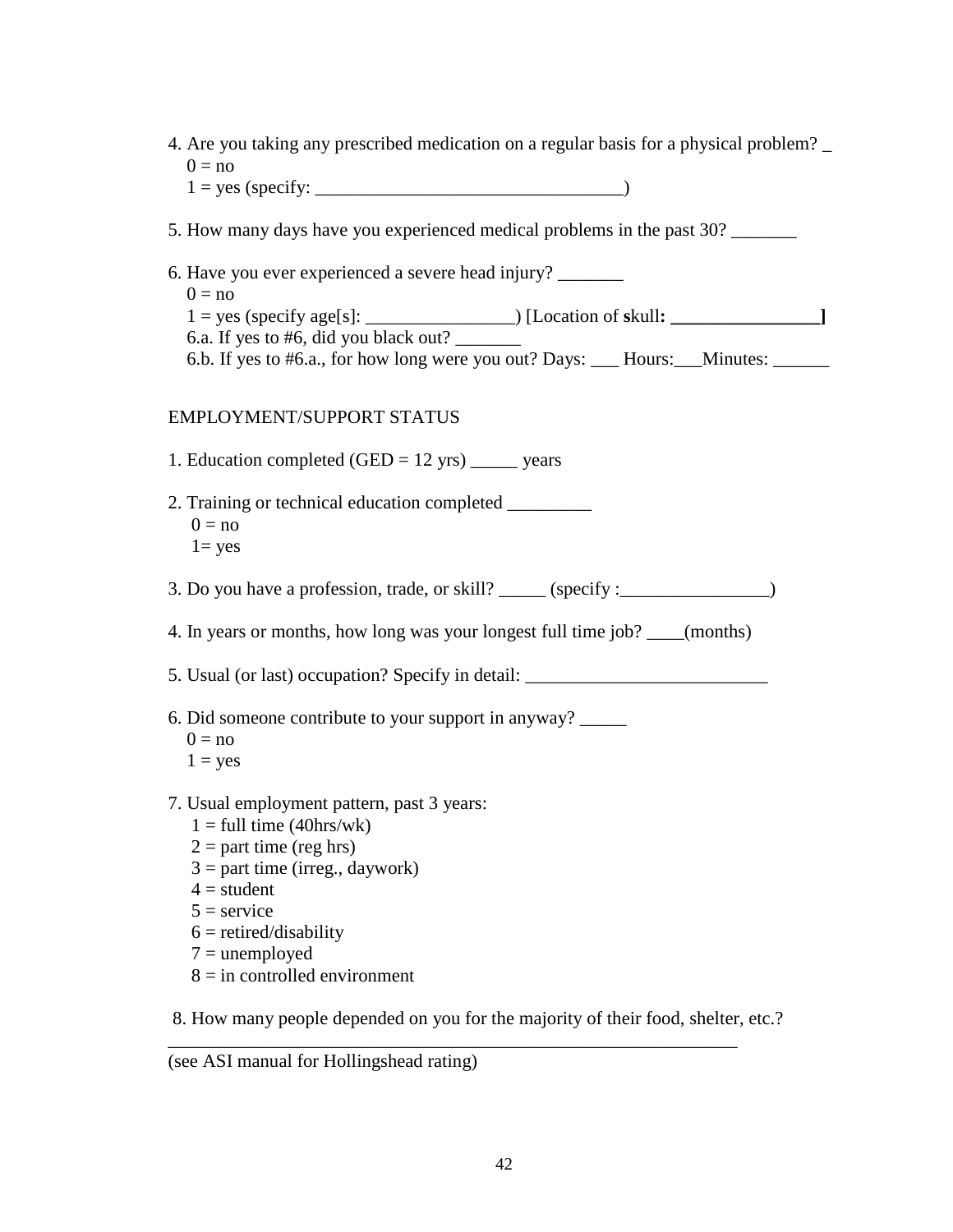### DRUG/ALCOHOL USE

For lifetime, specify in years, and include age of onset:

|                                                               | Lifetime (mo) |
|---------------------------------------------------------------|---------------|
| 01 alcohol $-$ any use                                        |               |
| Onset:                                                        |               |
| $02$ alcohol – to the point<br>of intoxication                |               |
| 03 heroin<br>Onset: $\_\_$                                    |               |
| 04 methadone<br>Onset: $\_\_$                                 |               |
| 05 other opiates/pain killers                                 |               |
| Onset:                                                        |               |
| 06 barbiturates/downers<br>Onset: $\_\_$                      |               |
| 07 other depressants<br>Onset: $\_\_$                         |               |
| 08 cocaine/crack<br>Onset: $\_\_$                             |               |
| 09 amphetamines/speed<br>Onset: $\_\_$                        |               |
|                                                               |               |
| 10 marijuana<br>Onset: $\_\_$                                 |               |
| 11 hallucinogens, PCP, acid<br>Onset: $\_\_$                  |               |
| 12 inhalants, sniffing<br>Onset: $\_\_$                       |               |
| 13 more than one substance per day<br>(include alcohol)       |               |
| 14. Which substance is the major problem (or drug of choice)? |               |

(0=no problem; 15 = alcohol and drug; 16 = polydrug)\_\_\_\_\_\_\_\_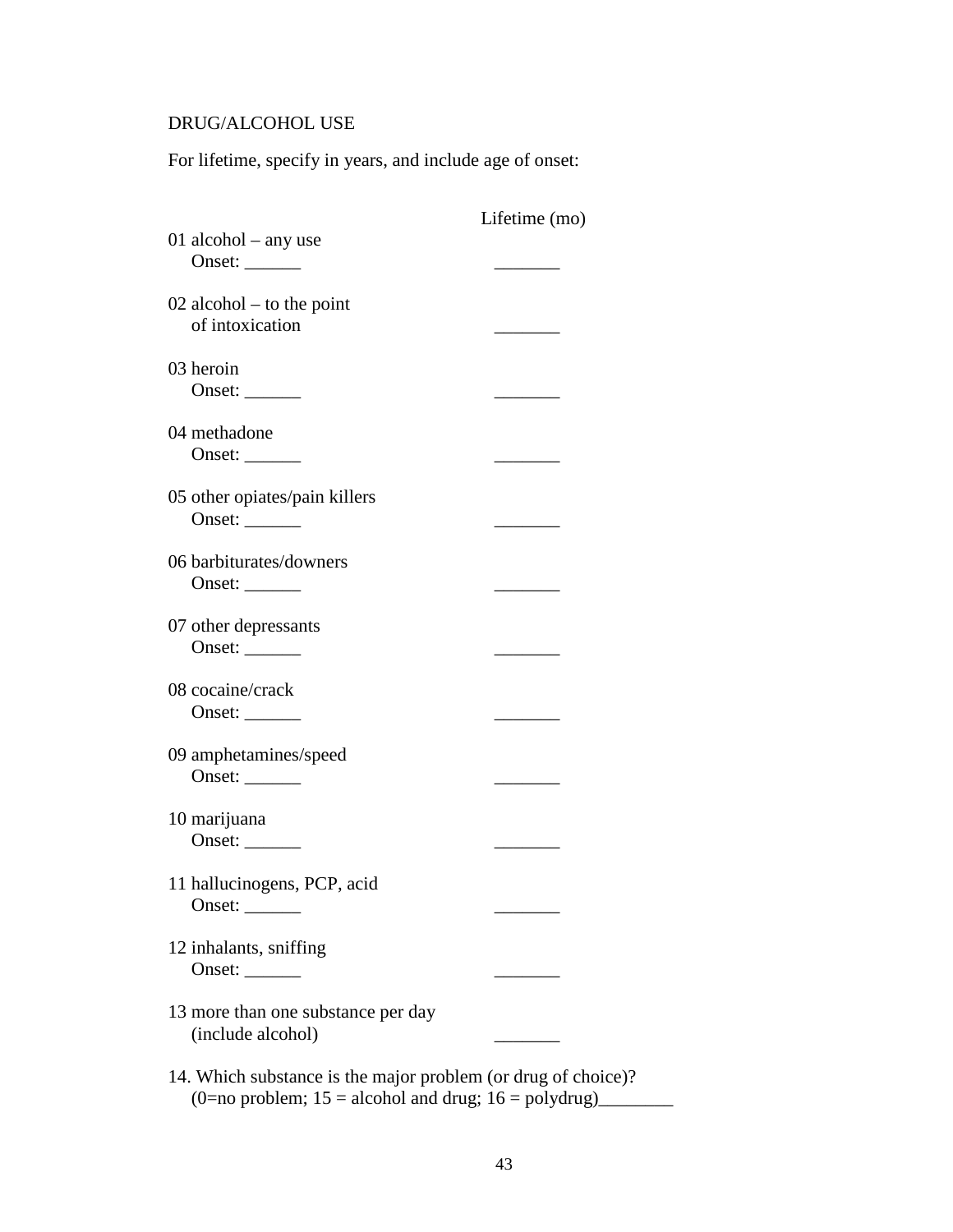- 15. How long was your last period of voluntary abstinence from this drug of choice?  $(0 =$  never abstinent) months
- 16. How many times have you: Had DTs \_\_\_\_\_\_ Overdosed \_\_\_\_\_
- 17. How many times in your life have you been treated for: Alcohol abuse \_\_\_\_\_\_ Drug abuse \_\_\_\_\_\_\_\_\_

FAMILY HISTORY (Biological family only)

Have any of your relatives had what you would call a significant drinking, drug use or psychiatric problem – one that did or should have led to treatment? (Specify full and half siblings.)

|                  | Alcohol use | drug use | psychiatric |
|------------------|-------------|----------|-------------|
| Immediate:       |             |          |             |
| (mother, father, |             |          |             |
| brother, sister) |             |          |             |
| Extended:        |             |          |             |
| (grandparent,    |             |          |             |
| uncle, aunt,     |             |          |             |
| cousin)          |             |          |             |

Directions: Place "0" in category where the answer is no for all relatives in that category; Place "1" where the answer is yes for any relatives in that category; Place "X" where answer is uncertain or "I don't know"; Place "N" where there never was a relative in that category. Put number of relatives in category if more than one (e.g., 2 aunts…).

#### PSYCHIATRIC STATUS

How many times have you been treated for any psychological or emotional problems?

1. In a hospital

2. As an outpatient or private patient \_\_\_\_\_\_\_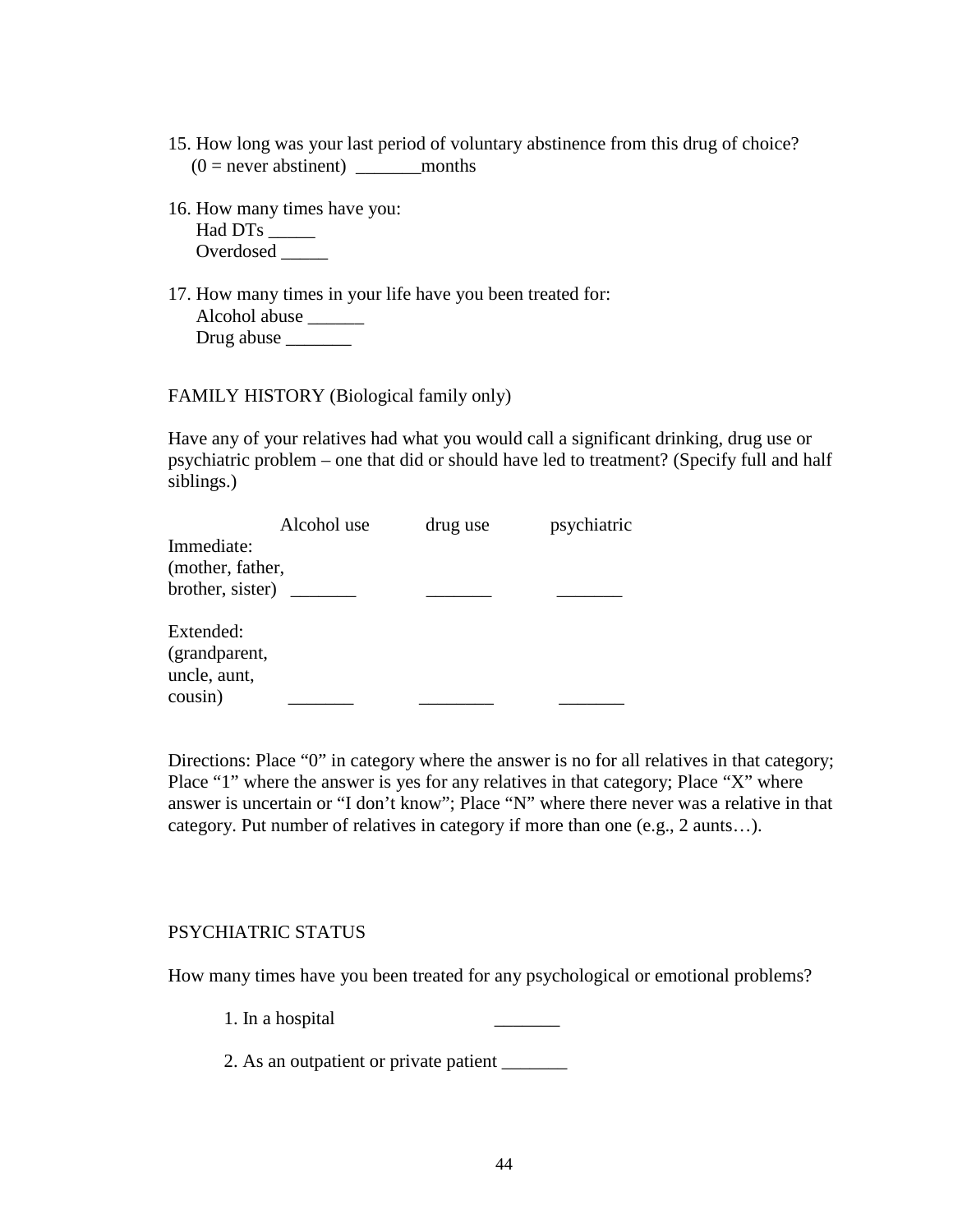Have you had a significant period (that was not related to drug/alcohol use) in which you have:

$$
0 = \text{no}; 1 = \text{yes}
$$

- 3. experienced serious depression \_\_\_\_\_\_\_
- 4. experienced serious anxiety or tension \_\_\_\_\_\_\_
- 5. experienced hallucinations \_\_\_\_\_\_\_
- 6. experienced trouble understanding, concentrating or remembering \_\_\_\_\_\_\_

7. experienced trouble controlling violent behavior \_\_\_\_\_\_\_

- 8. experienced serious thoughts of suicide \_\_\_\_\_\_\_
- 9. attempted suicide \_\_\_\_\_\_\_
- 10. Been prescribed medication for any psychological/emotional problem \_\_\_\_\_\_
- 11. How many days in the past 30 have you experienced these psychological/emotional

problems?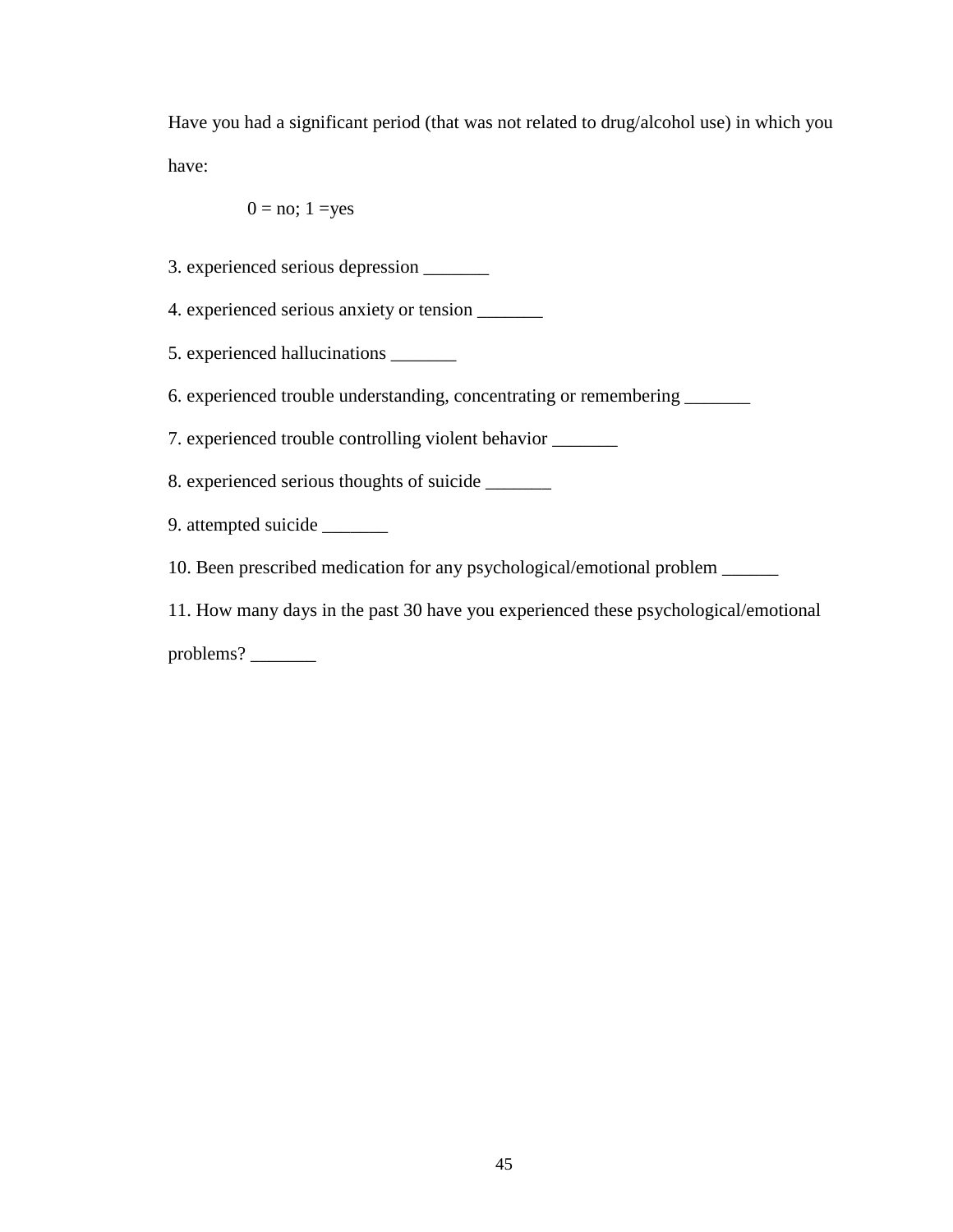### INTERVIEWER IMPRESSIONS

*At the time of the interview, is the subject:*  $0 = no$ ;  $1 = yes$ *Is any of the above information significantly distorted by:* 

- 14. Obviously depressed/withdrawn \_\_\_\_\_\_\_
- 15. Obviously hostile \_\_\_\_\_\_\_
- 16. Obviously anxious/nervous \_\_\_\_\_\_\_
- 17. Having trouble with reality testing, thought disorders, paranoid thinking \_\_\_\_\_\_\_

18. Having trouble comprehending, concentrating, remembering \_\_\_\_\_\_\_

19. Having suicidal thoughts \_\_\_\_\_\_\_

20. Patient's misrepresentation? 0 = no; 1 = yes \_\_\_\_\_\_\_

21. Patient's inability to understand? 0 = no; 1 = yes \_\_\_\_\_\_\_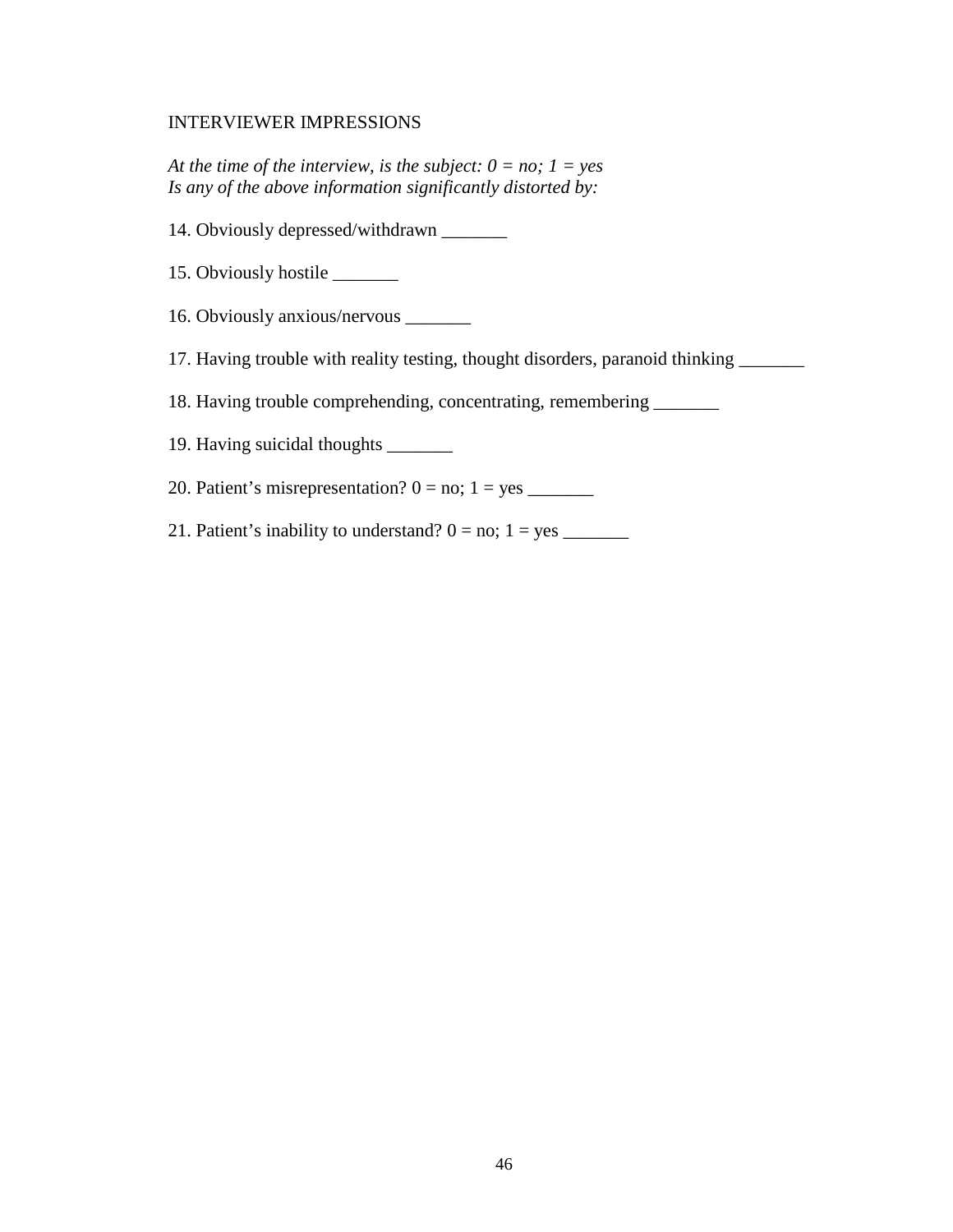### **REFERENCES**

- Abram, K., & Teplin, L.A. (1991). Co-occurring disorders among mentally ill prison detainees: Implications for public policy. *American Psychologist*, 46(10), 1036- 1045.
- Abramson, M.F. (1972). The criminalization of mentally disordered behavior: Possible side effect of a new mental health law. *Hospital Community Psychiatry,* 23, 101- 105.
- Allison, P.D. (1999). *Multiple Regression*. Thousand Oaks, CA: Pine Forge Press.
- Ax, R.K., Fagan, T.J., Magaletta, P.R., Morgan, R.D., Nussbaum, D., & White, T.W. (2007). Innovations in correctional assessment and treatment. *Criminal Justice and Behavior*, 34, 893-905.
- Bazarian, J.J., Pope, C., McClung, J., Cheng, Y.T., & Flesher, W. (2003). Ethnic and Racial Disparities in Emergency Department Care for Mild Traumatic Brain Injury. *Academy of Emergency Medicine*, 10(11), 1209-1217.
- Bonta, J., Law, M., & Hanson, K. (1998). The prediction of criminal and violent recidivism among mentally disordered offenders: A meta-analysis. *Psychological Bulletin,* 123, 123-142.
- Bureau of Justice Statistics (BJS), 2002. *Reentry trends in the U.S.* Retrieved March 3, 2009, from http://www.ojp.usdoj.gov/bjs/reentry/recidivism.htm
- Bureau of Justice Statistics (BJS), 2008. *Key facts at a glance: Correctional populations.*  Retrieved February 1, 2009, from http://www.ojp.usdoj.gov/bjs/glance/tables/corr2tab.htm
- Cauffman, E., Steinberg ,L., & Piquero., A.R. (2005). Psychological, neuropsychological and physiological correlates of serious antisocial behavior in adolescence: The role of self-control. *Criminology,* 43, 133-176.
- Chambless,D., Cherney, J., Caputo, G., & Rheinstein,B. (1987). Anxiety disorders and alcoholism: A study with inpatient alcoholics. *Journal of Anxiety Disorders,* 1, 29-40.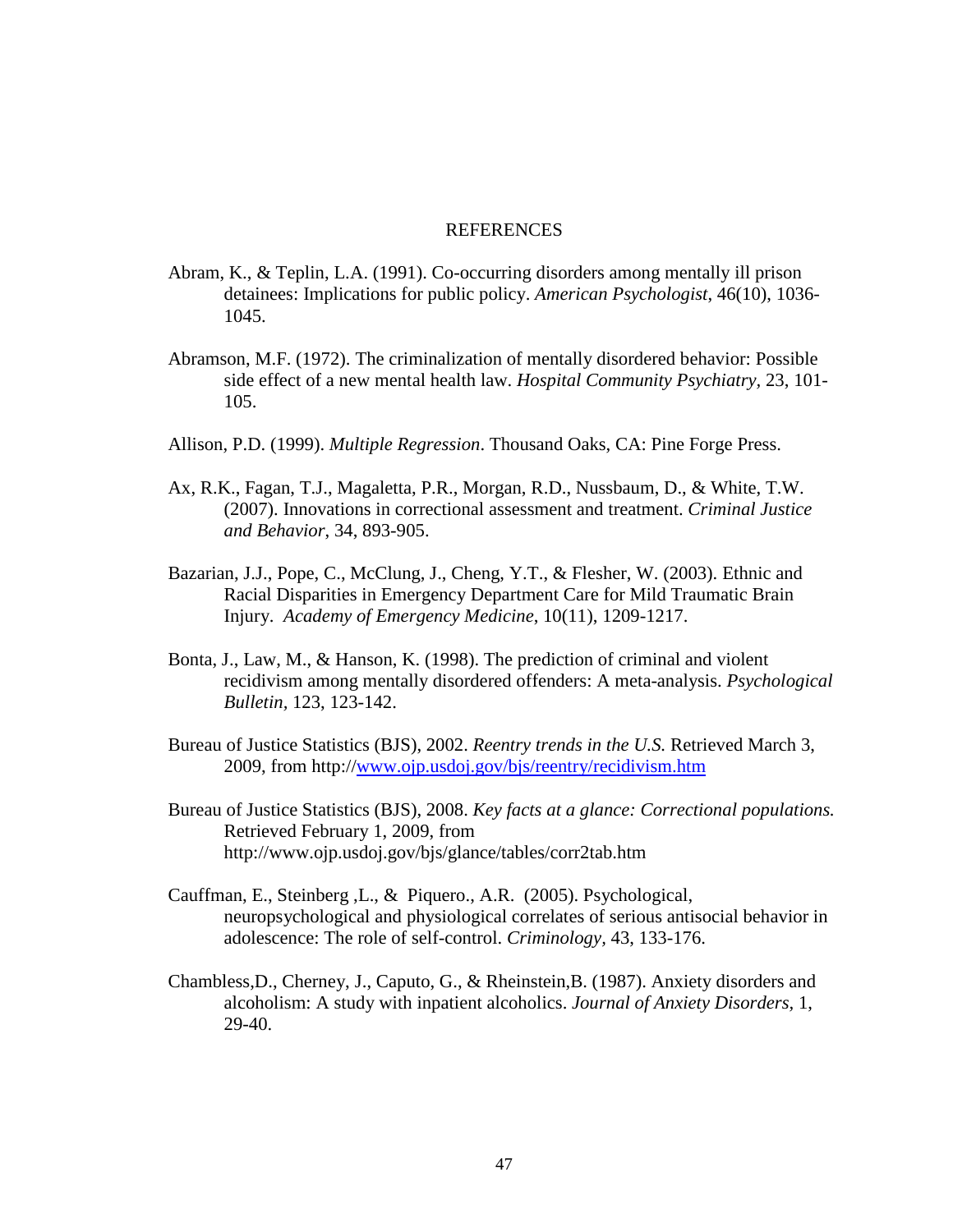- Elbogen, E. B., & Johnson, S.C. (2009). The intricate link between violence and mental disorder: Results from the National Epidemiologic Survey on alcohol and related conditions. *Archive of General Psychiatry*, 66, 152-161.
- Fann, J.R., Burington, B., Leonetti, A., Jaffe, K., Katon, W.J., & Thompson, R.S. (2004). Psychiatric illness following traumatic brain Injury in an adult health maintenance organization population. *Archive of General Psychiatry,* 61, 53-61.
- Fishbein, D. H. (1990). Biological perspectives in criminology. *Criminology,* 28, 27-72.
- Friedman, R.A. (2006). Violence and mental illness- How strong is the link? *New England Journal of Medicine,* 355, 2064-2066.
- Helzer,J., & Pryzbeck, T. (1998). The co-occurrence of alcoholism with other psychiatric disorders in the general population and its impact on treatment. *Journal of Studies on Alcohol,* 49, 219-224.
- Hiday, V.A., Swanson, J.W., Swartz, M.S., Borum, R., & Wagner, H.R. (2001). Victimization: A link between mental illness and violence? *International Journal of Law and Psychiatry,* 24, 559-572.
- Human Rights Watch (HRW), 2006. *U.S: Number of Mentally Ill in Prisons Quadrupled: Prisons Ill equipped to Cope.* Retrieved February 1, 2009, from http://www.hrw.org/en/news/2006/09/05/us-number-mentally-ill-prisonsquadrupled
- James, D. J. & Glaze, L.E. (2006). Mental Health Problems of Prison and Jail Inmates*,*  2005 (BJS Special Report No. 213600). Washington DC: DOJ, NIJ.
- Johnstone, B., Mount, D., Gaines, T., Goldfader, P., Bounds, T., & Pitts Jr., O. (2003). Race differences in a sample of vocational rehabilitation clients with traumatic brain injury. *Brain Injury*, 17(2), 95-104.
- Jorge, R.E., Starkstein, S. E., Arndt, S., Moser, D., Crespo-Facorro, B., & Robinson, R. G. (2005). Alcohol misuse and mood disorders following traumatic brain injury. *Archive of General Psychiatry,* 62, 742-749.
- Karberg, J.C., & James, D.J. (2005). Substance dependence, abuse, and treatment of jail inmates, 2002 (BJS Special Report No. 209588). Washington DC: DOJ, NIJ.
- Lamb, H.R., & Weinberger, L.E. (2005). The shift in psychiatric inpatient care from hospitals to jails and prisons. *Journal of the American Academy of Psychiatry and the Law,* 33, 529-534.
- Lamb, H.R., & Weinberger, L.E., Gross, B.H. (2004). Mentally ill persons in the criminal justice system: Some perspectives. *Psychiatric Quarterly*, 75 (2), 107-126.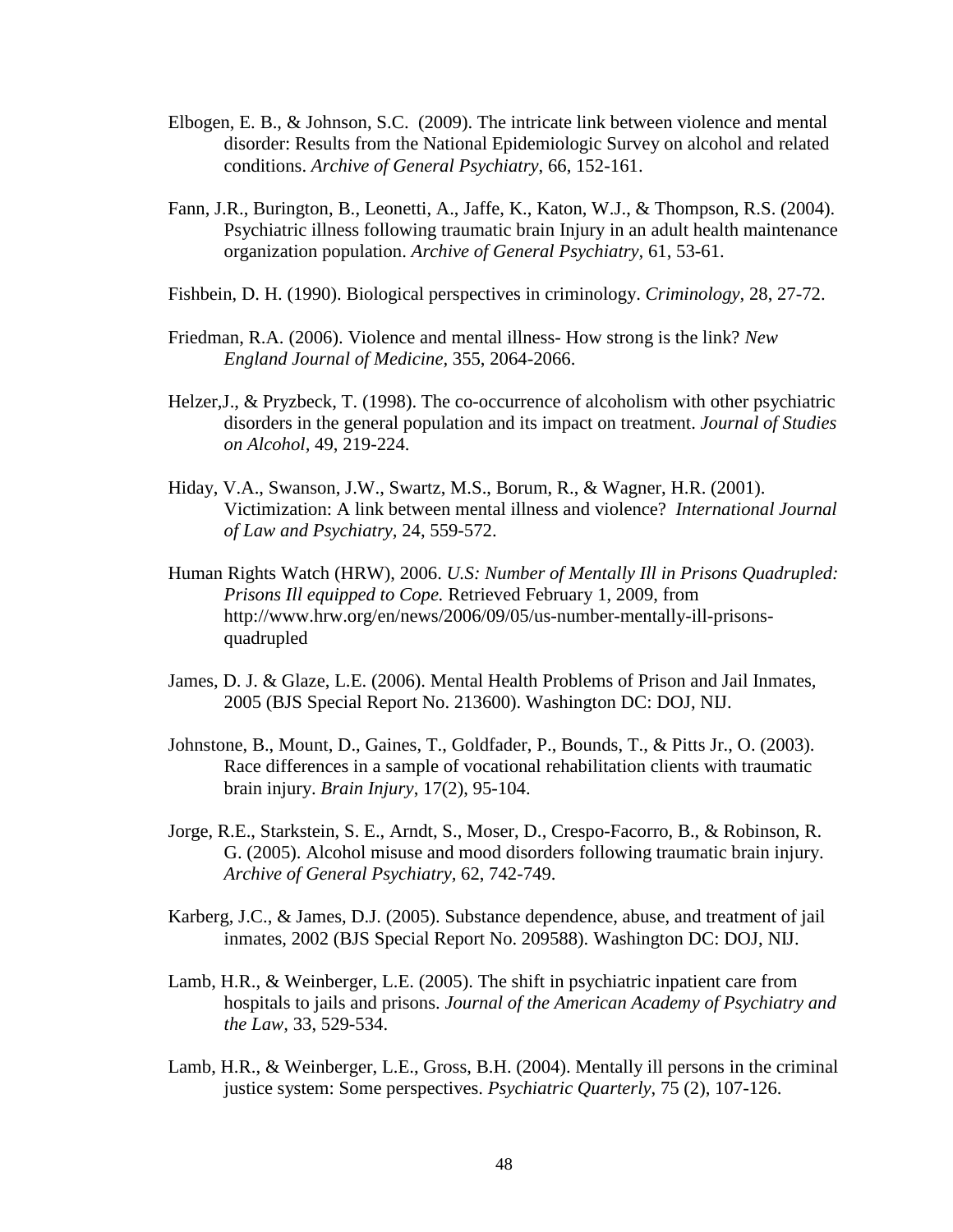- Luiselli, J.K., Arons,M., Marchese,N., Potoczny-Gray, A.,& Rossi,E. (2000). Incidence of law-violating behavior in a community sample of children and adolescents with traumatic brain injury. *International Journal of Offender Therapy and Comparative Criminology,* 44, 647-656.
- Lurigio, A., Swartz, J.A. (2006). Mental Illness in correctional populations: The use of standardized screening tools for further evaluation or treatment. *Federal Probation*, 70 (2), 29-35.
- McCorkle, R.C. (1995). Gender, psychopathology, and institutional behavior: A Comparison of male and female mentally ill inmates. *Journal of Criminal Justice*, 23, 53-61.
- McLellan, A.T., Kushner, H., Metzger, D., Peters,R., Smith, I., Grissom, G., Pettinati, H., & Argeriou, M. (1992). The fifth edition of the addiction severity index: Historical critique and normative data. *Journal of Substance Abuse Treatment*, 9, 199-213.
- Manderscheid, R.W., Gravesande,A., & Goldstom,I. (2004). Growth of mental health services in state adult correctional facilities, 1988 to 2000. *Psychiatric Services,* 55, 869-872.
- Mayfield, J. (2008). The Dangerous Mentally Ill Offender Program: Four year felony recidivism and cost effectiveness. Olympia: Washington State Institute for Public Policy. Document No. 09-02-1901.
- Merikangas, K.R., Mehta, R.J., Molnar, B.E., Walters, E.E., Swendsen, J.D., Aguilar-Gaziola, S.,Bijl, R., Borges, G., Carevo-Anduaga, J.J., Dewit, D.J., Kolody, B., Vega, W.A.,Wittchen, H.U., & Kessler, R.C. (1998). Comorbidity of substance use disorders with mood and anxiety disorders: Results of the International Consortium in Psychiatric Epidemiology. *Addictive Behaviors,* 23(6), 893-907.
- Mulvey,E.P., Skeem, J., Schubert,C., Odgers,C., Gardner,W., & Lidz, C.(2006). Substance use and community violence: A test of the relation at the daily level. *Journal of Counseling and Clinical Psychology*, 74(4), 743-754.
- Mushkudiani NA, Engel DC, Steyerberg EW, Butcher I, Lu J, Marmarou A, Slieker,F., McHugh, G.S., Murray, G.D., & Maas, A.I. (2007). Prognostic value of demographic characteristics in traumatic brain injury: Results from the IMPACT study. *Journal of Neurotrauma,* 24, 259–269.
- NIH (National Institute of Health) Consensus Development Panel on Rehabilitation of Persons with Traumatic Brain Injury (1999). Rehabilitation of persons with traumatic brain injury. *The Journal of the American Medical Association,* 282, 974-983.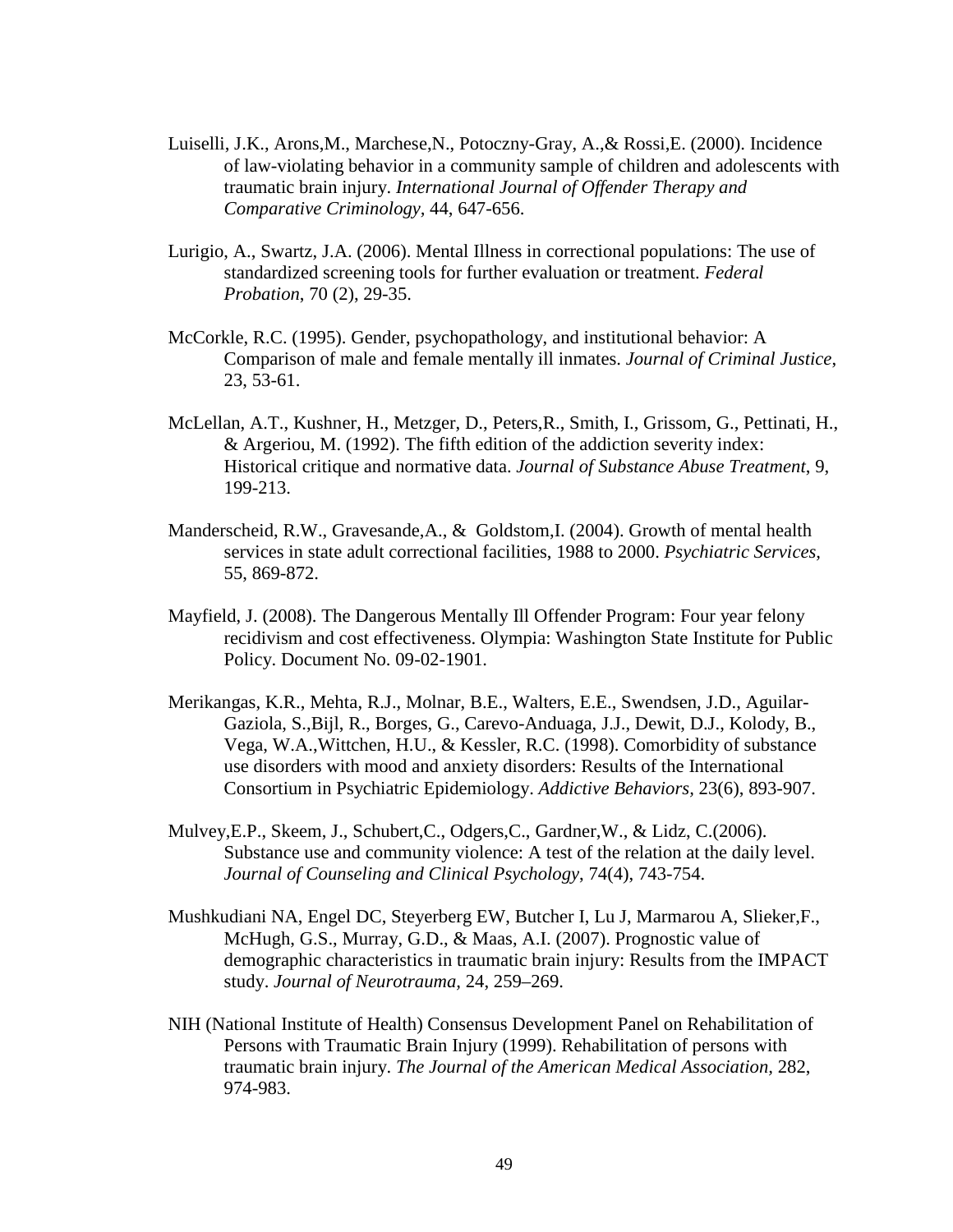NIH (National Institute of Health) National Institute of Neurological Disorders and Stroke (2009). *Traumatic brain injury: Hope through research*. Retrieved July 23, 2009 from http://www.ninds.nih.gov/disorders/tbi/detail\_tbi.htm#136293218

- O'Grady,K.E., Kinlock,T.W., Hanlon, T.E. (2007) Prediction of violence history in substance abusing inmates. *The Prison Journal,* 87(4), 416-433.
- Raine, A., Dodge, K., Loeber, R., Gatzke-Kopp, L., Lynam, D., Reynolds, C., & Stouthamer-Loeber, M. (2006). The Reactive-Proactive Aggression Questionnaire: Differential correlates of reactive and proactive aggression in adolescent boys. *Aggressive Behavior,* 32, 159-171.
- Reitan, R.M., & Wolfson, D. (1995). Influence of age and education on neuropsychological test results. *The Clinical Neuropsychologist*, 9(2), 151-158.
- Rosenthal, M., Dljkers,M., Harrison-Felix,C., Kreutzer, J.S., & Wood, D. (1996) Impact of minority status on functional outcome and community integration following traumatic brain injury. *Journal of Head Trauma Rehabilitation,* 11, 40-51.
- Roskes, E., Cooksey, C., Feldman, R., Lipford.S., & Tambree, J. (2005). Management of offenders with mental illnesses in outpatient settings. In C.L. Scott, & J.B. Gerbasi (Eds.), *Handbook of correctional mental health*. Arlington, VA: American Psychiatric Publishing, Inc.
- Rutter,M. (1977). Brain damage syndromes in childhood: Concepts and findings. *Journal of Child Psychology and Psychiatry,* 18, 1-21.
- Ryan, G. (2005). Preventing violence and trauma in the next generation. *Journal of Interpersonal Violence,* 20, 132-141.
- Sharfstein, S.S. (2000). What ever happened to community mental health? *Psychiatric Services,* 51(5), 616-620.
- Steadman, H.J., & Naples, M. (2005). Assessing the effectiveness of jail diversion programs for persons with serious mental illness and co-occurring substance use disorders. *Behavioral Sciences and the Law*, 23, 163-170.
- Steadman, H.J., Monahan,J., Duffee,B., Hartstone, E., Robbins,P.C. (1984). The impact of state mental hospital deinstitutionalization on United States prison populations, 1968-1978. *The Journal of Criminal Law & Criminology,* 75(2), 474-490.
- Swanson, J.W., Borum, R., Swartz, M.S., & Monahan, J. (1996). Psychotic symptoms and disorders and the risk of violent behavior in the community*. Criminal Behaviour and Mental Health,* 6(4), 309-329.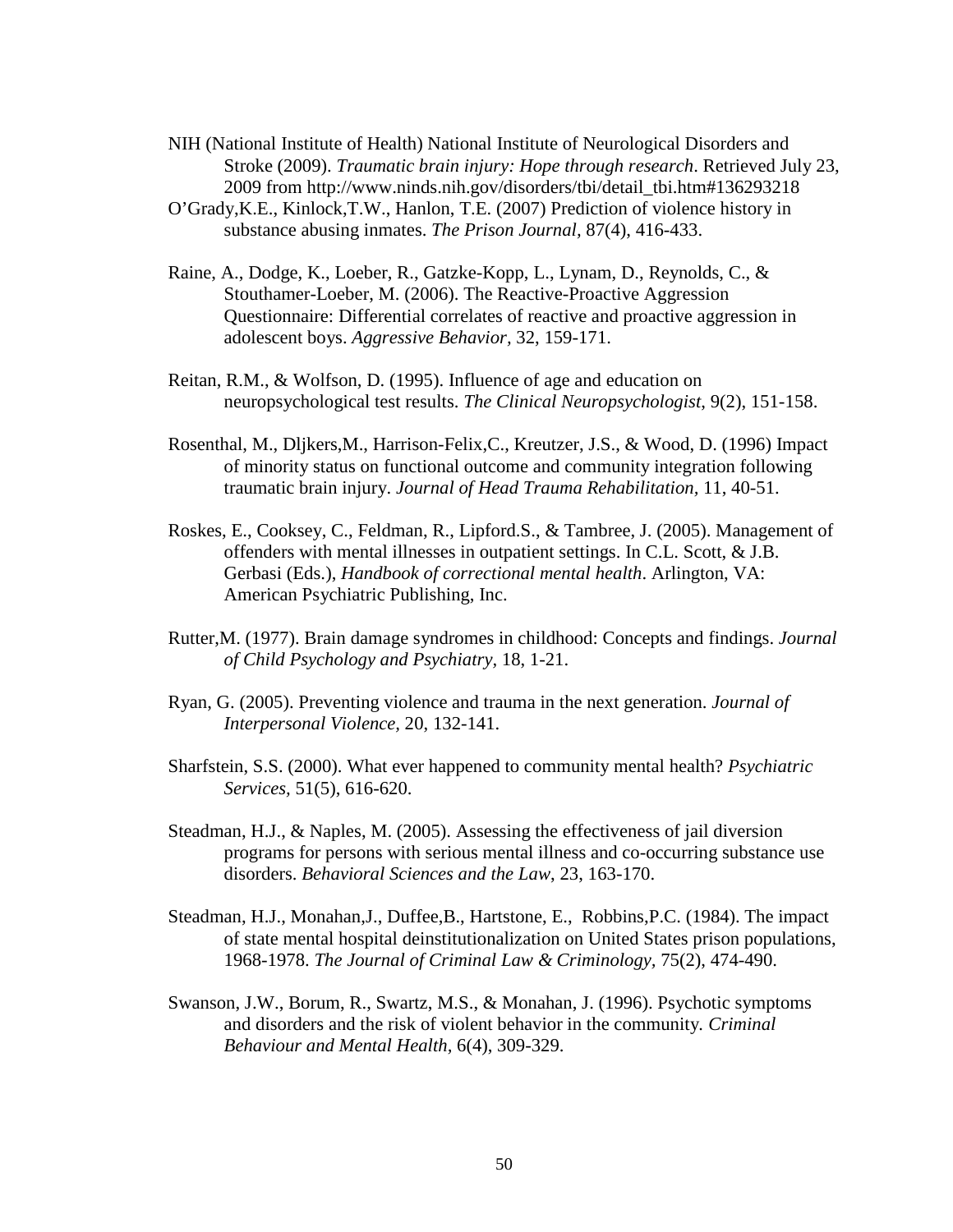- Swanson, J.W., Swartz, M.S., Essock, S.M., Osher, F.C., Wagner, R., Goodman, L.A., Rosenberg, S.D., & Meador, K.D. (2002). The social environmental context of violent behavior in persons treated for severe mental illness. *American Journal of Public Health,* 92, 1523-1531.
- Sutherland, E. (1974). *Criminology*. Philadelphia: J.B. Lippincott Company.
- Teplin, L.A. (1983). The criminalization of the mentally ill: Speculation in search of data. *Psychological Bulletin*, 94 (1), 54-67.
- Van Harreveld, F., Van Der Plight, J., Claassen, C., & Van Dijk, W.W. (2007) Inmate emotion coping and psychological and physical well being: The use of crying over spilled milk. *Criminal Justice and Behavior,* 34 (5), 697-708.
- Vanderploeg, R.D. (Ed.). (2000). *Clinician's guide to neuropsychological assessment* (2nd ed.). New York: Psychology Press.
- Vasterling, J. J., Constans, J.I., & Hanna-Pladdy, B. (2000). Head injury as a predictor of psychological outcome in combat veterans. *Journal of Traumatic Stress,* 13, 441- 451.
- Watson, A.C., Corrigan, P.W., & Ottari, V. (2004). Police officer's attitudes toward and decisions about persons with mental illness. *Psychiatric Services*, 55 (1), 49-53.
- Way, B.B., Miriglia, R., Sawyer, D.A., Beer, R., & Eddy, J. (2005) Factors related to suicide in New York state prisons. *International Journal of Law and Psychiatry,*  28, 207-221.
- Widiger, T.A., & Samuel, D.B. (2005). Diagnostic categories of dimensions? A Question for the diagnostic and statistical manual of mental disorders-5th edition. *Journal of Abnormal Psychology,* 114 (4), 494-504.
- Wolff, N. & Shi, J. (2009). Victimsation and feelings of safety among male and female inmates with behavioural health problems. The Journal of Forensic Psychiatry & Psychology, 20 (S1), S56-S77.